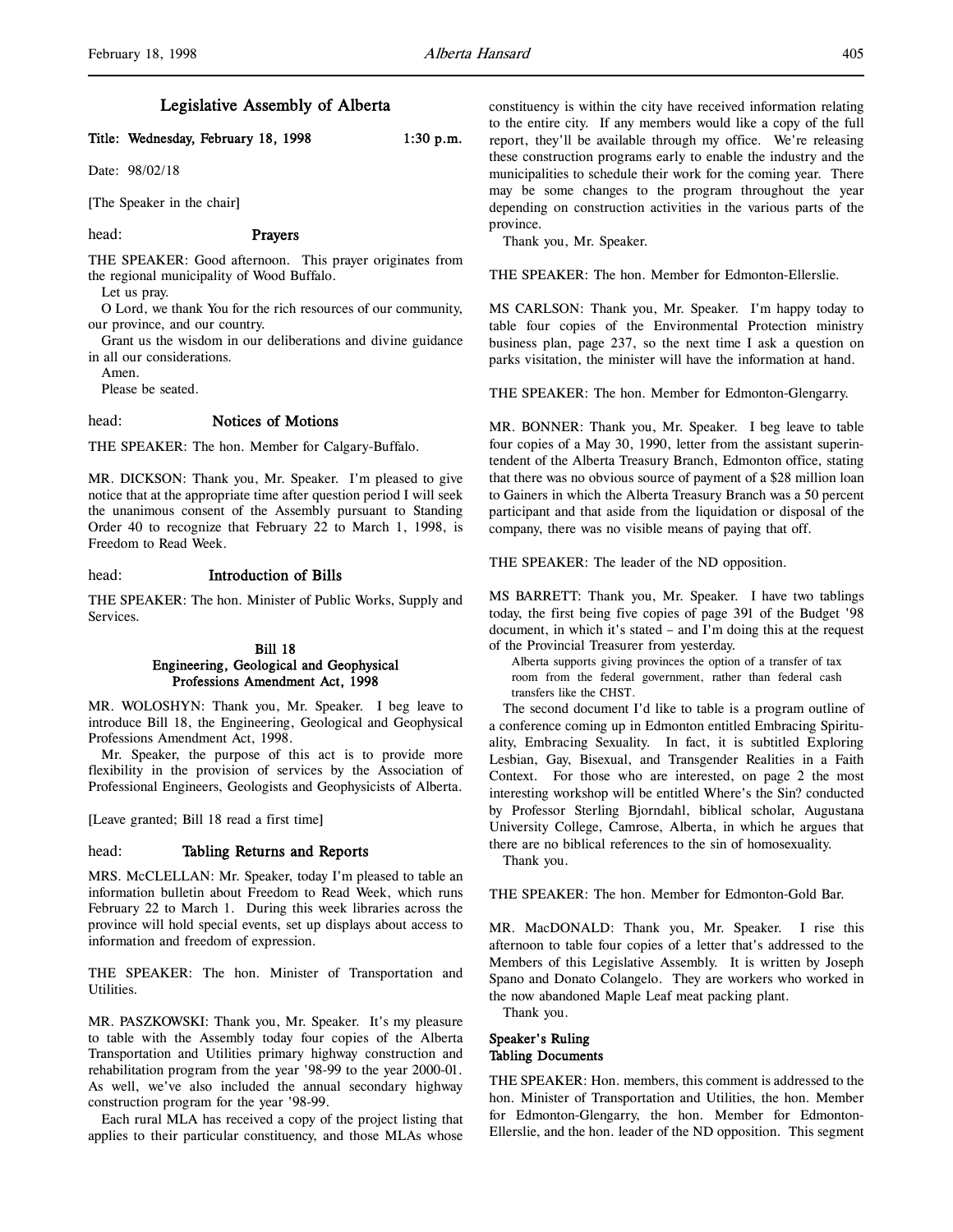of our agenda deals with tabling returns and reports, and one should simply get up, table the report, and sit down. There was a fair amount of editorial comment today. Three members basically followed, perhaps, the lead of the hon. Minister of Transportation and Utilities, who I know is quite excited about his road transportation program, but I'm sure there'll be opportunity in the future to deal with it all.

# head: Introduction of Guests

THE SPEAKER: The hon. Member for Lacombe-Stettler.

MRS. GORDON: Thank you, Mr. Speaker. I would like to introduce to you and through you 33 enthusiastic students from College Heights Adventist Junior Academy in College Heights, Alberta, home of the Canadian University College, accompanied today by teacher Miss Gwen Bader and parents Mrs. Sally Becker, Mrs. Judy Balfour, Mr. Bert Picknell, and Mr. Arthur Kapiniak. They are seated in the members' gallery, and I would ask them to rise and receive the warm welcome of the Assembly.

THE SPEAKER: The hon. the Premier.

MR. KLEIN: Thank you, Mr. Speaker. I have two introductions today. I'm pleased to introduce two friends from Calgary who are here today to see for themselves why we sometimes complain about news coverage from the Alberta press gallery. I would like to introduce Mr. Ken King, publisher of the Calgary Herald, and managing editor, Joan Crockatt. Joan, of course, was at one time a legislative reporter.

Additionally, I would like to introduce five business people from Calgary and Edmonton who purchased an auction luncheon with me to support Ducks Unlimited. These gentlemen are Mr. Stuart Gillespie from Chisholm Realty Corp., Mr. Ian Barrigan from R.I. Barrigan Management Ltd., Mr. J.D. Hole from Lockerbie and Hole, Mr. Frank J. Smith from Frank J. Smith and Associates, and Mr. Ken Cairns from EBOC Energy Ltd. I would ask that they rise and receive the traditional warm welcome of the Legislature.

MR. MITCHELL: Mr. Speaker, I wanted to introduce two friends from Calgary as well, but they've already been introduced by the Premier. We think they give us great press.

I also want to introduce to you, Mr. Speaker, and to the Members of the Legislative Assembly a longtime friend and associate of mine and my caucus colleagues, a courageous hang glider, a successful businessman, owner and operator of Alberta Stamp, and, perhaps more important than both those things, the president of the Alberta Liberal Party. His name is Rick Miller, and I would ask that he stand in the gallery and receive the welcome of the Members of the Legislative Assembly.

THE SPEAKER: The hon. Minister of Family and Social Services.

DR. OBERG: Thank you very much, Mr. Speaker. It gives me great pleasure today to introduce to you and through you two people. The first is Mr. Roger Lundgren from Norsjö, Sweden, who is over here to take a look at the politics and how they work in Alberta, and the second is Mr. Colin Oberg, who is my nephew and a first-year medical student. I'd like to ask you to stand and receive the warm welcome of the Assembly.

## 1:40

THE SPEAKER: The hon. Member for Lac La Biche-St. Paul.

MR. LANGEVIN: Thank you, Mr. Speaker. It is my pleasure today to introduce to you and through you to all members of this Assembly a close friend from Lac La Biche, a hardworking lady, Mrs. Debra Lozinski. Debra is a councillor for the MD of Bonnyville. I'd like to ask Debra to please stand and receive the warm welcome from the Assembly.

# head: Oral Question Period

## Health Care System

MR. MITCHELL: Mr. Speaker, the Premier continues to talk about pressure points as a way of masking the fact that failures in our health care system cost lives and cause undue suffering across this province. Undeniably, government policy has led to a 60 percent increase in waiting lists for long-term care beds in Edmonton. Now the Mistahia region is on the verge of canceling all surgery in the northwestern part of this province except for emergency appendectomies and C-sections, and specialists in Calgary are threatening to cap waiting lists for surgery at three months. To the Premier: as a result of recent meetings with the Calgary regional health authority could the Premier please tell us what pressure points have been identified and when he plans to fix them?

MR. KLEIN: Well, Mr. Speaker, the pressure points haven't been clearly identified. My undertaking to the chairman of the Calgary regional health authority was to have an examination of the situation in Calgary, and if indeed those pressure points can be justified, then we can address them.

Relative to the situation in Mistahia, I will have the hon. Minister of Health respond.

MR. JONSON: Mr. Speaker, I think there are two points to be made with respect to the Mistahia regional health authority. First of all, as I understand the correspondence that I just recently received from them, the issue with respect to the range of surgical services that they're able to offer in Mistahia revolves around the recruitment or the changing of location of certain physicians and the challenge of recruiting additional physicians for those particular specialized purposes.

MR. MITCHELL: Mr. Speaker, to the Premier: why can't the Premier say that he has identified pressure points in Calgary's health care system when he's told this House over and over again that he has been monitoring and measuring the effects of his cuts for years and years? He should know by now. Is it too much to ask that he could tell us what the pressure points are in Calgary and do something about them?

MR. KLEIN: Mr. Speaker, pressure points occur from time to time, and those pressures occur as a result of – well, for instance, we have an outbreak of flu, a very serious flu. That is a pressure point, and if I read the quotes properly from physicians, they indicate that this is not a sustained kind of situation. If there are pressure points on a sustainable basis, then we will examine those pressure points, and we will address them. That is a commitment of this government. We will not let health care in this province suffer.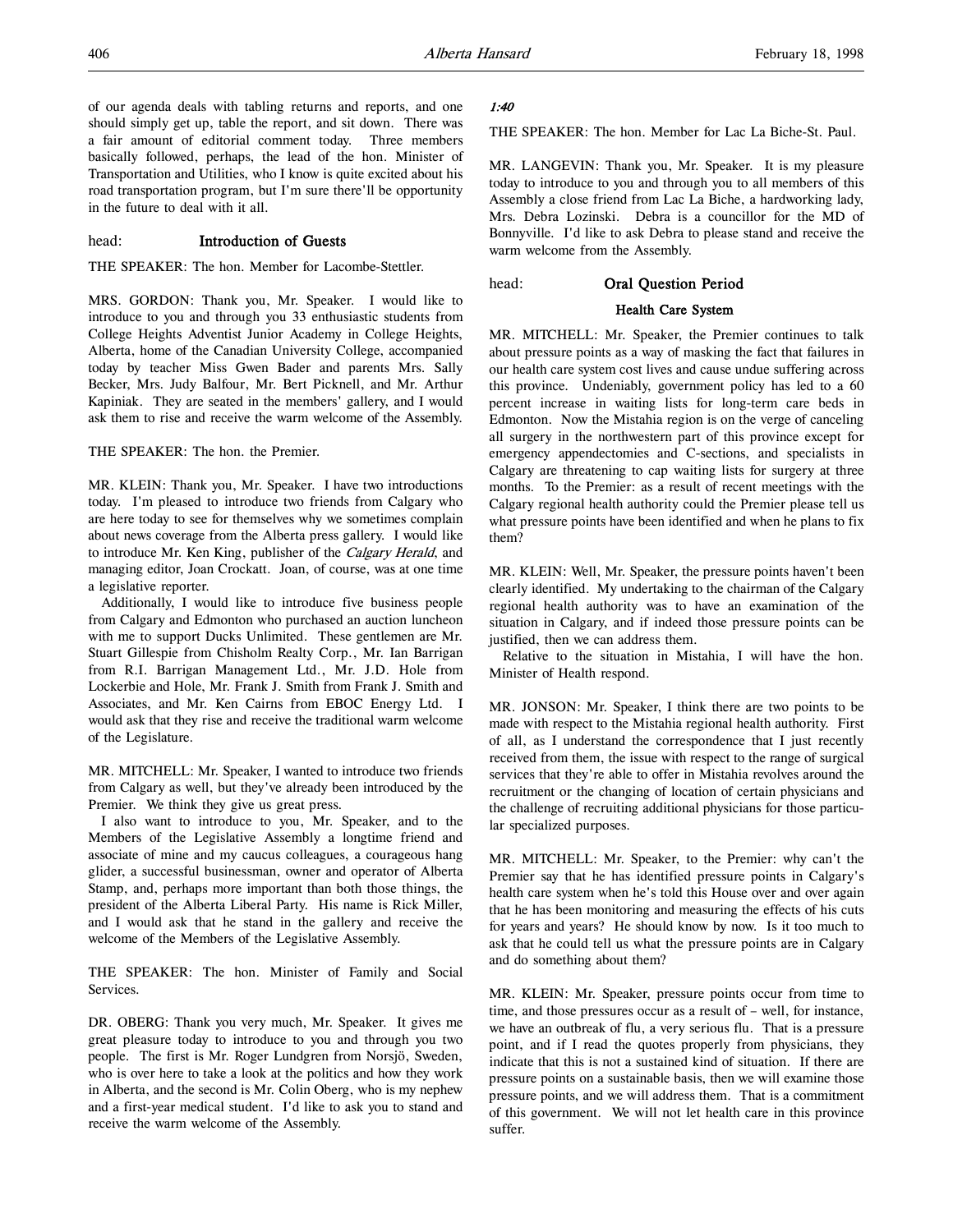# Speaker's Ruling Decorum

THE SPEAKER: Do you wish to proceed now with the supplementary? I've heard at least 16 interjections from your troops. Do you want to share this with someone else, or do you want to proceed?

MR. MITCHELL: No. I'd like to do it myself.

THE SPEAKER: Please.

# Health Care System

(continued)

MR. MITCHELL: Thanks, Mr. Speaker. To the Premier: talking about forgotten pressure points, will the Capital health authority be reimbursed the nearly \$1 million in costs that it has had to pay for acute care services because the government won't provide enough funding to open up long-term care beds needed in this region? You can't just talk about pressure points; you've got to do something about them.

MR. KLEIN: Mr. Speaker, relative to the specifics as they relate to the \$1 million, I'll have the hon. Minister of Health respond.

MR. JONSON: Mr. Speaker, I think there are two or three points to be made here. First of all, I'd just like to reiterate something that I've said in the House in previous days in answer to questions, and that is that we've responded very significantly in the Capital health region in terms of overall funding: in excess of 50 millions of dollars in increased funding. Those result in some very significant percentages: a 7 percent increase this year, as I recall, and over the last two years in excess of 15 percent.

Secondly, Mr. Speaker, we have addressed in the recently announced budget of February 12 a major issue that had been there, yes, for the Capital health authority, and that is the matter of their accumulated deficit and debt. We are responding very significantly in this area.

As far as the proportioning of acute to long-term care beds, that is something that is managed by the health authority.

THE SPEAKER: Second Official Opposition main question. The hon. Member for Calgary-Buffalo.

# Hepatitis-tainted Blood

MR. DICKSON: Thank you, Mr. Speaker. There are troubling reports from Toronto today that our provincial Health minister refuses to fairly compensate victims of tainted blood, people who now have hepatitis C. Many of these infections we could have avoided if this province had insisted on appropriate tests and safeguards. Now as a result of that negligence, 20 percent of Alberta victims will likely die from the disease. Many more Albertans will suffer severe health problems. My question this afternoon to the Minister of Health would be this. Tainted blood is tainted blood. Why won't this government compensate hepatitis C victims the same way it compensated those Albertans with HIV/AIDS?

MR. JONSON: Mr. Speaker, as the hon. member well knows, there have been major efforts made between the provincial governments and the federal government as recently as the past couple of days to develop an overall comprehensive package in

this particular area which will be equitable and fair for all Canadians unfortunately affected by this particular condition. We have looked very carefully at the Krever inquiry's recommendations. I think we've been working constructively over the last number of weeks actually but particularly having intensive discussions this past weekend, and I'm hopeful that within the next couple of weeks there will be a conclusion to this particularly important matter.

MR. DICKSON: Is the bottom line so important to this government that it would tie into compensation for hepatitis C victims basic health care services, social services already being delivered?

MR. JONSON: Mr. Speaker, I do think that it needs to be recognized that as provinces all across this country we provide a comprehensive range of health care services to all people who have illness and injuries and other health difficulties. So those costs are there certainly. What we are looking at, what our goal is is an overall comprehensive compensation package for the problem well identified in Justice Krever's report.

MR. DICKSON: Mr. Speaker, my final question to the Minister of Health would be this: why not give compensation to tainted blood victims now instead of spending it, as we most assuredly will, on legal fees and court awards? Victims will die waiting, Mr. Minister.

MR. JONSON: The basis of the member's question is irrelevant to the discussions we have been having, and that is, as I've said, that we have been working on an overall approach to this particular matter, to putting in place an overall compensation plan. Essential of course to this is major participation and support by the federal government, and we've been working with them on that. I think it is time now, Mr. Speaker, for us to work diligently and get an agreement and a plan in place for these individuals as quickly as possible.

THE SPEAKER: Third Official Opposition main question. The hon. Member for Edmonton-Mill Creek.

# 1:50 Alberta-Pacific Forest Industries Inc.

MR. ZWOZDESKY: Thank you, Mr. Speaker. Part of any negotiation surrounding the sale of a government-owned asset such as Gainers or MagCan or the Swan Hills waste treatment centre involves a critical step called due diligence. Due diligence involves the examination of cash flow statements, business plans, financial statements, market valuations, and so on. However, the Provincial Treasurer's letter of August 28, 1997, to the president of Crestbrook, which was tabled yesterday, outlines the terms and conditions of the proposed sale of the Al-Pac loans. It states that the Al-Pac offer must not be "contingent on . . . due diligence." In other words, there cannot be any examination of the previously referred to financial information. So my question to the Treasurer is this: can the Treasurer please explain why he is denying due diligence to the purchasers on the proposed sale of the Al-Pac loans?

MR. DAY: Well, Mr. Speaker, I'm sad to say that somebody has either deliberately misled the member opposite, or he's just not reading that accurately. In any negotiations like this there is a very clear process on both sides by which they get a strong estimation of what the value of the entity is. That was clearly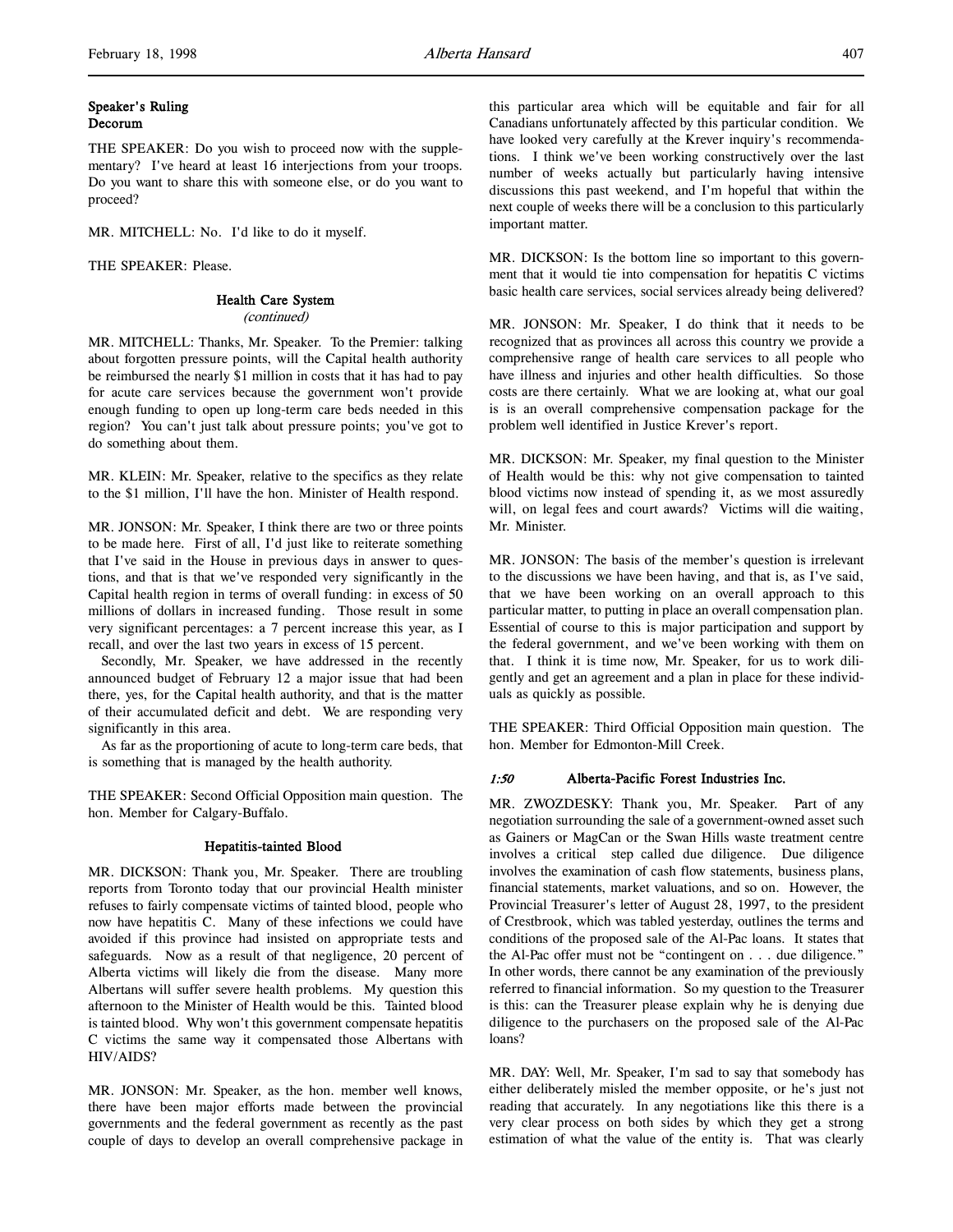done in this process. As a matter of fact the letter states very clearly – and I think the member was somewhat errant yesterday also. In that very opening session, if you want to call it that, in terms of opening a discussion the letter said: listen; if you want to negotiate this particular entity, if you want to negotiate sales of a loan, which the member opposite actually has advocated on a number of occasions – and he hasn't just said get the full amount, but get everything you possibly can, try and get a good deal. He's on record for doing that.

In that process one of the things that I stated first in the letter was that our starting position would be the full value. Obviously negotiations carry on from there. Then there's a number of other items that are listed. In terms of due diligence, Mr. Speaker, the member has been on his feet a number of times saying: can they please get from us the cost and the valuations of the due diligence that we did on our side and on our part. I have said: yes, when and if a deal is completed, all information that can be made available on that subject will be made available. He will see that we did due diligence.

MR. ZWOZDESKY: Mr. Speaker, I think I should table the letter again, because I want the Treasurer to make sure he understands that he did say that it is not contingent on due diligence.

THE SPEAKER: This is not the time for debate. This is the time for ascertaining information. Get to the point.

MR. ZWOZDESKY: Thank you, Mr. Speaker. I wonder if the Treasurer considers withholding information from potentially prudent buyers as an example of negotiating in good faith.

MR. DAY: Mr. Speaker, it's the buyers who have the information. They have all the information available to them that we do in terms of assessing the markets and the volatility of the markets and what the price of the product might be at any given time. When you're negotiating a sale, you don't run out and hold hands with the party on the other side in terms of walking them through what they must do to be accountable to their shareholders. I mean, I know the members opposite believe in certain socialistic tendencies and the government taking over everything, but going to the other side of the table and asking the people who want to do the buying if they've considered this, that, and the other thing?

Mr. Speaker, it is very clear that we've had a good, open negotiating process with this particular organization. We will look to see if it can be finalized. If it can't be finalized, everything goes back to the original terms of the deal.

MR. ZWOZDESKY: Well, Mr. Speaker, I wonder if the Treasurer could explain what the difference is between the proposed Al-Pac deal and the Gainers deal or the MagCan deal where due diligence was allowed.

MR. DAY: Well, Mr. Speaker, I've only been honoured to have this portfolio for a relatively short period of time, not going back into the times and days in which the other reference is. I can tell you that we have done very significant diligence on this particular negotiation with good and adequate involvement, with an MLA being involved and also working with our own officials and working with the private sector and working with the people who are involved in the other entity. It's been a very good process. It's been a very positive process. Now it's just a matter of whether a deal can be concluded. I can tell you that it's been a very positive process.

#### Health Resource Group Inc.

MS BARRETT: Mr. Speaker, last December the College of Physicians and Surgeons ruled that Health Resource Group, which is trying to become Canada's first for-profit, private hospital, was not allowed to perform inpatient procedures. The New Democrats have learned that HRG is as of right now keeping patients overnight in their facility following the medical procedure that the patient received. The Health minister issued a news release on January 28 basically saying: oh, wait until our new legislation comes along. Well, I'd like to ask the minister right now: why is the Health Resource Group being allowed to keep patients overnight in their facility in defiance of the ruling of the College of Physicians and Surgeons and, in my opinion, in violation of Alberta's Hospitals Act?

MR. JONSON: Mr. Speaker, in terms of the most recent information that I've been apprised of, the facility referred to in Calgary is not doing anything that doesn't comply with the College of Physicians and Surgeons' overall accreditation of the facility. However, if the hon. member has any specific information that she would care to refer to me, I will certainly investigate.

MR. MITCHELL: Maybe she could collect the 5 percent hotel tax.

MS BARRETT: Even I'll go along with that.

Well, Jim Saunders confirmed it to my staff yesterday afternoon, Mr. Speaker. I'm surprised the minister is not aware that this is going on.

Basically, then, my question is: who's watching these guys, and who's determining whether staying overnight is a medical necessity or not? Who's in charge?

MR. JONSON: Mr. Speaker, it is quite correct that I have not assigned any Alberta Health staff to take up residence in this particular facility. Certainly, as I indicated, this report has been provided here verbally in the House. If the hon. member has a concern to draw to my attention and has documentation, I'm certainly prepared to follow up on it.

MS BARRETT: Well, I can tell the minister that the facility is contracting overnight health care with nurses and LPNs and so forth.

Will the minister agree now to put a stop to HRG allowing patients to stay overnight in their facility, considering the motion from the college of physicians and considering his obligations under the Hospitals Act?

MR. JONSON: Mr. Speaker, certainly, as I have indicated in this House, we are applying the principles of the Canada Health Act. We are applying and supporting the College of Physicians and Surgeons in terms of the accreditation and standards that they set across this province. With respect to this particular specific matter the member is referring to, I would certainly undertake to investigate it.

THE SPEAKER: The hon. Member for Calgary-Lougheed, followed by the hon. Member for Edmonton-Glengarry.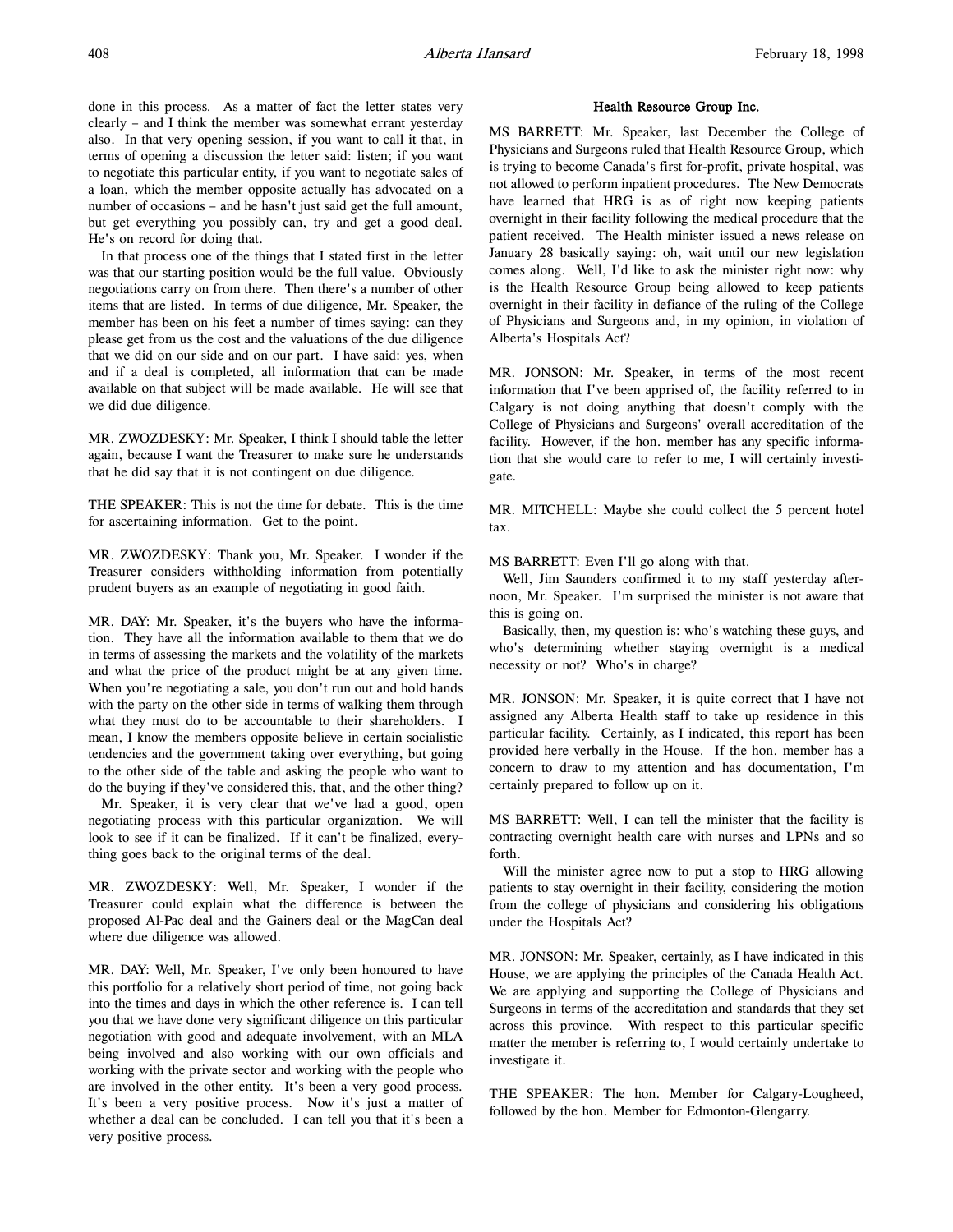#### Corporate Registry

MS GRAHAM: Thank you, Mr. Speaker. Earlier this month the corporate registration services in the province were privatized, and subsequent to that a constituent of mine reported to me that she was having a great deal of difficulty finding a registry office or some agency who could register her corporate documents, which in this case was a simple annual return. My question is to the Minister of Municipal Affairs. Under the new corporate registration system why aren't all existing registry offices providing corporate registration services that were previously provided by the government?

MS EVANS: Mr. Speaker, I'm very pleased to answer the question. We are building on the success of privatization of registry services, and when I review the figures, from the onset of this privatization we are almost half the cost per transaction, with a growing number of transactions, than we were four years ago. In the case of the registry agents themselves, almost 800 have been accredited either to deliver level 1, which is the least complex transaction, or to deliver a more complex transaction at a level 3. It's a fairly rigorous program of accreditation, and all of them are not required to take it, just those that seek to provide those kinds of renewals and those kinds of business certification transactions.

## 2:00

MS GRAHAM: Mr. Speaker, my first supplementary question, also to the Minister of Municipal Affairs: when a person or a corporation has to shop around to find a registry office or a service provider who will provide the right service for the individual, how can that be a better level of service for the citizens of Alberta?

MS EVANS: Mr. Speaker, through the early days of effecting this transfer so that we are moving in a higher technological fashion to be more efficient, we have found indeed that there are some hurdles to overcome. As a result, with the annual returns that are being solicited with a two-month notice provision, we're providing and highlighting a list of registry agents to the customer so they will know which ones are capable of delivering the service that will effect their transaction. Beyond that, if they choose to shop around in the market, they'll find that people are charging for their services on-site anywhere from \$5 to \$26 per transaction, and we are very closely monitoring and evaluating that.

MS GRAHAM: Mr. Speaker, my second supplementary, also to the same minister: just following up on that disparity in fee structure from agency to agency, is the government considering perhaps controlling the fees being charged or looking at a cap on these services as we have in other registry services?

MS EVANS: Mr. Speaker, we are not. The simple answer is no, and for all the right reasons. We are not contemplating doing this because we believe the marketplace will take care of itself and this government is not intent on adding more regulation.

#### Treasury Branches

MR. BONNER: Mr. Speaker, over the past decades Albertans have heard three successive Provincial Treasurers state that the government does not get politically involved in the operations of Alberta Treasury Branches. Now we find out from a former Provincial Treasurer that the government used the Treasury

Branches during the late 1980s to backstop loans to Peter Pocklington for the Gainers operation so the government could keep the details of those financial arrangements a secret from both the Legislature and Albertans. To the Provincial Treasurer: have there been any government-guaranteed ATB loans backstopped by the province that have been restructured without taxpayers being informed beforehand under your tenure as Treasurer?

MR. DAY: Mr. Speaker, I can't comment on what may or may not have been said by another Treasurer I don't know how many years ago any more than I would expect the member opposite to account for something Nick Taylor said back when he was leader of the party. But I can say this: it's been very clear in this Assembly and to the public and to the people who do business with Treasury Branches that there have been some significant changes in the Treasury Branch operation, not the least of which was legislation which was passed with approval from all members in this House, including the Liberals, which really clearly delineated the Alberta Treasury Branches as an arm's-length operation having to compete on an equal basis with other financial institutions, even to the act of having to deal with their loan loss provisions, as they did last year, as other financial institutions have to do, which resulted in a short-term loss for them, and having quarterly reports last June, as a matter of fact having their first annual report, a board that is separately put in place that is accountable for the operations of that particular entity. This government and this Treasurer do not in any way get involved in the determination or the influence of any of those loans whatsoever.

MR. BONNER: For the record, Mr. Treasurer, are you saying that under your tenure you are absolutely sure of the assertion you just made to this Assembly?

MR. DAY: Mr. Speaker, if one of the members on this side asked me a main question and then said, "Could you repeat the answer again?" he'd be shouted down. I'm glad our members are more respectful and will at least let him come out with that particular question again. I've stated it emphatically. I've stated it clearly. It's on the record. It's in *Hansard*. I don't know how much clearer we can make it.

THE SPEAKER: The hon. Member for Calgary-Fish Creek, followed by the hon. Member for Edmonton-Gold Bar.

# Palliative Care

MRS. FORSYTH: Thank you, Mr. Speaker. Hospice Calgary has been providing services to Calgarians and Albertans since 1981. It is a nonprofit, community-based, charitable organization, which during the past years has cared for over 1,700 individuals and families as they face dying, deal with death, and rebuild from their grief. They receive no Alberta health care funding; rather they have always been totally donor based. My questions today are to the Minister of Health. Why is Alberta Health not paying for the care of dying individuals, including their medication and medical supply equipment costs, when they are dying in a residential hospice rather than in an acute care hospital?

MR. JONSON: Mr. Speaker, the service of the hospice sector in the health care system is a very important one. The hon. member is certainly correct in that the funding for this particular type of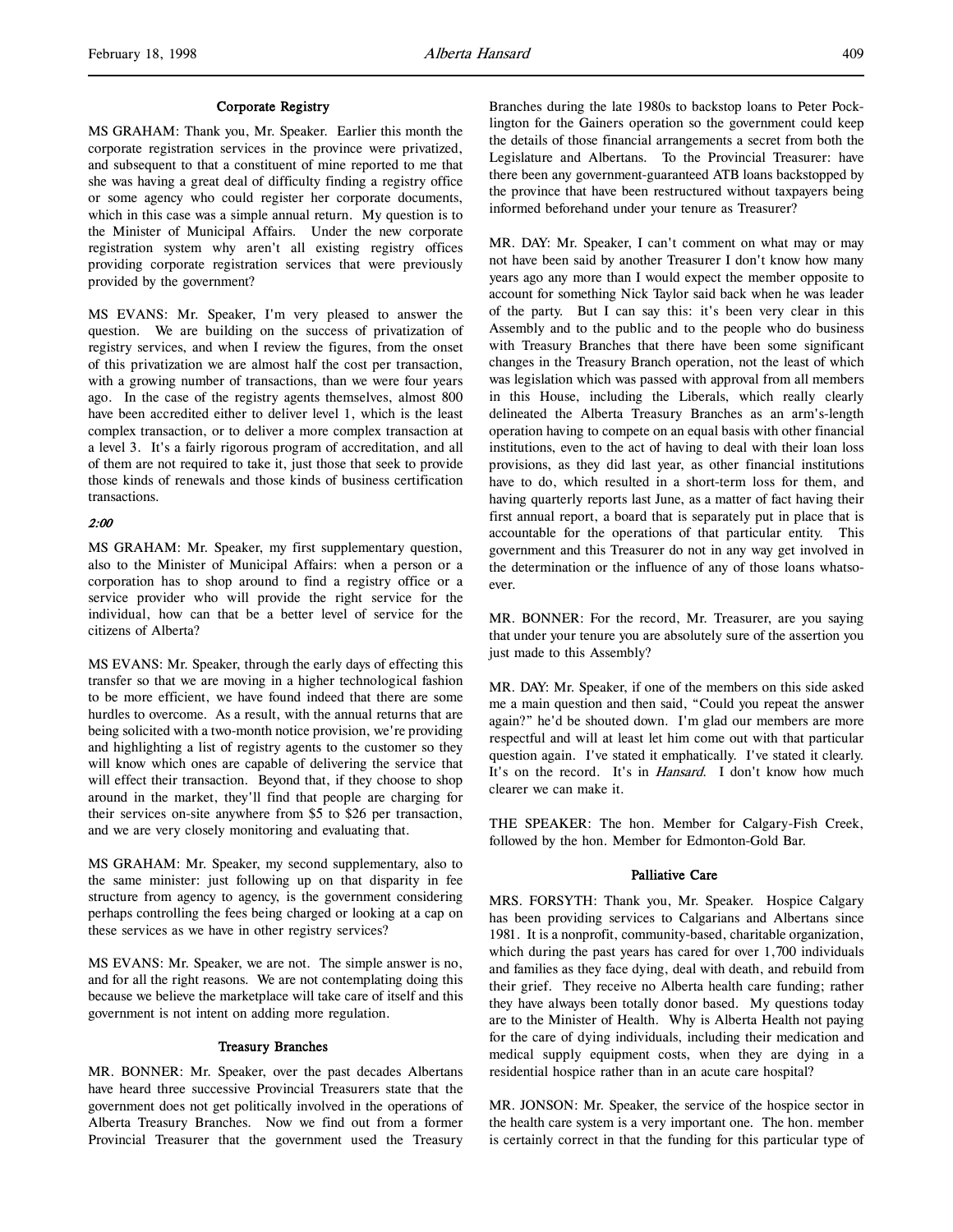facility and program would have to be decided upon and provided through the regional health authorities of the province. I certainly think that in terms of the care of people who are dying, this is certainly a very good option, a very important option for regional health authorities to look at. I do acknowledge also, though, that in our funding, particularly as it pertains to covering pharmaceuticals or drugs, we have an area that we need to improve our coverage in. In the budget that was brought down on February 12, we do have money set aside to provide for drug coverage for these individuals.

MRS. FORSYTH: Thank you, Mr. Speaker. I appreciate the answer, Mr. Minister.

My last question is: would the minister be supportive of having beds in a hospice available through contractual arrangements with the regional health authorities?

MR. JONSON: Well, most certainly, Mr. Speaker. First of all, we do have agencies in the voluntary sector of the health care system that have experience and expertise in this area. While I think that regional health authorities and all of us would look at this particular type of care from the point of view of its sensitivity and comfort for the patient, it also, according to the economic projections that I am aware of, offers a very cost-effective approach to providing care for these individuals. So I would certainly think it would be an option that a regional health authority should look at very, very actively.

THE SPEAKER: The hon. Member for Edmonton-Gold Bar, followed by the hon. Member for Red Deer-South.

#### Apprenticeship Standards

MR. MacDONALD: Thank you, Mr. Speaker. There are still more signs of division in this government. The new chairperson of the province's Apprenticeship and Industry Training Board has spoken out on the skilled labour shortage in this province. Welding is classified as a compulsory trade, but the new chairman thinks that you can simply relax the standards and train a welder in six months. My questions are for the minister of career development. Who are we to believe, the chairman of this board or yourself, when you clearly state that the province's apprenticeship standards will not be compromised?

MR. DUNFORD: Well, Mr. Speaker, what we have in Alberta of course is a world-class apprenticeship system. Part of that world-class apprenticeship system is the recognition of the welding trade, and it's a three-year program. I believe that what the chairman was referring to was a pre-employment program.

MR. MacDONALD: On what information is the chairman of the apprenticeship board basing this notion? It's certainly not a pretraining, prejob program. He stated explicitly in the Edmonton Journal what he meant. Explain his view.

MR. DUNFORD: Well, I guess we have to stick to a script. Welding's three years in this province.

MR. MacDONALD: Mr. Speaker, how does charging \$710 to test a welder under the Alberta qualification certification program address this perceived shortage of skilled tradesmen in this province?

#### 2:10

MR. DUNFORD: Now, that's a good question. That's the sort of thing that we believe needs to be publicized more, because up to now most people in Alberta felt they had to get into a fullblown and fully accredited apprenticeship program and had to start from day one. With the pressure there's been on skilled trades in Alberta, we've been trying to find ways in which to streamline the apprenticeship system, and there's been actually very good consultation with all of the industry. The unions have been very forthright in the manner in which they feel that some of these areas could be assisted. One is, of course, that a person that has worked on perhaps an ad hoc basis in a particular trade can now, like any other adult learner in our system who has to pay tuition, pay a fee and they can have their credentials assessed. I think that's not only important for the adult learner; I think it's a terrific thing for the Alberta taxpayer.

## Federal Transfer Payments

MR. DOERKSEN: Mr. Speaker, page 392 of the budget shows the impact of the reduced Canada health and social transfer to the provinces. In view of the federal government discussions of a possible fiscal dividend, the provincial finance ministers met in Fredericton last Friday to discuss possible options, including a reinstatement of the Canada health and social transfer or perhaps a transfer of tax points to the provinces. My question is to the Provincial Treasurer. Will the Treasurer please explain how a tax point transfer from the federal government can result in a tax reduction to the province of Alberta?

MR. DAY: Mr. Speaker, the issue was partially addressed yesterday and again not quite accurately, when the NDP leader purported to table a position on this particular matter. It's important to understand that Alberta as a province supports the whole process of equalization payments; that is, when there's an area of the country that is hurting, the payment system through equalization – there is a redistribution that goes to the province or provinces that are hurting economically. That is a clear issue on which we maintain our support and always have.

The other issue related to the CHST and that cash transfer which the Liberals reduced overall. In terms of when they were looking at their budget reduction, they slashed the health and social transfers by 38 percent to Alberta, and their provincial cousins here did not at all help us in terms of getting a message to their Liberal cousins in Ottawa that this was a very strong hit on our health and social programs. However, we soldiered on, and we continued to operate without a deficit and maintain the programs.

There has always been the question on the paper and on the table of provinces being able to take either some of the cash that goes with that transfer or the tax points. Now, when that was first made available in the '60s, as a matter of fact Quebec was the only province to take the tax room rather than the actual cash from the federal government. Other provinces are now saying, "Can we also take some tax room to lighten the load for our citizens, other than the cash?" That's one of a number of questions our province is looking at right now.

MR. DOERKSEN: Again, to the Provincial Treasurer: can the Treasurer explain to us what agreements were reached with the finance ministers at that meeting in Fredericton?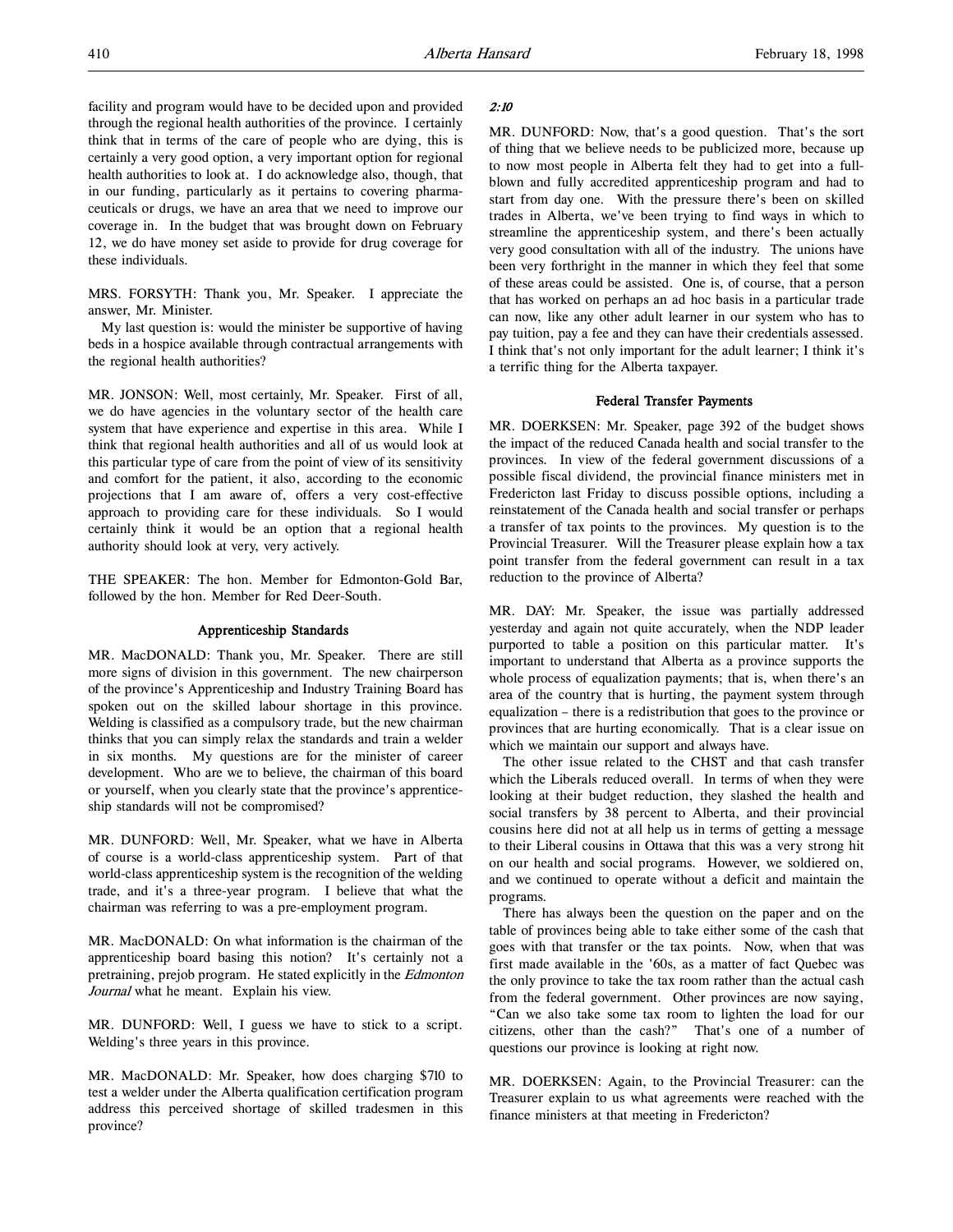MR. DAY: Mr. Speaker, being ably represented by the Member for Red Deer-South at that meeting because in fact the budget was being brought forward here, he is doing some good follow-up work in terms of saying: "What are the decision points at this point? What was agreed?" To be totally frank, the CHST and whether that should be on a per capita basis or not, some provinces, awhile ago Newfoundland being one, had some difficulty with the per capita amount of the CHST. So we're still working on that particular one. There is strong agreement that what one province wants, even though another province doesn't insist that they also have it, that province should be able to go after that. [interjections]

Man, it's noisy over there.

THE SPEAKER: Hon. members, if the next question is, "Would the Provincial Treasurer kindly inform the Assembly what I did last week in representing him?" I think we've gone a little far. I think we're going to move on.

The hon. Member for Edmonton-Ellerslie, followed by the hon. Member for Calgary-West.

#### Fish Conservation

MS CARLSON: Thank you, Mr. Speaker. Sport fishing in Alberta is worth more than \$500 million a year to the Alberta economy, and the recreational and environmental value of fish is immeasurable. Serious underfunding and understaffing have led to the neglect of key fish habitat and spawning grounds. Putting limits on the catch won't solve the problem. It is only postponing the inevitable collapse of the fisheries, particularly in northern lakes. My questions are to the Minister of Environmental Protection. Why did he wait until the fish population seriously declined before taking action to reduce the catch or set up management plans? Northern mayors and the Auditor General have been warning him about this for years.

MR. LUND: The fact is that we've had a number of studies going on, and the results of those studies have seen some reduction in the catch. In many areas we've even gone to a catch and release situation. That, coupled with our stocking program – we believe that we can, through good management, have these lakes recover their natural stocks.

MS CARLSON: Well, Mr. Speaker, why has he failed to protect fish spawning grounds by allowing culverts and roads to be built that affect these areas? It's happened all over this province.

MR. LUND: The fact is that we have in this province very leading standards that do protect the habitat, Mr. Speaker. As a matter of fact, that's one of the reasons I was so anxious to have the harmonization process go ahead, so that these standards will be common across Canada, because we have the highest standards. If we can get everybody else to come to our standards, it will be good for the fish and wildlife across Canada.

## MS CARLSON: It's too little too late, Mr. Speaker.

Will he now at least use the \$1.4 million that he took by privatizing the sale of hunting and fishing licences to employ more fish and wildlife officers to improve the fish habitat? That's what's needed. The management needs to be addressed.

MR. LUND: The fact is that our total budget has seen a reduction. The \$1.4 million we are saving by privatizing the sale of licences will be used to continue to provide the service that is

necessary to do the studies, to manage the stocks of fish and wildlife, and also to make sure that the habitat for both are protected.

THE SPEAKER: Calgary-West, followed by the hon. Member for Spruce Grove-Sturgeon-St. Albert.

#### Student Finance

MS KRYCZKA: Thank you, Mr. Speaker. I am concerned about the costs of postsecondary education in Alberta. My question is to the minister of advanced education. What financial assistance programs are in place for postsecondary students both now and for future students?

MR. DUNFORD: Well, Mr. Speaker, we have student loans of course. Student finances have come up here in the House before and will again, I'm sure. We also have grants for students in special situations. This might be single moms, that sort of thing. Also then, of course, we have scholarships for high achievers.

In the future – I think the announcement has been made, and I would want to raise it again in the House because we're very proud of it. The Alberta opportunity bursary will begin hopefully in the fall of this year and will be directed at students that are experiencing financial need.

#### MS KRYCZKA: Thank you.

Mr. Speaker, my first supplemental is also to the minister of advanced education. Do the financial programs focus only on students with high need, or is there any recognition for academic achievement?

MR. DUNFORD: Well, we try to focus on both, Mr. Speaker, but certainly with the majority of our programs there is a sensitivity toward financial need. On the merit side, though, I would point out to the hon. member and other members here in the House that we do have the Alberta heritage scholarship fund. This is an amount of \$12.5 million that is put aside each year for scholarships. While I don't have the exact number of students in the past year that have qualified for those scholarships, it does help a tremendous number of students here in the province.

## 2:20

MS KRYCZKA: My second supplemental is again to the minister of advanced education. Could you enlarge a little bit about the new bursary program regarding implementation? For instance, how soon may students be able to apply, et cetera, so they can plan?

Thank you.

MR. DUNFORD: Mr. Speaker, students could really start to apply as we speak, although they wouldn't qualify for the bursary until this fall.\* The hon. member must understand that the dollars that the government has indicated they would put into this program – namely, \$15 million a year for the next three years – are matching dollars. We are looking to the institutions and, of course, then to private sector or nonprofits, the third sector, individuals themselves, to come forward, donate dollars or make dollars available for the opportunity bursary which then our government can match.

THE SPEAKER: The hon. Member for Spruce Grove-Sturgeon-St. Albert, followed by the hon. Member for Livingstone-Macleod.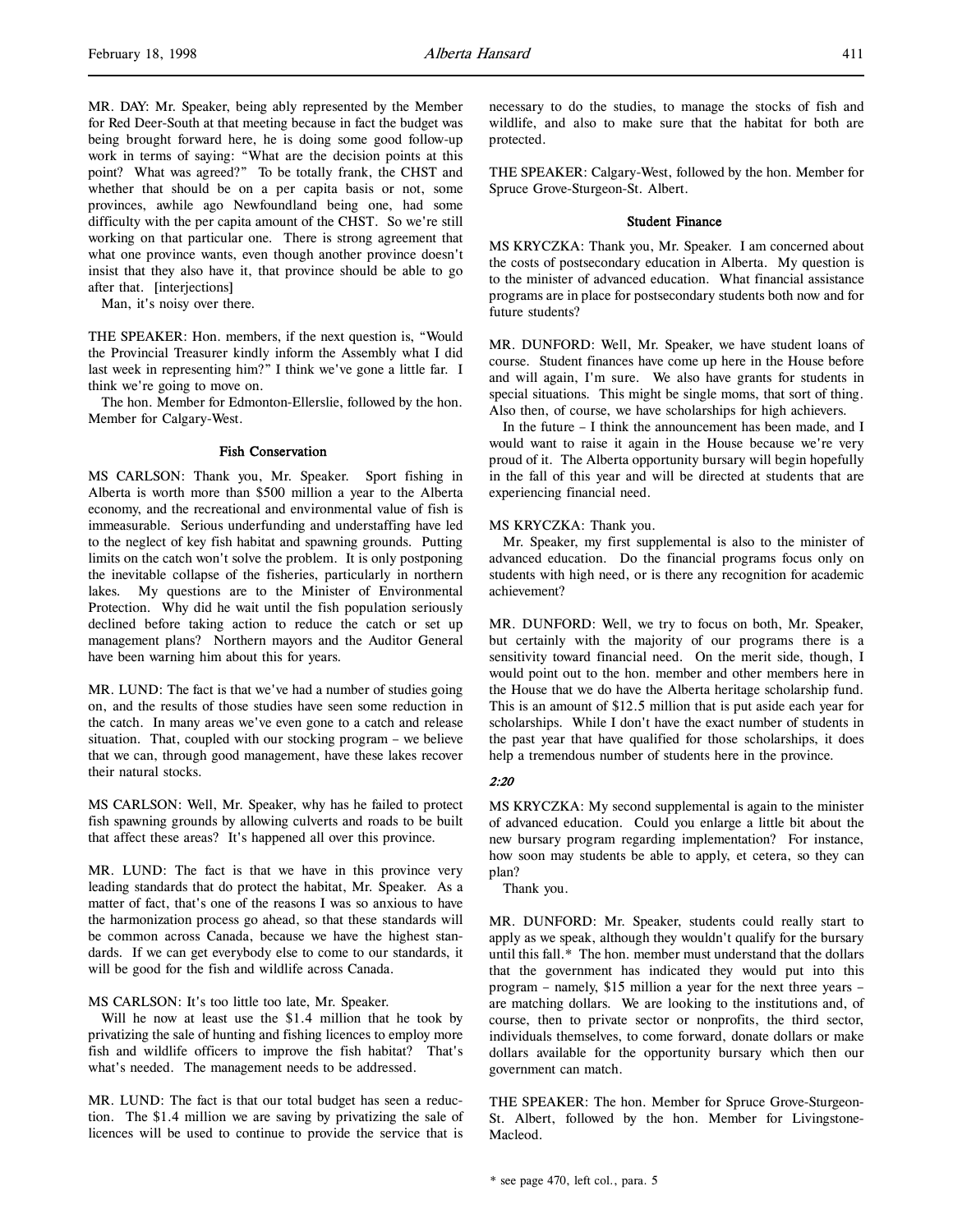#### Farm Income Disaster Program

MRS. SOETAERT: Thank you, Mr. Speaker. Farmers in Athabasca and in parts of the Peace country, especially in the MD of Saddle Hills, are suffering from two extremely wet years. People are losing their farms, communities are suffering, and financial advisers are being trained in stress counseling. To the Minister of Agriculture, Food and Rural Development: why does this government not use its powers under section 53(b) of the Agriculture Financial Services Act, "provides for the payment of compensation for loss or damage to crops or land," to assist those who are suffering from this disaster?

MR. STELMACH: Thank you, Mr. Speaker. We've clearly indicated over the last couple of years that we have two programs in place. One is the Alberta hail and crop insurance and the other is the farm income disaster program. The farm income disaster program has actually kicked in in the Saddle Hills-Peace River area for a number of farmers that have lost significant income over the previous two years. Unfortunately, those operations that have not shown any generation of margin previous to the loss of those two years do not initiate any – well, they all qualify for the program but don't see any payments coming out because they haven't had a margin prior to the two years of disaster.

MRS. SOETAERT: Well, you've identified the problem. We need a solution.

Will the minister at least extend credit so farmers can defer loan and interest payments? You just said the farm income disaster program doesn't work when a disaster hits two years in a row, so could you defer their loans?

MR. STELMACH: Mr. Speaker, let me clarify. The farm income disaster program covers poor weather growing conditions or a drop in commodity prices. The people that may not qualify for a farm income disaster program are those that showed no profit margin in the previous years before the disaster. However, keeping in mind that we wanted to help all the farmers in that particular area, we had asked our loans officers to look at three qualifying factors. One is the viability of the farm, the business management that's available at that particular operation, and also look at the collateral. We've instructed them to look at at least two of the three qualifying factors. If any of the farming operations have at least two of those three qualifying factors, we're ready to sit down and work with them and the banks and farm credit. To my current information that I have, we've helped a number of farmers in that area by restructuring and offering free business and financial counseling to them.

MRS. SOETAERT: Thank you, Mr. Speaker. Doesn't the minister realize that if these farms fold, so do their communities? I don't understand why you are not choosing to use the power you have to intervene to help them.

MR. STELMACH: Mr. Speaker, as one farmer who lived through a number of years of drought in northeast Alberta, I certainly can sympathize with what the farmers are going through in the Saddle Hills-Cleardale area. However, when it comes to the programs in place, our information is that in all those farms there is at least some viability, farm business, or some collateral. We are working with them. We are also looking at the completion of this three-year pilot project for the farm income disaster

program and how we can still stay within the WTO rules and not incur any countervail duty from the Americans when it comes to farm subsidy programs. So that is why we have to be very careful to stay away from the subsidy.

THE SPEAKER: The hon. Member for Livingstone-Macleod, followed by the hon. Member for Edmonton-Glenora.

## Nonprofit Organization Tax Exemptions

MR. COUTTS: Thank you, Mr. Speaker. In the town of Claresholm in my constituency nonprofit groups play a very important role in providing services to that community whether they're talking about sports and recreation or the arts. Some concern has been raised over the property taxes paid by curling clubs and golf clubs that were operated by nonprofit organizations and their many volunteers. My questions today are to the Minister of Municipal Affairs. Do the community organization 1998 tax exemption regulations that were announced yesterday address some of those issues that we talked about with the Claresholm town council?

MS EVANS: Mr. Speaker, in a word, yes. In our interpretation last year inconsistencies both in the nonprofit organizations plus application of tax exemptions were critical issues for a number of the volunteers in our communities. Three MLAs from the government side, Calgary-Glenmore, West Yellowhead, and Banff-Cochrane, set about reviewing 100 submissions from associations, individuals, and nonprofits and evaluated in fact that there were a number of inconsistencies, confirmed that fact, and have presented a report which the government has accepted that will enable us to recognize the value of our volunteers in this province.

MR. COUTTS: Mr. Speaker, my first supplemental to the minister: what are some of the additional activities that are now eligible for property tax exemption under the new regulations as recommended by the nonprofit tax review committee that you struck?

MS EVANS: Mr. Speaker, nonprofit day care centres for one, some chamber of commerce facilities, facilities held by charities such as the Red Cross that have few or no local beneficiaries, certain sport and recreation facilities that are accessible for use by the general public – and that is a criterion – and thrift shops or sheltered workshop facilities are also among those that may be deemed to be of value for the not-for-profit regulation.

Mr. Speaker, I should confirm that up until the end of April groups that are applying will be evaluated on the basis of their confirmation with this transitional regulation. We hope to hear from many of them.

MR. COUTTS: My final supplemental, Mr. Speaker. Over the past number of years some concern has been raised by community associations regarding clarification of their property tax status. Does the regulation address the concerns of these associations?

MS EVANS: Mr. Speaker, throughout the regulation, reading it will determine for the reader or the group the definitions of "charitable," "not-for-profit," "benevolent," and so on. We believe that the definitions are clear, that it will be easily understood, and we believe we've addressed that issue.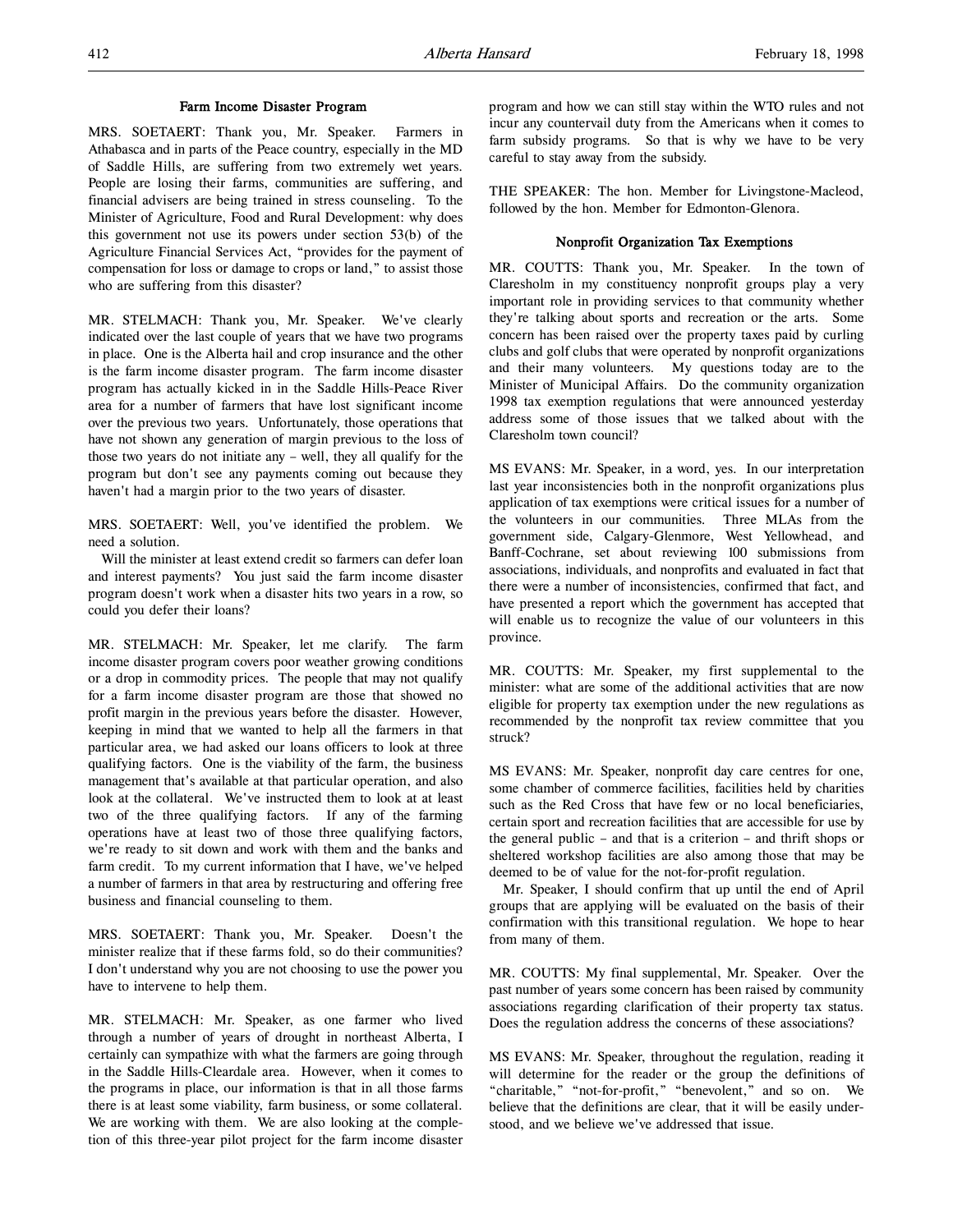#### Advanced Education Tuition Fees

MR. SAPERS: Mr. Speaker, recently university students in both Calgary and Edmonton have learned that their institutions will be increasing tuition fees next year by the maximum amount allowed by government policy. This government still can't even decide whether or not they're going to support the minister's promise to legislate a cap on tuition fees of 30 percent of an institution's operating costs, a move that would still see tuition fees steadily rise for many years to come. My questions are to the minister of advanced education. What calculations has the minister done to determine how many qualified Alberta students will now be prevented from attending postsecondary institutions because this latest round of increases has made it far too expensive for them?

# $2.30$

MR. DUNFORD: Mr. Speaker, that continues, of course, to be the allegation regarding tuition increases. It continues to be the position that those folks that are unhappy, that do not agree with tuition increases bring forward. The fact of the matter is, however, that enrollment in our postsecondary system has been increasing as the tuition rates have gone up. So we have an interesting situation that relates to the question. I do not have any actual numbers, then, of anyone staying away from our postsecondary system because of tuition. We're there to help. Our job is to get people into the system, not keep them out.

MR. SAPERS: So no calculations have been done. I take it that's the short form of the answer.

How, minister, is your policy of allowing tuition fees to escalate and escalate and escalate consistent with your public statements that this government and this minister are concerned with the skills shortage in Alberta and are committed to doing something about it?

MR. DUNFORD: The postsecondary system we have here in the province of Alberta is recognized across Canada as a high-quality and a high-performance system. I don't think anybody should feel concerned, and I certainly don't need to apologize for the fact that when people pay tuitions to enter into the Alberta postsecondary system, they are paying for quality and they are getting that quality. We want to make sure that those who are investing who can pay, will pay. As I say again, for those that find themselves in financial need, we have all kinds of opportunities to get them into the system.

MR. SAPERS: Mr. Speaker, maybe the minister will tell us, if he knows or if he even cares: how many students who can't afford the escalating tuition fees because of his government's policies of cutbacks in advanced education funding have also not been able to qualify for the truncated loans and bursary programs? How many students are being left behind?

MR. DUNFORD: Clearly as we look at the history of the situation, we find that enrollment in the system has gone up. I want to use this opportunity now to congratulate the whole postsecondary system. They've made a tremendous increase in productivity. The government cuts went down, yet the enrollments went up. We've got a tremendous system.

The letters I get from people around the province that are having difficulty in getting into the system we've been able to respond to. There's no doubt that there are going to be people out there who feel that because of the tuition levels they can't get into the system. I would hope today, through this medium and through the assistance of the hon. members on the opposite side, if they know of any student who is unable to enter our postsecondary system because of financial need, that they bring that name forward to me personally in our office, and we'll do whatever we can to help those students.

THE SPEAKER: Prior to proceeding with Orders of the Day, we have notice of one Standing Order 40 and at least notice of one purported point of order. So we'll proceed with Standing Order 40.

The hon. Member for Calgary-Buffalo, urgency.

# head: Motions under Standing Order 40

# Freedom to Read Week

Mr. Dickson:

Be it resolved that under Standing Order 40 this Assembly recognize that February 22 to March 1, 1998, is Freedom to Read Week.

MR. DICKSON: Thanks very much, Mr. Speaker. I'm invoking Standing Order 40. In speaking to the urgent, pressing necessity, the issue is this: whether this Assembly and members will recognize February 22 to March 1, 1998, as Freedom to Read week. This, in fact, was something that was permitted by the Assembly, and we did receive unanimous consent in 1995.

It's in effect a celebration of section 2 of the Charter of Rights and Freedoms, the freedom of expression. The reason this is so urgent, Mr. Speaker: some Albertans are questioning the commitment of their elected MLAs, the men and women who sit in this Chamber, to freedom of expression. That's why it's so important that we disabuse any Albertans . . . [interjections]

Mr. Speaker, those are the comments I wanted to make in terms of urgent and pressing necessity. Thank you very much.

THE SPEAKER: Might we have unanimous consent to proceed with the motion as proposed by the hon. Member for Calgary-Buffalo?

SOME HON. MEMBERS: Agreed.

THE SPEAKER: Opposed?

SOME HON. MEMBERS: No.

THE SPEAKER: The request is defeated.

The hon. Member for Edmonton-Glenora. Point of order?

MR. SAPERS: Yes, Mr. Speaker. I indicated to you that I wanted to raised a point of order during the exchange between the two members from Red Deer. I think your intervention adequately dealt with that point of order, and I appreciate your intervention during question period.

THE SPEAKER: The hon. Government House Leader.

# Point of Order Explanation of Speaker's Ruling

MR. HAVELOCK: Thank you, Mr. Speaker. Pursuant to Standing Order 13(2) I would appreciate if you could provide an explanation as to why you ruled the Member for Red Deer-South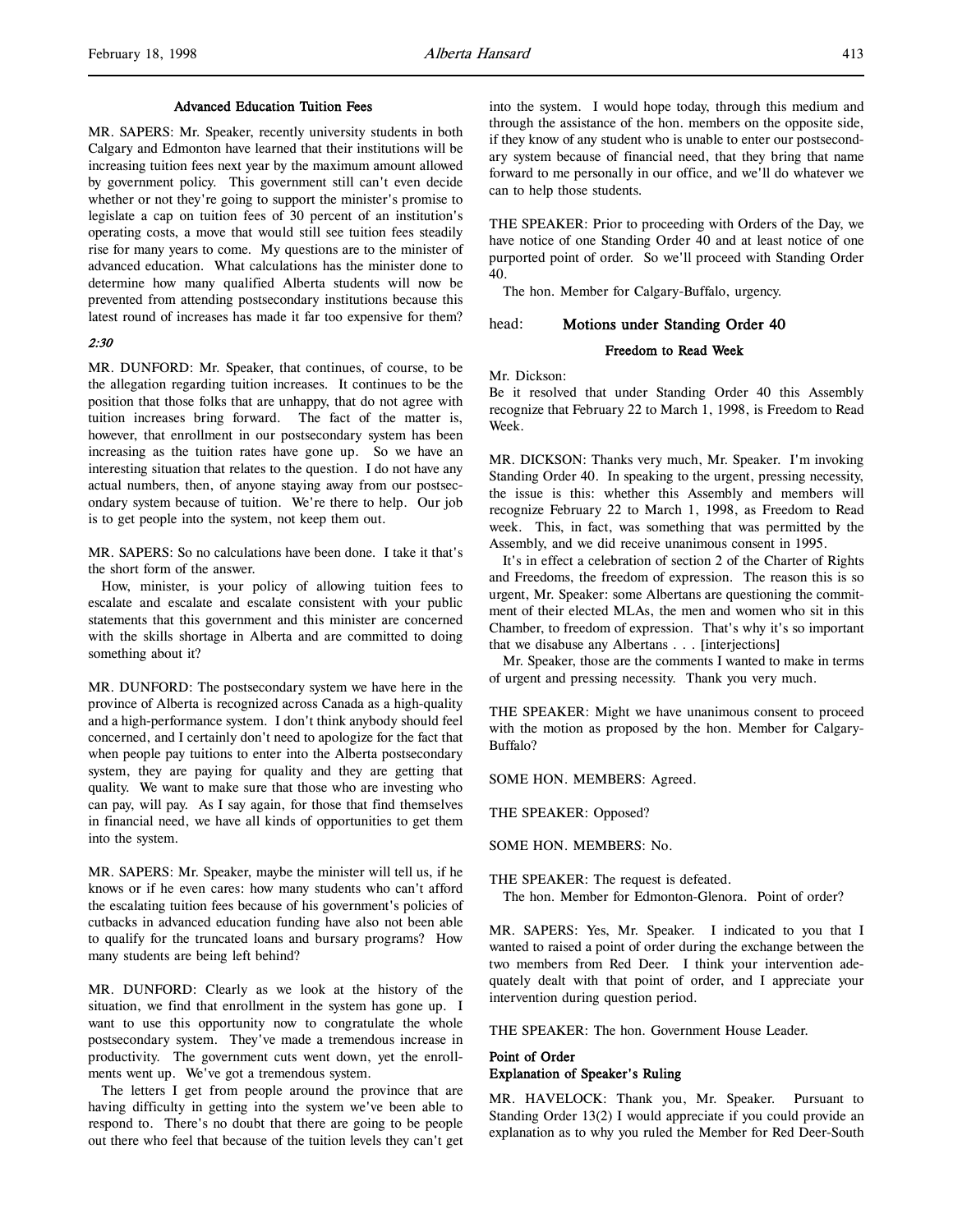not being able to ask his second supplementary. While I recognize that the first supplementary may well have stretched the rules and the spirit of the Standing Orders, I humbly suggest that it would have been more appropriate for you to have allowed the second supplementary and, if finding it to be out of order, to have so ruled at that time.

MR. DOERKSEN: Mr. Speaker, if I could also address this question briefly, out of due respect and under Standing Order 13(2) ask you for a ruling.

The question on the Canada health and transfer is an important issue to Albertans. It was raised yesterday by the leader of the NDP opposition, and at that time nobody in this House found it particularly amusing or funny when she asked the question.

This is a matter of importance to Albertans because transfer payments have reduced substantially. Alberta has a constitutional obligation under equalization payments, and we're proud to support that. Under the Canada health and social transfer we've been asking for equal per capita transfers from the federal government. All the finance ministers that met in Fredericton were concerned about intrusion of the federal government into provincial affairs. That was shared by finance ministers from a number of different governments with different political persuasions.

The millennium fund, which is now being talked about, is an example that we fear will intrude into the province's delivery of postsecondary education in that regard. So the question of representation at that particular meeting is of importance to Albertans. They need to know what agreements were reached, because these are significant agreements. They will be a united front to the federal government, and the future steps of these particular papers that are going to the Premiers' conferences to be addressed there are of significant importance to the province of Alberta. The question, in my opinion, needed to be asked for Albertans' clarification. In that respect, Mr. Speaker, I would ask for an explanation under 13(2).

THE SPEAKER: Hon. Opposition House Leader, you've already spoken on this point of order.

MR. SAPERS: No, Mr. Speaker. When you called me on my point of order, I had withdrawn it. I thought we were now dealing with the Government House Leader's point of order.

THE SPEAKER: Okay. I follow you. You've withdrawn your point of order, and we're now dealing with the Government House Leader's point of order.

MR. SAPERS: Right. Thank you very much. While I agree very much with the Member from Red Deer-South that the content of the meeting he talked about was very important and all Albertans want to know, as you are well aware, Mr. Speaker, of course the Treasurer has the opportunity to table documents in the House, to have a ministerial statement. It's in the Routine. He has lots of opportunities to talk about the position of the province of Alberta regarding its relationship with the federal government and tax policy and doesn't need question period to have that message put out.

I will draw your attention not just to Standing Orders and section 13 but also to *Beauchesne* section  $408(1)(f)$ , which suggests that a question should "not raise a matter of policy too large to be dealt with as an answer to a question." I think the

broad context of the question certainly violated 408(1)(f).

I'll also draw your attention to section 409(5).

The matter ought to be of some urgency. There must be some present value in seeking the information during the Question Period rather than through the Order Paper or through correspondence with the Minister or the department.

I will also now refer to subsection (12) of that section, which says, "Questions should not anticipate a debate scheduled for the day," and of course Motion 16 about the government's fiscal policies is on the Order Paper.

#### 2:40

There are many reasons in *Beauchesne* why that set of questions should not have been allowed. Mr. Speaker, I anticipate that your ruling may end up in the 8th edition of Beauchesne, because I would also hope that at some point we'll be seeing in Beauchesne a prohibition against a private member asking a government minister to talk about a meeting that the private member was at when the government minister wasn't there.

THE SPEAKER: The hon. Provincial Treasurer on this point of order.

MR. DAY: On the point of order, Mr. Speaker. I was going to say I was surprised – I'm not surprised to hear our Liberal colleague across the way bringing in measures to restrict freedom of speech. I'm not surprised to hear that at all.

I can say that the supplementary question the member asked had to do with any decision points that followed that meeting. The whole issue of transfer payments and options to provincial governments is a critical matter as we are looking at rebalancing the federation in terms of the fiscal arrangements. So these were critical questions. The member was not asking what he did there. He represented the government and represented the Treasurer there very ably, and since that time, with the information that has been passed to me, he was wanting to know on behalf of his constituents: what is the government doing, and what decision points have been reached following that meeting? That is a very pertinent question.

I have to agree with the House leader too. I'm just somewhat curious, not challenging at all, Mr. Speaker, nor would I ever challenge the heights of your wisdom. I always stand in admiration and respect of it. But I simply want to know what would have led you to in fact rule out the second supplementary before the member had the chance to disclose what in fact he was going to be asking, and I look forward to that with great anticipation.

DR. WEST: Can I speak?

THE SPEAKER: Absolutely, hon. Minister of Energy, on this point of order initiated by the government.

DR. WEST: Well, it's not often that I take a position . . .

THE SPEAKER: This is the government point of order.

DR. WEST: Yes. And I'm speaking against it.

THE SPEAKER: Proceed.

DR. WEST: It's not often that I would take a position directly opposite to our hon. House leader, but I find so often in here that as points of order come forth, usually from the opposition, it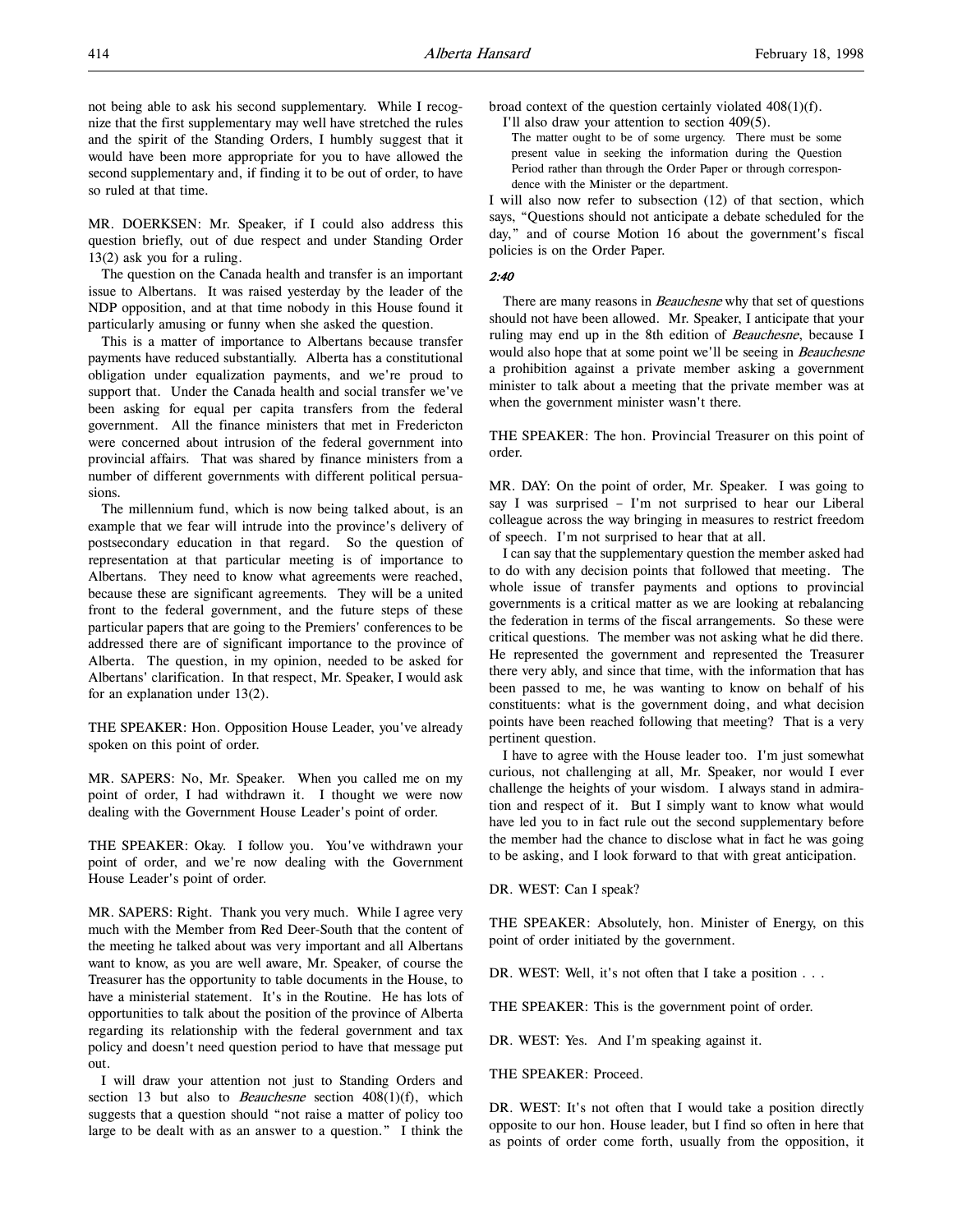THE SPEAKER: Hon. members, the rules - Beauchesne, Standing Orders, and all the traditions – clearly indicate the purpose of question period. The purpose of question period can be outlined in Beauchesne 408 and a whole series of other citations, including "urgency" in 409.

Yesterday in question period the chair heard very, very clearly at one point when the Provincial Treasurer got up and indicated with some degree of pride that a colleague of his had represented him last week at a meeting of finance ministers in one part of the country. So today questions came from the hon. Member for Red Deer-South, and the chair listened very attentively again to the urgency in the seeking of information and then listened very attentively to perhaps a little longer than normal responses from the Provincial Treasurer with respect to this and thought that perhaps the matter had been dealt with rather clearly in terms of the average length of questions and answers today, which was actually pretty good except for one case. In fact, we had 14 sets of questions today.

It's certainly not with any degree of disrespect to the hon. Member for Red Deer-South, but the chair almost was anticipating the question: I had been there; would you, hon. Provincial Treasurer, help me out in terms of what we had done? Perhaps that's a misunderstanding on the part of the chair in dealing with this, and perhaps it was an oversight on the part of the chair in eliminating the hon. Member for Red Deer-South from proceeding with his question.

So with due indulgence from the hon. Member for Red Deer-South and recognizing what the Minister of Energy just said, we've now spent over 10 or 11 or 12 minutes on this point of order. That's probably about four or five times longer than would have been required in the exchange between the hon. members from Red Deer with respect to this question. So perhaps the point has really been maintained. All of the information has been raised in the last few minutes. All of the information has been gotten out. But you know, if one hon. member is representing an hon. member at a function, gee whiz, maybe the two of them probably had a debriefing someplace along the line. I don't know, but I can only suggest that that perhaps might have happened, and perhaps one other hon. member might be invited to receive that information for them.

By the way, just out of interest, February is Heart Month. February is also Potato Month. February 15 to 21 is Brotherhood/Sisterhood Week. February 15 to 22 is Girl Guide/Scout Week. February 16 to 18 is the Heart Fund Campaign. February 16 to 20 is Uncles at Large Week. February 19 to 22 are the Alberta Winter Games in Red Deer. February 21 and 22 is Guides on the Air days. February 22 to March 1 is Freedom to Read Week. February 24 is Shrove Tuesday. February 25 is Ash Wednesday. February 19 is the birthday of the hon. Member for Lacombe-Stettler. Perhaps we've spent enough time on this, and we'll probably get through the next number of days having covered this now in terms of what we said.

# head: Written Questions

THE SPEAKER: The hon. Government House Leader.

MR. HAVELOCK: Thank you, Mr. Speaker. I move that written questions appearing on today's Order Paper stand and retain their places with the exception of written questions 1, 2, and 6.

[Motion carried]

#### Intensive Livestock Operations

Q1. Ms Carlson asked the government the following question: Between January 1, 1995, and December 31, 1997, how many complaints were received about potential pollution or odours from intensive livestock operations, how many inspections were conducted, and what action was taken, including the number of environmental protection orders and fines, under the Environmental Protection and Enhancement Act?

THE SPEAKER: The hon. Member for Edmonton-Ellerslie.

MS CARLSON: Thank you, Mr. Speaker. This information is becoming increasingly important, Mr. Speaker, as we see the number of intensive livestock operations increasing across the province. We have some concerns that with just codes of practice being in place in the province, we are not seeing the kinds of inspections that should probably take place in this case. I understand that the minister will move some amendments here shortly and will change "inspections" to "investigations." While it's very important for us to know how many actual investigations have taken place, we would still like to know how many inspections were done, and if they were not done, if he could tell us why.

Thank you.

MR. LUND: Mr. Speaker, we find it necessary to move some amendments to this written question. Amendment 1 would be by striking out "January 1, 1995" and substituting "April 1, 1995." The reason for this is because on April 1 of 1995 we implemented the new system that in fact keeps track of these kinds of investigations and records them as it relates to what the investigation was about.

The second one is by striking out "how many complaints were received" and substituting "how many public complaints were received by pollution control division." The third one is by striking out "inspections" and substituting "investigations." Mr. Speaker, it's important that we look at the investigations. Those are the follow-up to these kinds of reports.

So the question that we are prepared to accept would read: Between April 1, 1995, and December 31, 1997, how many public complaints were received by pollution control division about potential pollution or odours from intensive livestock operations, how many investigations were conducted, and what action was taken, including the number of environmental protection orders and fines, under the Environmental Protection and Enhancement Act?

THE SPEAKER: Hon. Member for Edmonton-Ellerslie, on the amendment?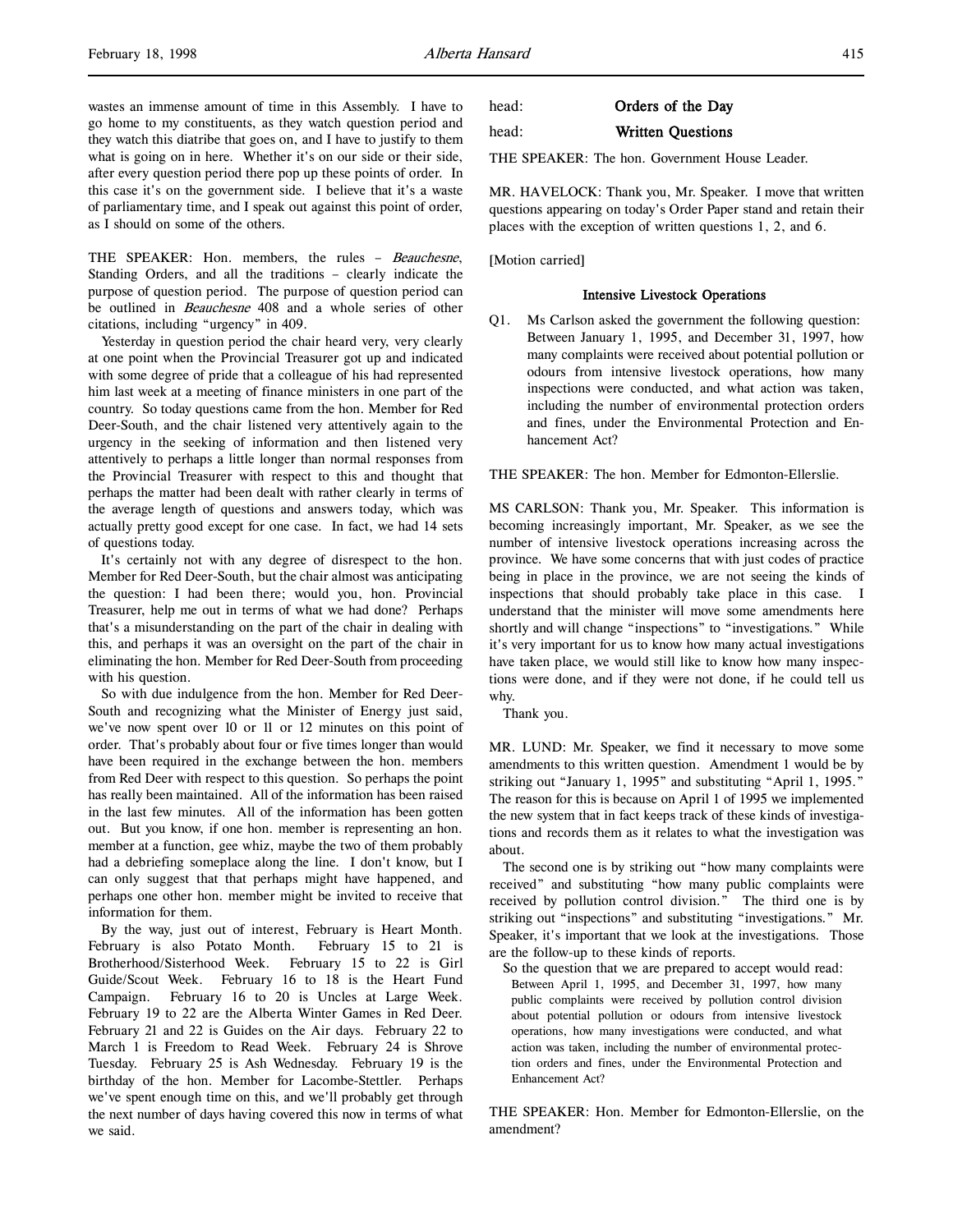## 2:50

MS CARLSON: Yes. Thank you, Mr. Speaker. We're happy to accept that amendment, except that we still have a problem in terms of not knowing how many inspections are done. The question was originally intended to address a specific concern of people in the province. We're seeing increasingly that landowners adjacent to people who are anticipating intensive livestock operations or to those who already have intensive livestock operations are facing a problem, and that problem is that they can't get investigations done and environmental impact studies done because there's no specific requirement to do it unless there's some sort of an investigation having been done by this department. They can't get the investigation if there hasn't been any sort of an inspection done, and there's no requirement in the act for this to happen.

I have two specific instances in front of me here where there was a request made to Alberta Environmental Protection to do an environmental impact study, and it was refused because Environmental Protection will only get involved at the request of a county to do one of these studies. The county won't do it because they say that this activity is not environmentally regulated. Therefore, then, there's no need for a study. So it's a chicken-and-egg problem with this intensive livestock farming, Mr. Speaker, and it is becoming a significant problem in this province.

We have another very similar example like this where the code of practice that is currently in operation for these intensive livestock operations doesn't require or address some of the kinds of operations that are happening on these farms. So as a result of that, we're still saying that what we need is a tabling and some information about the inspections. If you're not doing them, then we need to know why.

[Motion as amended carried]

## Forest Management Staffing Levels

Q2. Mr. White asked the government the following question: How many staff were employed by Alberta Environmental Protection on January 1, 1993, for forest management, and what were the comparable figures on January 1, 1998?

THE SPEAKER: The hon. Member for Edmonton-Calder.

MR. WHITE: Thank you, Mr. Speaker. I rise to speak to the reasons for putting this question. You see, this particular question should not have to be ever put. If in fact the budget documents that are tabled in this House on a regular basis would be as full and complete as documents are at other levels of government, notably the municipal level of government, then a thing called FTEs, or full-time equivalents, would be fully displayed, and one would not have to ask these questions, although I have to admit that the amendments to the question and the answers that'll come back will be gratefully received.

Recognizing that we're talking about staff in the department that in fact are either administrators or those that go out and look at the lands that are owned by the Crown and that therefore this government is responsible to the people of Alberta too, recognizing that there's a need for these people – and yes, the government is going to come back and say, "Yes, well, through the advent of FMAs or managed lands the companies that are party to those FMAs are in fact regulating themselves." Well, that may be the case, but it still behooves the government to periodically check that the agreement, as it's signed, is actually being enforced. That's where the question arises.

Now, recognizing that most of the experts in the field would agree that the annual allowable harvest in this province is, if not totally and completely allocated or overallocated, very close to being totally allocated such that there are no other great forests to be harvested from year to year that aren't currently being harvested, if one was to err in the area of environment, one would want to err on the side of caution. Not having enough people out there in the field that are doing the physical checks to see that the replanting or the reforestation is being carried out as contracted for, that the cuts are done in accordance with standard practice so as to allow some other flora and fauna to flourish and so as not to allow the spring runoff to take all the soil and collect it in some great alluvial fan outside the province and recognizing that if it is the case to err on the side of caution, then this information should be put forward each and every year to assure the citizens of Alberta that in fact their minister, their government is taking care of their resources.

I thank the minister opposite for allowing this question to stand. Thank you, Mr. Minister.

THE SPEAKER: The hon. Minister of Environmental Protection.

MR. LUND: Thank you, Mr. Speaker. As I listened to that long dissertation of bad information, it spurs me to almost give a 20 minute speech on some of these things that this province is doing.

Mr. Speaker, the hon. member made three or four comments that I just have to correct, one talking about the forest companies regulating themselves. There is no company that regulates itself. We write the regulations, and we enforce those regulations.

He talked about the annual allowable cut and that it's overallocated or nearly overallocated, he said. Well, the fact is, Mr. Speaker, there's some 44.5 million cubic metres of wood that grows in this province in a year. Our total allocation, even though the harvest is not total allocation yet, amounts to about 21 million cubic metres. So simple math quickly shows that that is not the case.

Mr. Speaker, he put forward this question that is extremely vague. In fact, just to demonstrate the difficulty we have with it in its present form, he talks about "how many staff were employed by Alberta Environmental Protection on January 1, 1993, for forest management?" Well, the fact is that we have a number of people in fish and wildlife and we have a number of people in regulatory services that in fact contribute to the protection of the forest and to forest management. So we have to amend this in order that we can zero in on the information that I think the hon. member is trying to get.

We must amend it, and the way we will amend it is by striking out "staff were employed by Alberta Environmental Protection on January 1, 1993, for forest management" and substituting "staff, including permanent and wage, were employed by Alberta Environmental Protection land and forest service on January 1, 1993." I'm sure that it's the number of staff in the land and forest service that the hon. member is really trying to ascertain.

So I move that amendment and would accept the question with the amendment.

[Motion as amended carried]

#### Assistance to Social Housing Corporation

Q6. Mr. Gibbons asked the government the following question: What is the breakdown of the \$10 million expended under vote 3.3.1, assistance to Alberta Social Housing Corpora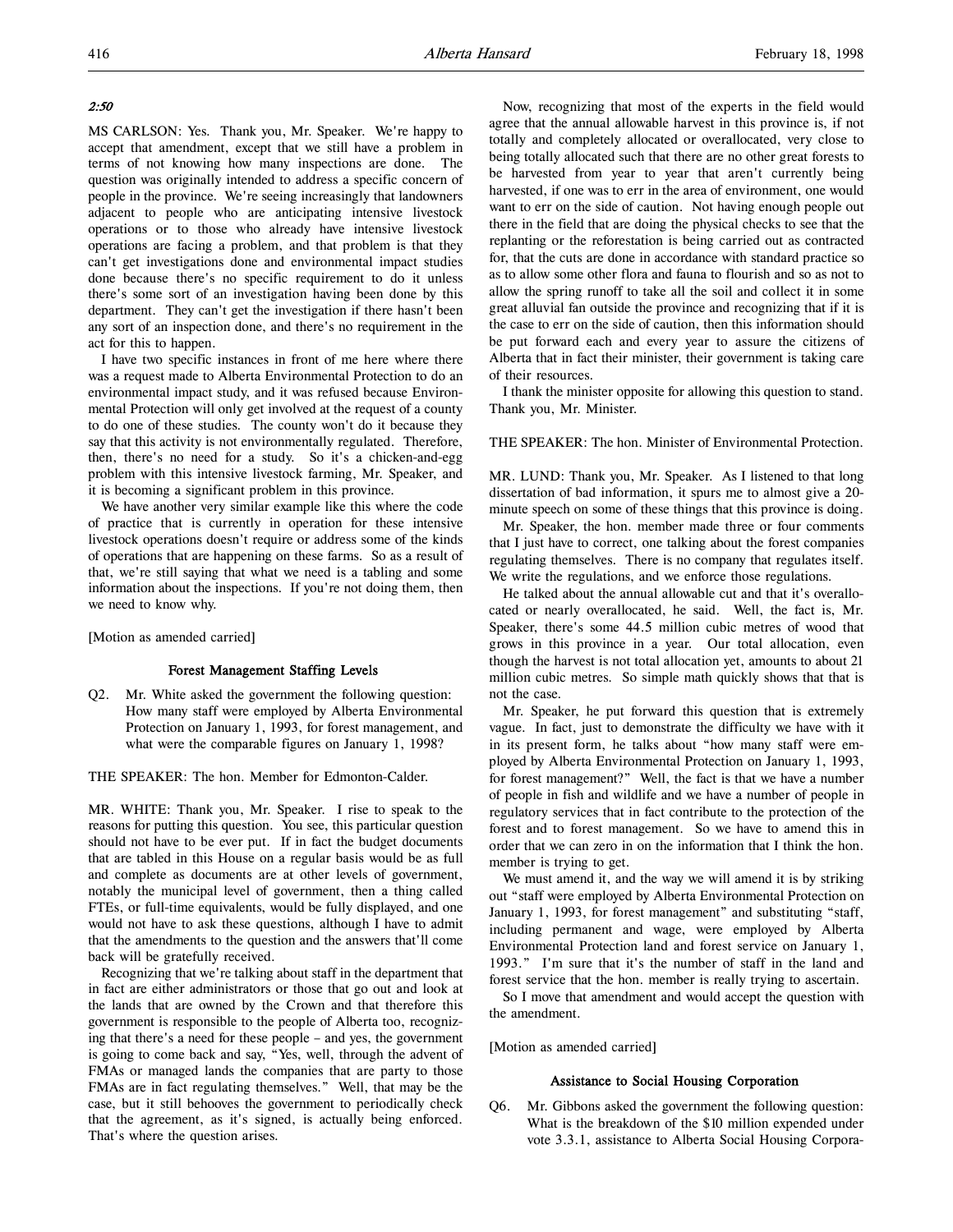tion, by individual borrowers, as contained in the public accounts 1996-97, volume 2, page 94?

THE SPEAKER: The hon. Member for Edmonton-Manning.

MR. GIBBONS: Thank you, Mr. Speaker. I'd like to ask a few questions to the Minister of Municipal Affairs, and that's around Question 6, the breakdown of \$10 million expended under vote 3.3.1, assistance to Alberta Social Housing. To the minister: do you realize that the losses that have occurred in Alberta Social Housing Corporation on the disposal of mortgaged land, properties, between '93-94 and '96-97 have a breakdown in '93-94 of \$87.5 million, in '94-95 of \$94.48 million, in 1995-96 of \$48.5 million, and in 1996-97 of \$10 million? That is \$240 million in losses on disposition that had to be funded by the Alberta taxpayers over the last four years.

Thank you, Mr. Speaker.

#### 3:00

THE SPEAKER: The hon. Minister of Municipal Affairs.

MS EVANS: Thank you, Mr. Speaker. First of all, the question that was Written Question 6 asked, "What is the breakdown of the \$10 million expended under vote 3.3.1, assistance to Alberta Social Housing Corporation, by individual borrowers," and then it continues right through the public accounts for '96-97. I'd like to move an amendment – and I hope this Assembly will accept it – that the question should now read:

What is the breakdown of the \$10 million expended under vote 3.3.1, assistance to Alberta Social Housing Corporation, as contained in the public accounts 1996-97, volume 2, page 94?

The reason for this change or amendment to the question is that the statement "by individual borrowers" has no relevance to the funding of the nonbudgetary assistance vote. Should this amendment be approved, I'd be very pleased to take questions on that particular item at another time.

[Motion as amended carried]

#### head: **Motions for Returns**

THE SPEAKER: The hon. Government House Leader.

MR. HAVELOCK: Thank you, Mr. Speaker. I move that motions for returns appearing on today's Order Paper stand and retain their places with the exception of motions for returns 7 and 11.

[Motion carried]

#### Environment Policy Surveys

M7. Ms Carlson moved that an order of the Assembly do issue for a return showing a copy of any surveys conducted by or for the government between January 1, 1997, and December 31, 1997, to assess the public's reaction to the environment and government environmental policies showing the questions asked, the manner in which the survey was conducted, and the results.

THE SPEAKER: The hon. Member for Edmonton-Ellerslie.

MS CARLSON: Thank you, Mr. Speaker. We think that this is

fundamentally important at this time when we've seen one-third of the budget cut out of Environmental Protection and all kinds of decisions having been made by the minister that are significantly affecting the people in this province, who we think should have or would have perhaps been consulted by this minister before he has done these things. Our information would show that these people have never been approached or asked to complete a survey or asked for any sort of a direction in terms of where they're going.

We're talking about a horrendous number of issues that have been environmentally impacted over the past year. We've got the privatization of parks. We have 30 provincial parks in this province that are up for bid by local operators. There's 100 other recreation sites that are in the same position. The feedback we're getting is that people are not very happy about that. We've got the privatization of hunting and fishing licences. What we're doing here is eliminating a lot of small vendors. In fact, the minister himself said that their own information indicates that 50 percent of the people who previously were selling those hunting and fishing licences, which constitutes mainly mom-and-pop operations in small communities, rural communities, need this kind of business and activity to thrive on and will be put out of business by this. So we'd like to know if that's what his survey indicated there and what those same operators said about losing that kind of activity. Surely he would have some information to follow up on that.

We'd also like to know if he surveyed anybody about what they think in terms of allowing oil well drilling activity on protected sites in this province and how he sees that as integrating activities really in an environmentally sensitive manner. The information we've got would indicate that people do not believe that to be true at all. Also, on allowing culverts and roads to be built across fish spawning grounds, that we talked about today, Mr. Speaker, anyone who's a fisher person or who lives in those affected areas knows how badly that affects the environment. In fact, this minister, I know, has been approached by people from the Skeleton Lake area about this specific problem, and eventually, after almost all the fish were dead, it was addressed.

It's also a problem in Lac La Biche, Fork Lake, North Buck Lake, and Antoine Lake. In fact, the Member for Lac La Biche-St. Paul is on the record on this, Mr. Speaker, saying that the budget allocations are out of whack and have to be corrected. Well, in light of that, has the minister done any kind of a survey of the people at large to find out what they feel about this? We think it's a very significant issue, and I'm hoping that he will today share the information with us.

Thank you.

THE SPEAKER: The hon. Minister of Environmental Protection.

MR. LUND: Thank you. Once again, of course, the rambling that the sky is falling and that things are turning so bad. We could go on and on about those comments on the privatization of parks, as if it just started, Mr. Speaker. The fact is that's been going on for eight years, and some 97 percent of the sites have been under contract with a facility operator before this year. So if the sky is now falling, I'm really surprised.

As far as the hunting and fishing licences and the mom-and-pop operations, as a matter of fact I've had letters from different vendors that state that under the old system they were losing money. I'm sorry to see, if it was a way of getting business into their shop, that they feel they can't afford to do it, but some 434 of those 1,100 to 1,200 vendors we had sold only 8 percent of the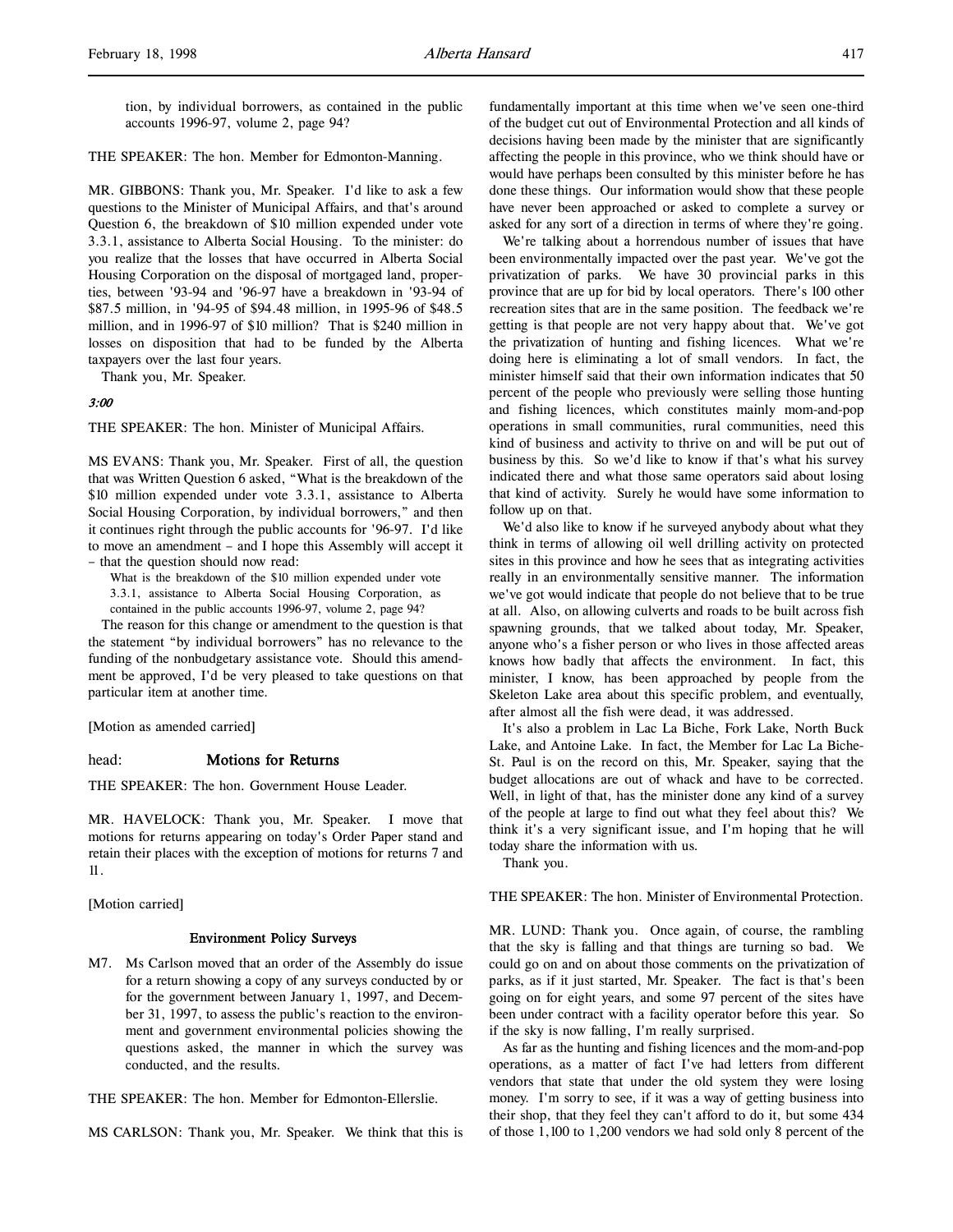total hunting and fishing licences, Mr. Speaker. So even if there is a reduction in the number of outlets, we still will have a good coverage within the province when we're finished.

Getting back to this particular motion for a return and in keeping with this government's policy of being open, accessible, and accountable, we will accept this motion as it is written.

THE SPEAKER: The hon. Member for Spruce Grove-Sturgeon-St. Albert.

MRS. SOETAERT: Well, thank you very much, Mr. Speaker. I appreciate that the minister has said he is going to table the information. I'm hoping that this statement of government environmental policies and the public's reaction to the environment would include all the public meetings and input and people that were spoken to about the fishing and hunting licence issue. I'm hoping . . .

THE SPEAKER: Hon. member, please. What we have here before us is a motion for a return. The motion for a return has been written by the hon. Member for Edmonton-Ellerslie. The chair has clearly heard the hon. Minister of Environmental Protection, who has risen and said that he would accept the question. Is the hon. Member for Spruce Grove-Sturgeon-St. Albert suggesting an amendment to the question? The question here is what is written on the piece of paper, so it's rather inappropriate to ask for something beyond it. This has been written by a colleague of the hon. member, who just rose in her place. Perhaps there's something further you'd like to add, hon. member?

MRS. SOETAERT: No. Thank you very much, Mr. Speaker, for the clarification. I'll accept that and look forward to what the minister sends us.

THE SPEAKER: The hon. Member for Edmonton-Ellerslie to conclude debate.

MS CARLSON: Thank you, Mr. Speaker. I'm very happy to see that this motion has been accepted, and contrary to what the minister thinks, the sky is not falling, but the fish are dying and the grizzly bears and other indicator species are in serious trouble as well as some of our natural habitat. Hopefully, his questions and feedback from the people in the province will clearly reflect that information.

[Motion carried]

#### 3:10 Effect of Tuition Fee Increases

M11. Dr. Pannu moved that an order of the Assembly do issue for a return showing copies of all studies done by the government on the effect of increased tuition fees on access to postsecondary education for Alberta students.

THE SPEAKER: The hon. Member for Edmonton-Strathcona.

DR. PANNU: Thank you, Mr. Speaker. The motion, of course, calls on me to make a few remarks about the context for this motion and the reasons for the particular request. The issue of increasing costs and debt loads related to students going to postsecondary institutions in this province and this country has become a matter of public concern. Earlier today, during

question period, two questions from both sides of the House were asked related to the issue. That shows clearly that this Assembly sees this as an important issue.

The concern about the rising debt costs and how it might affect accessibility to postsecondary education is a concern that's another personal concern of mine. It certainly is related directly to the relationship between accessibility and social policy. The minister has on several occasions inside this House and outside tried to allay fears with respect to the fact that increasing costs of postsecondary education and increasing debt loads on postsecondary students will reduce accessibility and reduce the opportunity for students, particularly those coming from low-income families and backgrounds, to take advantage of education. I think we all perhaps agree on this: that postsecondary education is a public good and that we the members of the Legislature and the government of this province should do everything we can to promote and enhance that public good.

Mr. Speaker, the minister has of course raised doubts about the fact that accessibility is being curtailed at this moment by the tuition fee policies of this government. As recently as about 30 minutes ago the minister again asked the member opposite if he knew of any evidence that students were staying away because of increased tuition fees or increasing debt loads. My submission is that the fact the minister has used to cast doubts on whether or not the students are staying away because of increased costs – I think he does it in reference to the fact that more students are coming into the postsecondary education system. In order to support the motion, I want to draw attention to the fact that one cannot infer from the continuing growth of enrollments in the postsecondary education system that there are no barriers that are being created by the increased costs of going to university, including this government's policy of capping tuition fees at 30 percent.

There are two reasons for not being able to infer the point that the minister is making. They are as follows. The population growth in this province is at about 2 percent, I guess. So the rate of growth of postsecondary enrollments reflects simply growth in population, on the one hand, and increased retention rates at the high school level. The House has, I think, been well informed by statements made by the ministers of Education and Advanced Education that more and more high school students are staying to complete and graduate in order to qualify to go to the next level. So that's one reason why the enrollments can be explained to be growing. It has nothing to do with the financing arrangements that this government has put in place to encourage students to go.

Secondly, Mr. Speaker, we have gone through a period of high unemployment rates, particularly as it related to the youth unemployment rate. The youth unemployment rate in this country has been very, very high, and this province has been no exception to that. During periods of high unemployment there is historical evidence to support the view that more young people return to school, whether it's high school or whether it's a postsecondary college or university. So this is another reason why the enrollments in postsecondary institutions have remained stable or have slowly grown. One cannot, therefore, infer from these facts on enrollments, that the minister quotes over and over again, that there are no accessibility barriers developing in this province. I asked the minister last year if he would kindly undertake some studies, given the resources that his department has, to look at the question of accessibility and if there is, in fact, a growing link between growing costs to go into public education and accessibility for students, particularly those who come from modest, lowincome backgrounds.

Mr. Speaker, the reason for requesting what I'm requesting in this motion is as follows. Last September I made public a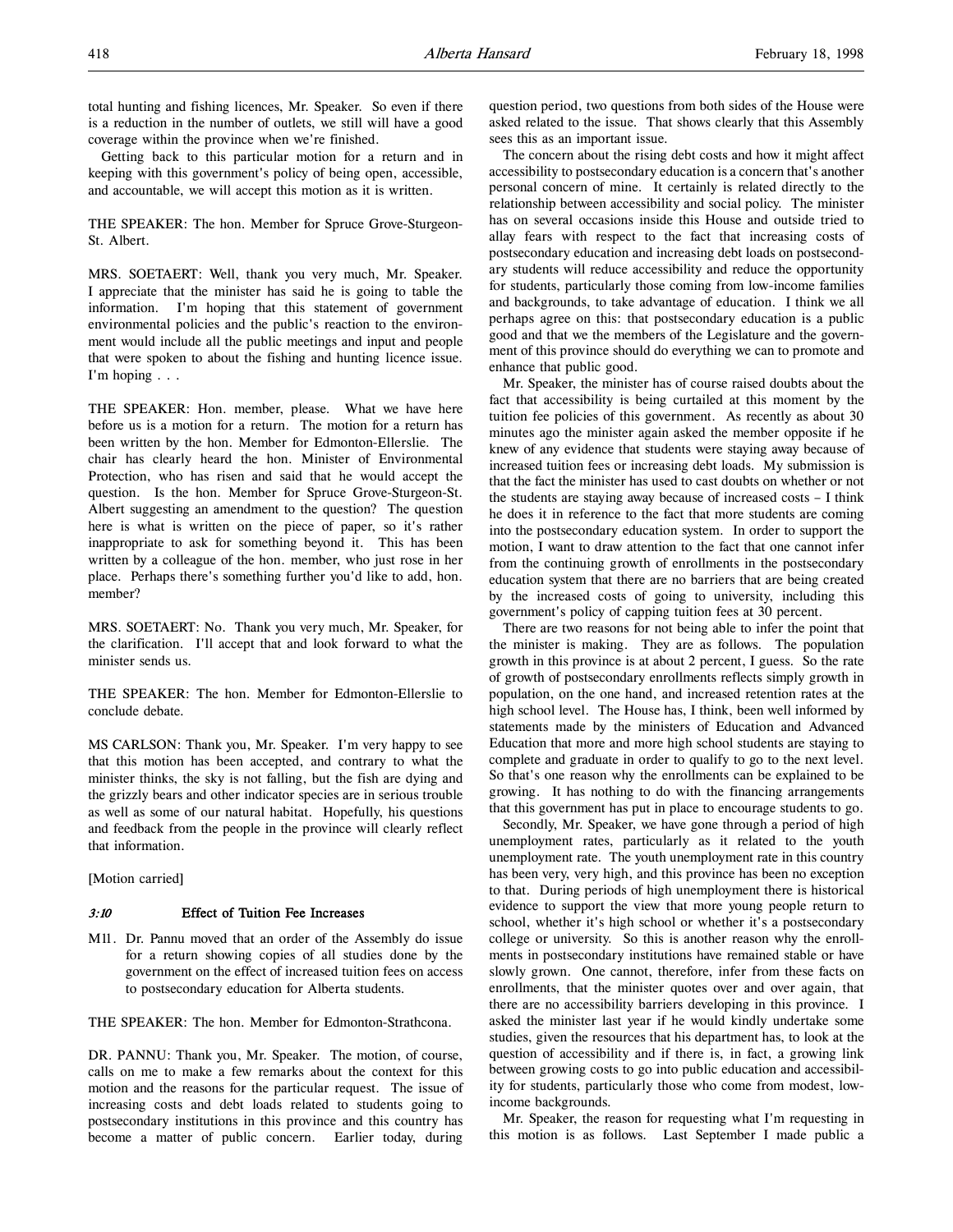government document which deals with tuition costs and debt loads and default rates on repayment. We issued a press release on September 26 which suggests that the department of advanced education has been doing some studies, has been monitoring the situation and producing some information which I think should be made public. It will be in the public's interest to make that information available to this House at least.

The study that we released was prepared by the learner assistance division of the Advanced Education and Career Development department. According to that document, Mr. Speaker, the debt of Alberta students in their final year of study from 1992 to 1996 increased quite radically. Taking various institutions into account which constitute the postsecondary system, the debt increases over these four years ranged anywhere from 25 percent, which is the smallest, to 34.6 percent, which was for university undergraduate students.

Mr. Speaker, similarly, the same document that the minister's own department prepared last September indicates that the default rate on the repayment of Alberta student loans has been quite considerable. The average rate, the general rate, as the document calls it, is 18.4 percent. For private-sector vocational institutions it was as high as 41.7 percent. The fact that there are these very, very high default rates happening suggests that in fact lots of students are having difficulty paying for their schooling at the postsecondary level and, secondly, that many of these students who are defaulting are ones who are unable to complete their education because they find it impossible to fund themselves to completion of the programs that they have enrolled in.

Mr. Speaker, another fact that seems to be begging for some attention is: what will be the ultimate effect, the cumulative effect of the so-called 30 percent cap? At the moment we stand at around 22 to 23 percent at the university level at the two major universities in this province in terms of the tuition fees of students, the portion that they constitute of the overall operating expenses.

As a result of some of the inquiries that we made at the University of Alberta over the last couple of weeks, we're informed that the operating costs of the university are not increasing at the rate of 1.5 percent, which is a point that we made in a recent release. If you take the operating cost rate of increase at 1.5 percent, which is the assumption that we made, which was a conservative assumption to make, it will take another four to five years before the tuition fees at the University of Alberta, for example, will reach the 30 percent mark. At that time, then, the fees will have gone up by about another \$1,300 to \$1,400. They'll be three times as much as they were, say, in 1991. This is a very, very rapid and high increase, causing obviously concerns in the minds of parents as well as students with respect to the accessibility of the system.

If, however, we take the 3 percent rate of increase in operating costs, then obviously we take another few years, I guess, even if universities and colleges use the maximum allowable increase in tuition fees every year, to reach that level. It seems to me that by the time we get to about the year 2005 or 2006, postsecondary education in this province will have become so expensive that the majority of the low- and medium-income families' students will not be able to afford it. So the question of accessibility is very, very important.

#### 3:20

I just want to draw the attention of the minister to the fact that across the border – and that's the model that in this government gets used very often – there have been in recent years some major corrective actions taken by state governments in the U.S. to refund the postsecondary education system so that it will remain accessible to the majority of their citizens. Here are some examples. California over the last two years increased its funding for postsecondary education by 24.2 percent. Nevada, not a socialist haven, Mr. Speaker, increased its funding by 30.1 percent. So I am asking in light of this if this minister and this government will share with us information that they have that we don't have which gives them the confidence to say that accessibility in the postsecondary system in this province is not being curtailed. Are there any studies, and if there are those studies, will the minister kindly make them available to this House?

Thank you.

THE SPEAKER: The Minister of Advanced Education and Career Development.

MR. DUNFORD: Brother. Mr. Speaker, earlier on in a point of order my hon. colleague from the constituency of Vermilion-Lloydminster made a comment about wasting time, and here we have a wasting of time.

You know because I sent you a letter, Mr. Speaker, that I am prepared to accept this motion. We have now gone on for – I don't know. Did he make 20 minutes? It must have been pretty close. All he had to do was stand up, make the motion that the minister should accept the return, and I would have gladly stood up and said: yes, I will accept it. I am too honourable to retract the point that I made to the Speaker that I will accept this motion. I have the material here on my desk, and I have a whole box full of this stuff sitting over there in the corner that I'll be glad to table as soon as we can get this motion dealt with. What a waste of time.

MRS. SOETAERT: Well, Mr. Speaker, I'm really pleased that the minister is tabling this, but it's too bad it's in such a hotheaded way, because I do feel we have a right to speak to these motions for 20 minutes if it's something that our constituents feel is important. Certainly my constituents want to know what data and what support there are and what kind of background there is. I'm really glad that the minister is tabling it, because I know that the students in my neck of the woods would like to see how they justify the tuition hikes going up and up and what kind of effect it does have on students.

I was elected to speak for my constituents, as were all the other members in here, and if you get 20 minutes to speak to a motion, that is your right when you win a seat in this House. So I don't see why the minister is so perturbed today, but it gives me great pleasure to be able to add my support and my thanks that he is supporting this motion and giving us the information that was requested by the Member for Edmonton-Strathcona.

THE SPEAKER: The hon. Member for Edmonton-Ellerslie.

MS CARLSON: Thank you, Mr. Speaker. With the comments from the minister of advanced education, I too rise to speak to this motion. I can't believe that he would try these kinds of bullying tactics in the Assembly. Clearly . . .

#### Speaker's Ruling Speaking Time

THE SPEAKER: Whoa, hon. member. Hon. member, please, sit down.

Okay; the rules are very clear, hon. member. All hon. members, when recognized, have up to 20 minutes to participate in the democratic process. That's a fact. These are the rules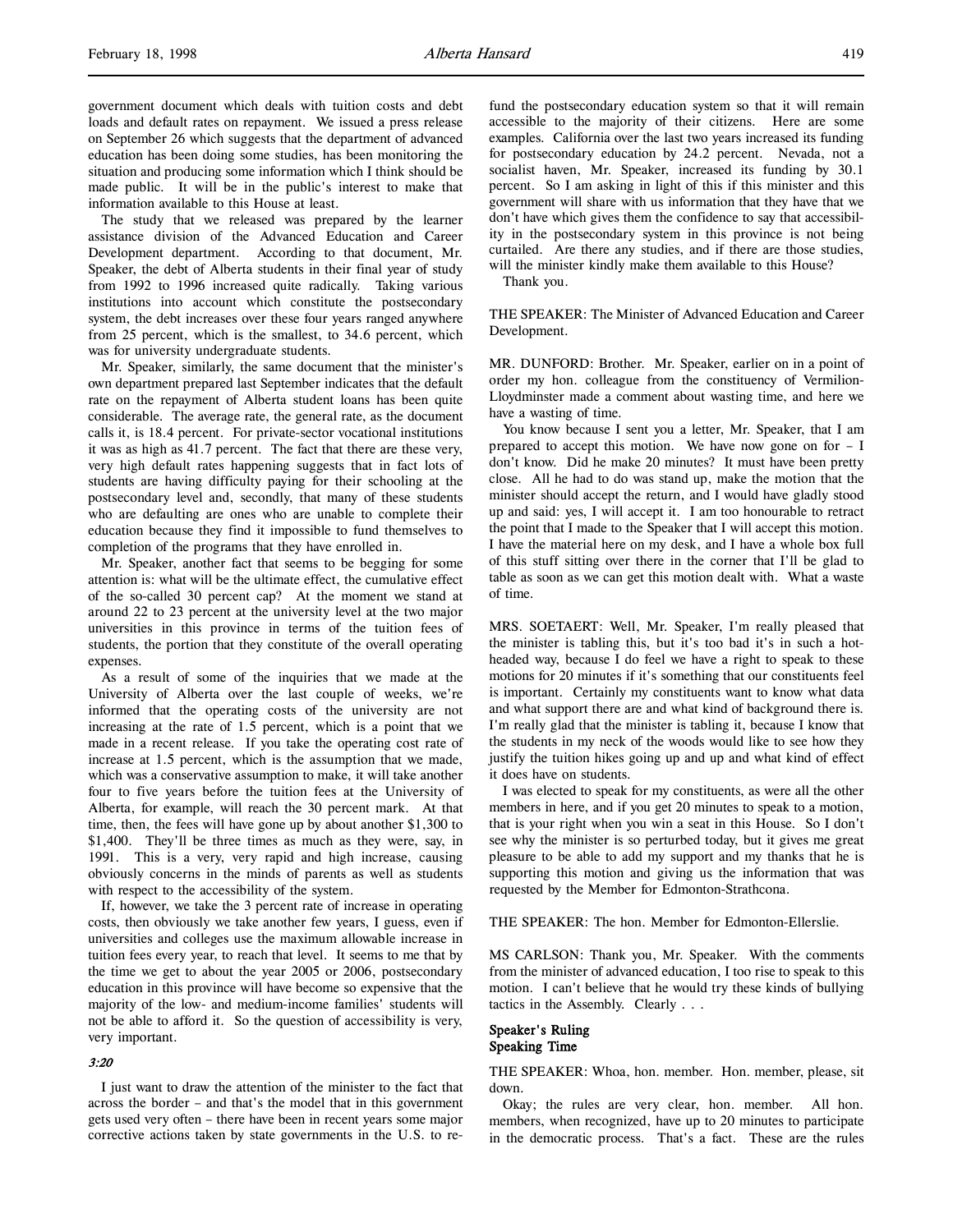written by the hon. members. No one else has written these rules. Eighty-three hon. members – well, 82 exempting the Speaker. Eighty-two hon. members in this House have written the rules. They're your rules. You can go up to 20 minutes when recognized on this.

# Speaker's Ruling Parliamentary Language

THE SPEAKER: It's also quite inappropriate, hon. Member for Edmonton-Ellerslie, to use the term "bullying tactics," and I'd ask you to withdraw that.

MS CARLSON: Thank you, Mr. Speaker. I'll certainly retract that. In the heat of the moment, given his comments, at that point I felt it was completely appropriate use.

#### Debate Continued

MS CARLSON: Mr. Speaker, certainly the constituents in Edmonton-Ellerslie are extremely concerned about this very issue. In fact, it's one of the top three issues that walks through my door on a regular and ongoing basis. I'm very happy to see that he has tabled the information.

Thank you.

THE SPEAKER: The hon. Member for Edmonton-Strathcona to close the debate?

DR. PANNU: Yes, Mr. Speaker, I stand to close the debate. Thank you.

[Motion carried]

# head: Public Bills and Orders Other than head: Government Bills and Orders head: Second Reading

# Bill 204 Workers' Compensation Amendment Act, 1998

[Debate adjourned February 17: Mr. White speaking]

THE SPEAKER: The hon. Member for Edmonton-Calder.

MR. WHITE: Thank you, Mr. Speaker. To continue roughly from where I left off yesterday. Speaking to the culture of this particular organization and its changes over the years, particularly in the last five years, I've noticed a change such that a member of the public, an injured worker, has a great deal of difficulty getting to the point where the assessment of the injury and then the resolution of the problem takes an inordinate amount of time and an inordinate amount of energy. Even with an advocate it does. I would think that one of the things that we would see forthcoming in annual reports and the like would be a fairly in-depth analysis of the service that's provided and perhaps independent surveys to know that the service is actually being provided in a manner that would be acceptable to members of this House.

Noting that the debt was some \$600 million a number of years ago and that today it's considerably less than that, there's a price to pay for that, and the injured workers have actually had to pay that price. You don't have to be an accountant to understand that to reduce that debt and then also to pay, in my view, exorbitant fees and bonuses to the top echelons of management as well as to return some of the premiums paid by the employers, the funds have to come from somewhere, and they certainly came from the injured workers.

Now, this amendment here, as good as it is, I believe doesn't go far enough in a number of areas. One area where it does is in section 34; it makes up a medical panel that is appointed in the standard form of any arbitration. One expert from each side is chosen. Between those two experts they in fact choose a third, generally the chair of the board, and then the majority of that board rules. That's exemplary, that this piece of legislation does change.

The difficulty comes in that these recommendations are only that: recommendations. You'll note that in one of the sections it says:

If a majority of the members of a medical panel agree . . . then the Board shall accept those findings . . . in making any decision on the worker's entitlement to compensation unless the contrary is shown by some other compelling evidence.

Well, I mean, medical evidence is medical evidence. You've assembled the medical panel; the board has at least partially paid for the medical evidence. And then to not accept the medical evidence? I mean, that's going back to the system that is currently in place. Quite frankly, with that out, that's one of those major subjective clauses that the proverbial Mack trucks drive through. I would have liked to have seen at least some statement from the minister or someone to say that that is not the intent and that the culture of the organization will be changed such that injured workers are given due consideration.

# 3:30

Now, there is the area between section 17 and section 18 that opens up an area of third-party liability and litigation. It appears to me on the face of it that it is a reasonable section, particularly 17. Third parties are not put through the toil of suing each other when they're both protected or supposedly protected by the board.

Now section 18. There are some other sections around that concern me, and I do believe that they should be included in this bill that amends the act. A case in point now. An acquaintance of mine, prior to his injury, ran an exceptionally good, small restaurant. He was injured while he was taking the grease out the back door of his restaurant. Recognize that it was a ma-and-pa operation and that he and his wife ran it with the help of one other person. He was the primary chef. As he moved out the back door to dispose of the grease in the prescribed manner, a car came by and hit the door, and he burnt his hand with the grease. He lost the restaurant in that he couldn't work for awhile, which was bad enough. He was instructed initially by a lawyer to sue the insurance company of the driver of the car as well to initiate a claim with WCB.

#### [The Deputy Speaker in the chair]

WCB became involved in the case. They took over the third party or the liability of, in this case, the second party and settled on his behalf. They said, "Well, yes, of course we'll cover you fully and completely, and we'll settle with the insurance company and make things right by you." Well, they did the second before they did the first. They settled that case such that he netted some \$20,000 cash, which he thought was a little light in that it cost him considerably more than that to lose the business only for six months, let alone lose it forever.

To make a long story short, he went through the complete line of processes as outlined in the act as well as the procedures as laid out by the board, went right through to final appeal. They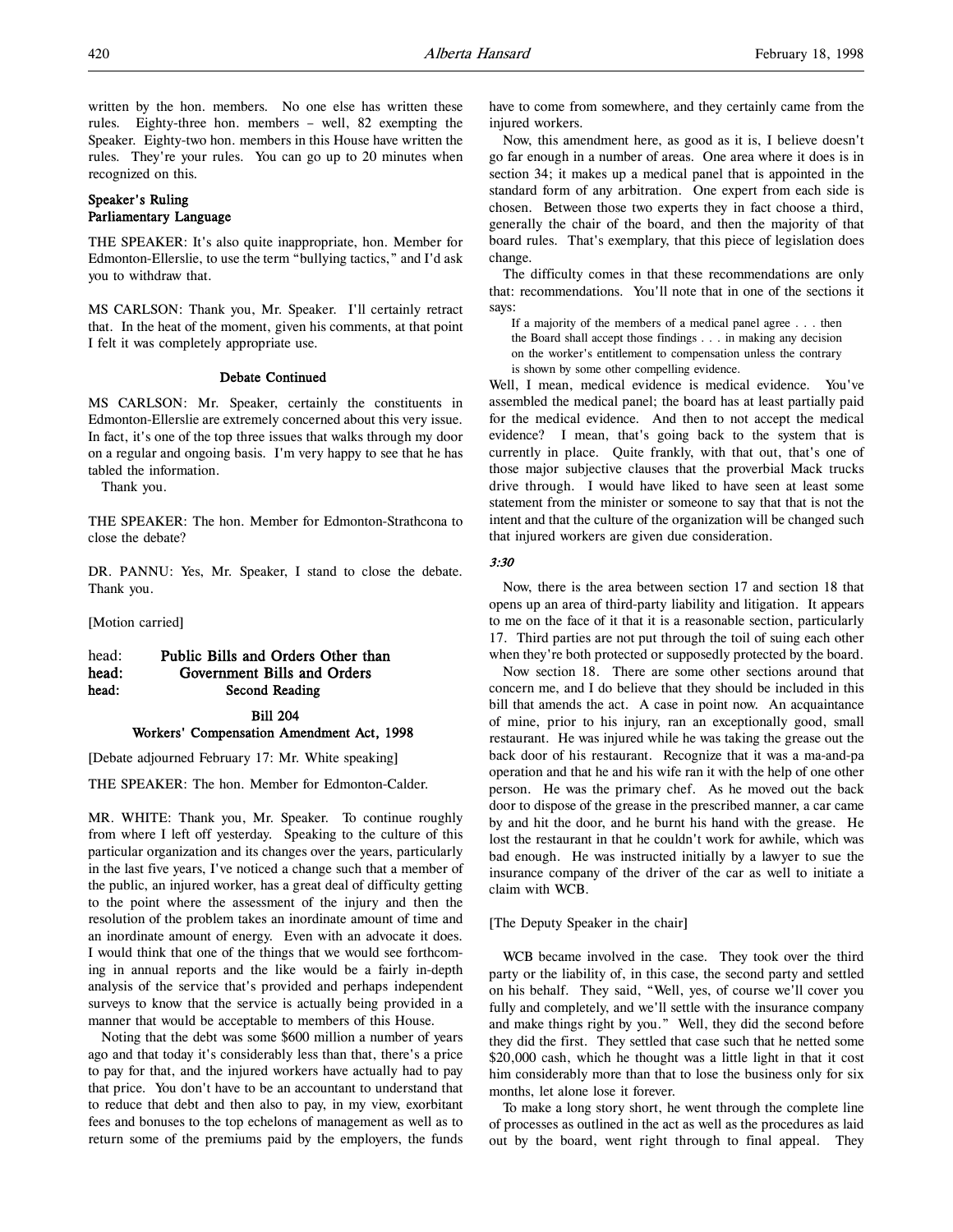This is not the way the Workers' Compensation Board should act, in my view. This act does nothing to that. The critical error, I believe, was the section surrounding third parties. It was an error not to include some provisions in section 18 or around 18. I believe that the act itself is not such a bad piece of legislation. It's been worked on and renovated many, many times since its inception in 1918, and I suspect it was originally based on another piece of legislation probably in central Canada that had a number of additions and deletions and amendments to that time. There is this fundamental and nagging problem that I have with the act, and that is in the application of the act. It's those that are charged with the responsibility of dealing with the oftentimes subjective analysis of fairness and inequity between the employer and the injured worker, the employee. I could speak at great length about other cases that I have and, I suspect, other members here have, but they all relate not to specific provisions of the act but to the application.

So, sir, I shall be supporting this bill to amend the Workers' Compensation Act and will take my place and hope that it does pass, even without some of the amendments that I would have liked to have seen.

Thank you, sir.

MR. SHARIFF: Mr. Speaker, I'm proud to stand in this fine Assembly and speak to Bill 204, the Workers' Compensation Amendment Act, which focuses on two important areas with regard to transportation accidents occurring off the work site and in cases where medical opinions are in conflict.

Mr. Speaker, the workers' compensation system in Canada serves to ensure that workers receive compensation if their injury results from an accident at the workplace, regardless of fault. The system also protects employers from lawsuits. This is a good system for workers and employers.

The first provision in Bill 204 addresses transportation accidents that occur off the work site. At present an injured worker may not take civil action against any employer or a worker of an employer covered by the Workers' Compensation Act in any work-related accident, including a motor vehicle accident. Bill 204 seeks to include that civil action could be taken against the employer other than the accident employer in work-related transportation-type accidents where public liability insurance is required. Bill 204 would establish that the Workers' Compensation Board and the injured worker could pursue civil action in transportation-type accidents occurring off the work site.

Mr. Speaker, this amendment is necessary to update the Workers' Compensation Act, which existed prior to the advent of compulsory motor vehicle insurance. This amendment would also reduce the added costs to the Workers' Compensation Board accident fund and reduce employers' workers' compensation premiums.

More importantly, Bill 204 provides a method of recourse for workers to recover their losses, both physical and emotional, in the event of a transportation accident resulting in injury or death. In some cases workers' lives are drastically changed as a result of a transportation accident, including the inability to work again. Even if the worker is able to return to work, their physical ability may be significantly impaired through no fault of their own. While the workers' compensation system is in place to address

events such as this, it does not always cover the full loss to the injured worker.

This is especially revealing in cases where the worker is killed. Under Compensation for Death, section 64 of the Workers' Compensation Act:

If a worker dies as a result of an accident and leaves a dependent spouse, a pension is payable to the dependent spouse in an amount equal to the pension the worker would have received had he lived and been permanently totally disabled.

In the event the spouse has children, the full pension will be paid until the youngest child has reached 18 years of age, "at which time a five-year term pension is payable to the dependent spouse." If gainfully employed, the spouse will receive the pension phased out over an additional five years in increments of 20 percent. The same situation occurs if the spouse is employed or not and without children. The spouse receives five years of full pension and five years of pension phased out. If the spouse is not employed, the Workers' Compensation Board will train that person over a 60 month period. There are special considerations if the spouse is unable to work.

# 3:40

Mr. Speaker, as you can see, someone's life can be drastically altered by a transportation accident occurring off the work site. Bill 204 addresses this concern without altering the Meredith principle of the workers' compensation system. Employers are still protected from lawsuits occurring on the work site. Workers are still guaranteed coverage no matter who is at fault or the cause of the accident. Bill 204 simply provides workers with the avenue, as the rest of Albertans, to pursue civil action in transportation accidents occurring off the work site. This provision does not seek to open the workers' compensation system to lawsuits or end the concept of collective liability. The provision only seeks to update Alberta's Workers' Compensation Act and put Alberta in line with the other jurisdictions who have allowed for their workers to pursue civil action in transportation accidents.

Mr. Speaker, I think the amendment to the act is a good amendment and can rectify some of the problems workers or their families have faced with respect to transportation accidents involving injury or death. While we cannot rectify all problems workers face with the current system, I think we can address a definite problem area. The statistics speak for themselves. Over a third of fatalities accepted by the Workers' Compensation Board are transportation related. Of these, we suspect that at least half occurred off the work site. This is definitely a critical area, and we can rectify the current situation by supporting Bill 204.

Mr. Speaker, the second provision in Bill 204 addresses cases where there are conflicting medical opinions in complex cases that are before the Workers' Compensation Board. The bill would include that in the event medical opinions are in conflict, the workers' compensation will resolve the issue through a consultative approach involving the worker. If the issue is complex and there are conflicting medical opinions, a medical panel or review committee may be convened. This amendment is necessary to provide due process for injured workers in the event of complex cases and conflicting medical opinion and would alleviate some of the existing problems and frustration injured workers face with their WCB claims.

Mr. Speaker, I believe every member in the House has faced a situation where a constituent had a problem with their WCB claim. I am sure that in the majority of cases a worker's claim, rehabilitation, and return to work go by without too many problems. In the majority of cases the injured worker is satisfied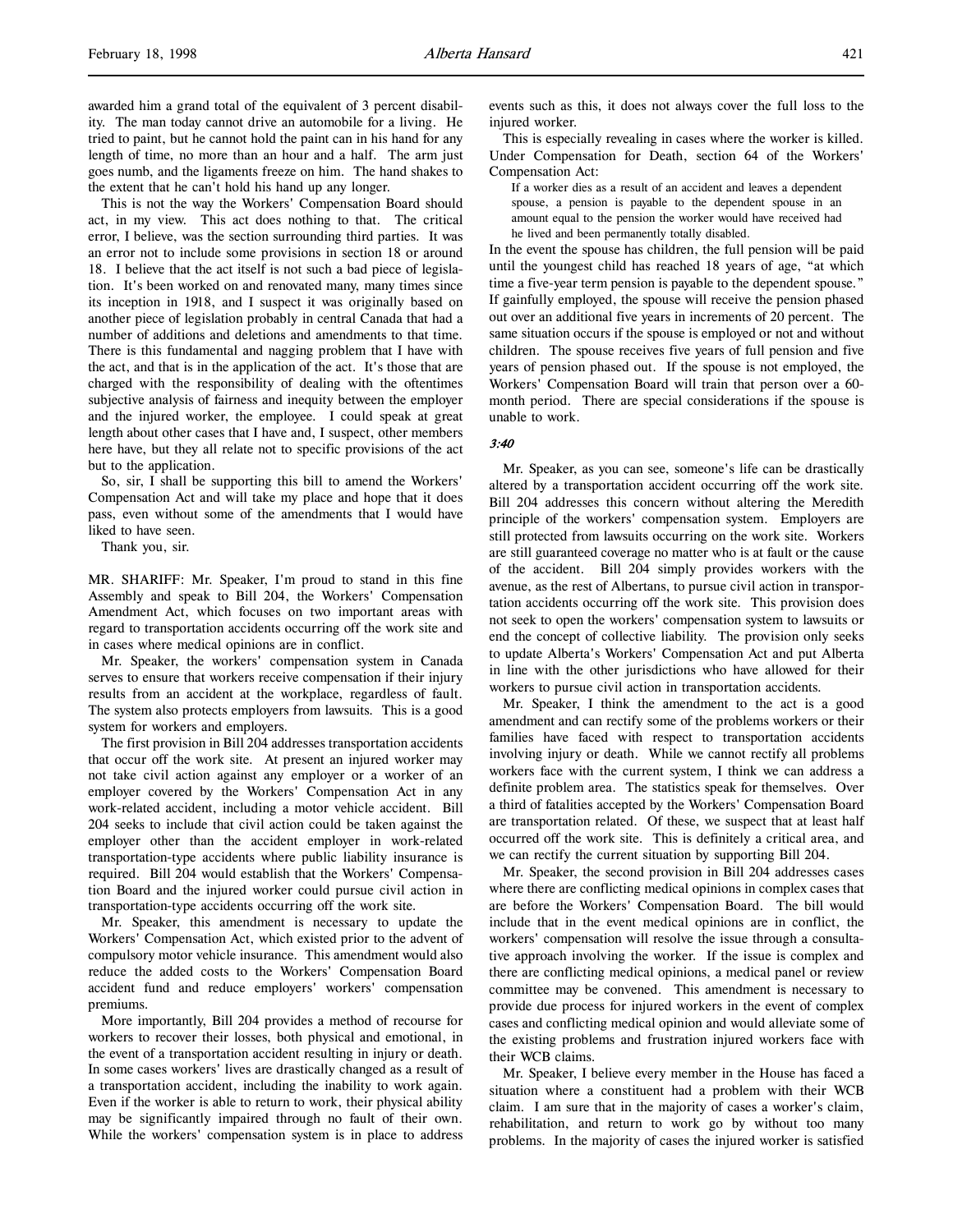with the WCB. However, with more serious injuries such as head or multiple injuries, in many cases the cause or effect of the injury is unclear. Bill 204 addresses this concern by providing the worker with specialists in the field of the injury to determine the cause and effect for the particular injury or condition, which will provide a clear direction so that the WCB staff can proceed with the application for compensation.

Mr. Speaker, it is a very difficult process to uncover what sort of impairment an injury will have on a worker and how much compensation is required. Some of these injuries are recurring or will last throughout the worker's lifetime. I think we owe it to those who are injured in the workforce to provide the best medical expertise to determine the cause and effect of the injury and to assist in resolving an already difficult situation.

I know that the Workers' Compensation Board is currently conducting a consultation process, and it is likely that the provision in Bill 204 addresses one problem area. The provision provides the worker with a course of resolution in an open and accountable framework. While the provision in Bill 204 is currently a policy of the WCB, I strongly feel that in order to be accountable, this provision should be legislated to provide workers, employers, and the WCB a clear and open framework.

Mr. Speaker, Bill 204 addresses two major areas of concern faced under the current workers' compensation system. I think we can be proud as legislators in supporting this bill, which will provide workers with an updated and more judicious act.

Thank you.

THE DEPUTY SPEAKER: The hon. Member for Edmonton-Strathcona.

DR. PANNU: Thank you, Mr. Speaker. Since my election to this Assembly about 10 months ago, I have become profoundly aware of the role the WCB plays in the lives of employees in this province, particularly those who get injured at work sites. An endless number of cases come to my constituency office requesting help in their dealings with WCB. We have received representation in our legislative office from the injured workers' coalition, individual workers from all across the province, so I'm persuaded that there's a need for making changes – legal, regulatory, administrative – in the way WCB operates at the moment. There is clearly demand for these changes on the part of those who need the WCB. So I'm pleased that this initiative has been taken by my hon. colleague from Calgary-Egmont to seek some changes to the existing act.

Certainly the proposed changes to section 18 are in the right direction. In particular, the changes in section 34.1 I think are ones that deserve our support. There's no doubt in my mind about it. It's clear to me, however, that some language may have to be strengthened. I again want to compliment my hon. colleague, the mover of this bill, for encouraging input from all sides of this House. I had the opportunity to meet with him last week to seek some consensus on the nature of amendments that we might make. At that time I was quite happy and willing to support the bill as is because I thought it would certainly be an improvement over what we have now.

However, in the meantime, the trade unions/Workers' Compensation Board coalition and the Alberta Federation of Labour have communicated to the Minister of Labour through a letter that they wrote to the minister on Friday, February 13, 1998. I have a copy of it in my hand. By way of this letter they are seeking the minister's intervention to see if the changes proposed in the bill can await consideration by this Assembly to a point at which the comprehensive review that's being undertaken by WCB and other stakeholders in the process can be completed. The comprehensive review is already under way and the coalition – this letter is signed, by the way, by the chair of the trade union/WCB coalition. Gerrie Dakers is the chair of that group, and it's also signed by Audrey Cormack, president of the Alberta Federation of Labour. It is this group, this coalition, that's seeking the postponement of consideration of the bill until such time that the comprehensive review presently under way is complete.

In view of this communication to the Minister of Labour requesting such a postponement of any further consideration of the bill, I am persuaded that there is merit in this request and that it might be appropriate for the Assembly to seek such postponement in order that we deal comprehensively with that which requires being dealt with in relation to changes in the existing act on WCB.

In light of that, it's not a matter of my not supporting that which is being proposed, those changes. The question is: is it enough? Can we make it stronger? I simply would like to hear what the Minister of Labour has to say on it and certainly what my honourable colleague from Calgary-Egmont has to say on this particular request.

Thank you.

#### 3:50

THE DEPUTY SPEAKER: The hon. Minister of Labour.

MR. SMITH: Thank you, Mr. Speaker. It gives me great pleasure to speak to this bill and hopefully provide a little bit more information with respect to the bill and with respect to the operation of the Alberta WCB, which as you know, is responsible for providing a financially secure collective insurance system in which all employers are financially responsible for work-related accidents.

The collective approach, Mr. Speaker, protects every employer covered from the uncertainty of financial ruin, I guess, resulting from a work-related accident. Perhaps even more important, the no-fault coverage offered by workers' compensation ensures that injured workers covered by the act receive benefits regardless of whether a worker was at fault for the accident in question.

Bill 204, Mr. Speaker, proposes amendments to the Workers' Compensation Act that would, one, require that the WCB, when medical opinions are in conflict, resolve the conflict through a consultative approach or, if issues are complex, convene a medical panel; and two, restrict the immunity from lawsuit now provided under section 18 of the act.

As all members know, the WCB is a board-governed organization that does operate at arm's length from the government with funds provided by Alberta employees. It does also operate, Mr. Speaker, as a legislated monopoly. The government appoints the board of directors to represent the interests of Alberta workers, Alberta employers, and the general public.

I would like today, Mr. Speaker, to table a letter from the WCB directors outlining the concerns with Bill 204. Just prior to tabling this, I'd just like to read, if I may, into the record a key paragraph saying that

the Board has determined that the key concepts in the amendment related to medical panels are already incorporated in current legislation and policy, and setting these concepts in legislation instead of policy would remove any flexibility of the organization to enhance procedures except through a lengthy legislative change process.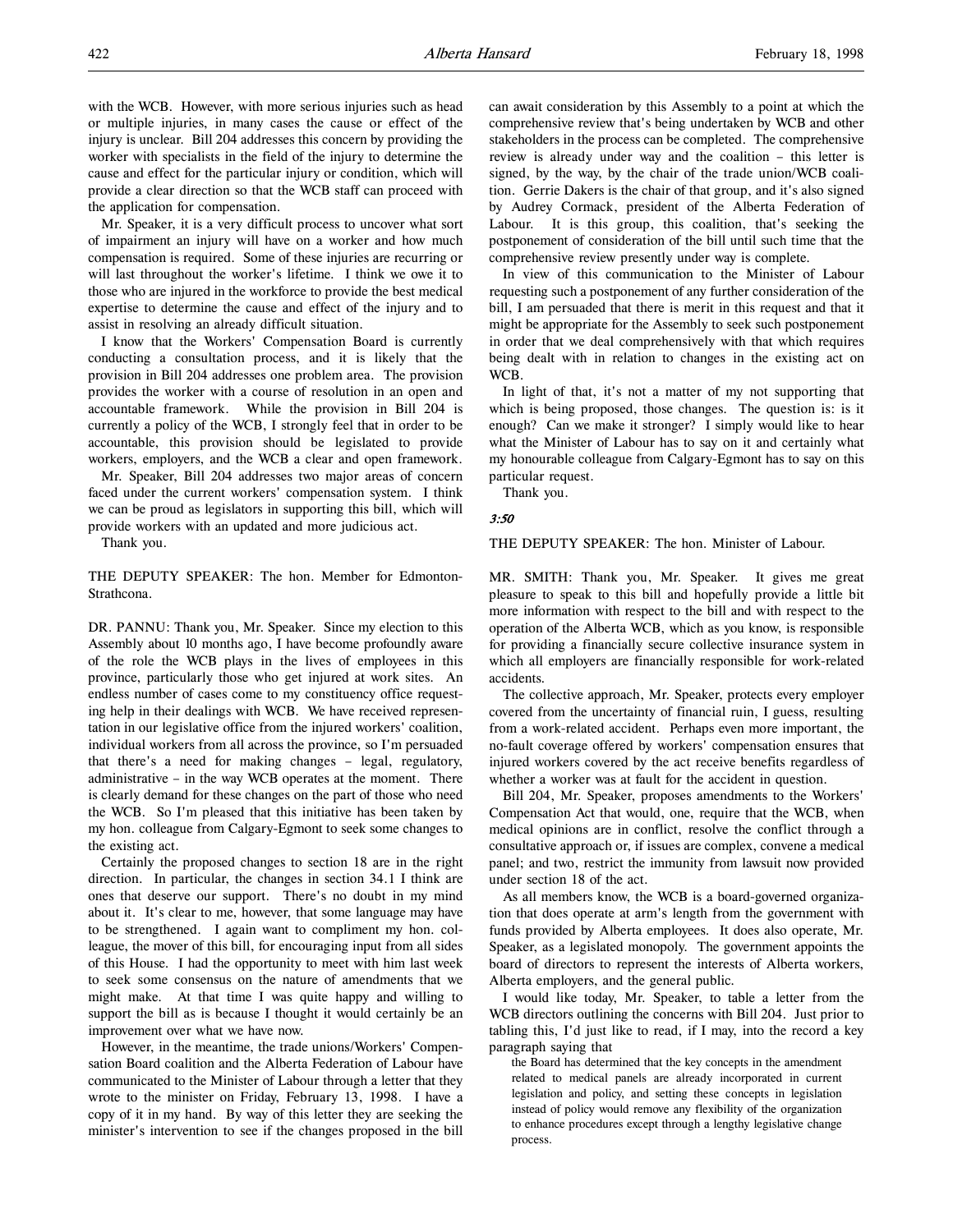#### Further, Mr. Speaker:

The Board of Directors cannot support this amendment as it would undermine the comprehensiveness of the current no-fault workers' compensation [program]. It would diminish the protection from civil action for some employers while creating two different classes of claimants under the Act with each receiving different compensation for similar injuries.

Mr. Speaker, I'd like to table four copies of this letter and encourage all members to get a copy of this prior to voting on this bill.

So, as I said, the WCB has advised me in this letter that they are unable to support the bill as it is currently written. The board is concerned that the proposed legislation will erode no-fault protection for some workers and employers, potentially opening the door to further erosion of the no-fault principle and other circumstances. There is also a concern that the bill would diminish the protection from financial liability for some employers in specific situations, that it could create two classes of claimants with each potentially receiving different compensation for similar injuries, and that the bill would reduce the flexibility of adjusting procedures related to medical reviews and panels to improve services to injured workers. And I can see where they're coming from, because as you know, Mr. Speaker, once legislation is passed, it becomes a very difficult, tedious medium in which to work, whereas regulation does give . . .

MR. DICKSON: A point of order, Mr. Speaker.

THE DEPUTY SPEAKER: The hon. Member for Calgary-Buffalo is rising on a point of order. You have a citation for us?

# Point of Order Questioning a Member

MR. DICKSON: Thanks very much, Mr. Speaker. Pursuant to Beauchesne 333 I wanted to ask the hon. minister if he'd entertain a question.

MR. SMITH: Thanks very much, Mr. Speaker. I think it's more important that we get the full text of the statement into the record. Then we will, I'm sure, have ample opportunity for other members.

## Debate Continued

MR. SMITH: The WCB, Mr. Speaker, has come a long way over the last few years. The board of directors of this organization is there to reflect the interests of its stakeholders. As such, they have developed processes to ensure appropriate review of policies and legislation that would affect their customers. The board of directors of the WCB is telling us they have serious concerns about Bill 204. They're telling us that it may undermine the fundamental principle of worker's compensation, the long-standing trade-off between workers and employers. The board of directors has heard from stakeholders, both labour and management, concerned about Bill 204.

I have also received correspondence from both businesses and labour, Mr. Speaker, concerned that they have not had an opportunity to provide their input. This speaks to the importance of the private members' process and the due diligence that capable members have in bringing these issues forward to the legislative floor. But unlike government legislation they're not always subject to the same extensive or perhaps set-in methods of consultation that occur in boards such as the WCB, which is an

arm's-length organization that is actually undertaking an extensive two-year policy review at this stage.

Mr. Speaker, I do think it important that when members vote, they vote on a knowledgeable base. That's why I'm pleased to inform the House that I've received correspondence from the Canadian Association of Petroleum Producers, who say in their letter that

CAPP is concerned that this Bill has the effect of potentially eroding the foundations of the Meredith Principles fundamental to the Workers' Compensation Act . . .

CAPP disagrees with the concept of removing motor vehicle accidents from the Workers' Compensation Act.

Also, Mr. Speaker, the Alberta Building Trades Council have written and said:

There is a major review ongoing at the [WCB]. That review will wrestle with a number of these issues and if there is a requirement for housekeeping legislation it will come in the fullness of time. Shortly put, it is better not to tinker with the Workers' Compensation Act now but rather to move ahead with the review and allow that process to have full scope to consider issues and then to do the housekeeping by way of legislative amendment afterwards.

From the Alberta Federation of Labour:

We strongly urge you and other members of the government to stop Bill 204 from proceeding to Third Reading. Let's put the issues contained in the Bill on the back burner until the WCB and its stakeholders have had an opportunity to complete their review of benefit policies.

Only in Alberta, Mr. Speaker, would you have such complete consensus between labour and employers, and I think it speaks highly to the unity and the working environment that's been created in this great province.

Mr. Speaker, I'd also add that Imperial Oil has written asking for

the opportunity to make representations to a legislative committee on the serious implications which this amendment will have on our company.

The Industry Task Force on Alberta Workers' Compensation: This change will create an exposure which will dramatically affect the cost of insurance.

They want, again, more input, more opportunity to consult, Mr Speaker.

The Alberta Roadbuilders and Heavy Construction Association, representing over 400 members and their 18,000 employees, would like to go on record as strongly opposing Mr. Herard's Bill 204 and urge you and your colleagues to withdraw support. Syncrude, Mr. Speaker:

We are strongly opposed to this Bill being passed without employers having an opportunity to consider and make submissions on the many ramifications of these proposed changes.

What I'm getting, Mr. Speaker, is the community responding to some terrific initiatives put forward by members who have done due diligence, who've done research, who've done some consultation, but saying: it's a broader forum than simply the floor of the Legislative Assembly; we know that the WCB has a broad and extensive review ongoing, and we'd like to be a part of it.

#### 4:00

Mr. Speaker, let me now turn from the consultation side to the representation side. Firstly, let me congratulate the Member for Calgary-Egmont for the work that he's done on this bill and congratulate the work of his researcher, Chris Ghazouly, who worked hard to bring important issues to the floor of this Legislature. I for one, Mr. Speaker, am certainly not opposed to what he's trying to accomplish, and I am not entirely opposed to the basic principles of the bill. I believe, however, that it is critical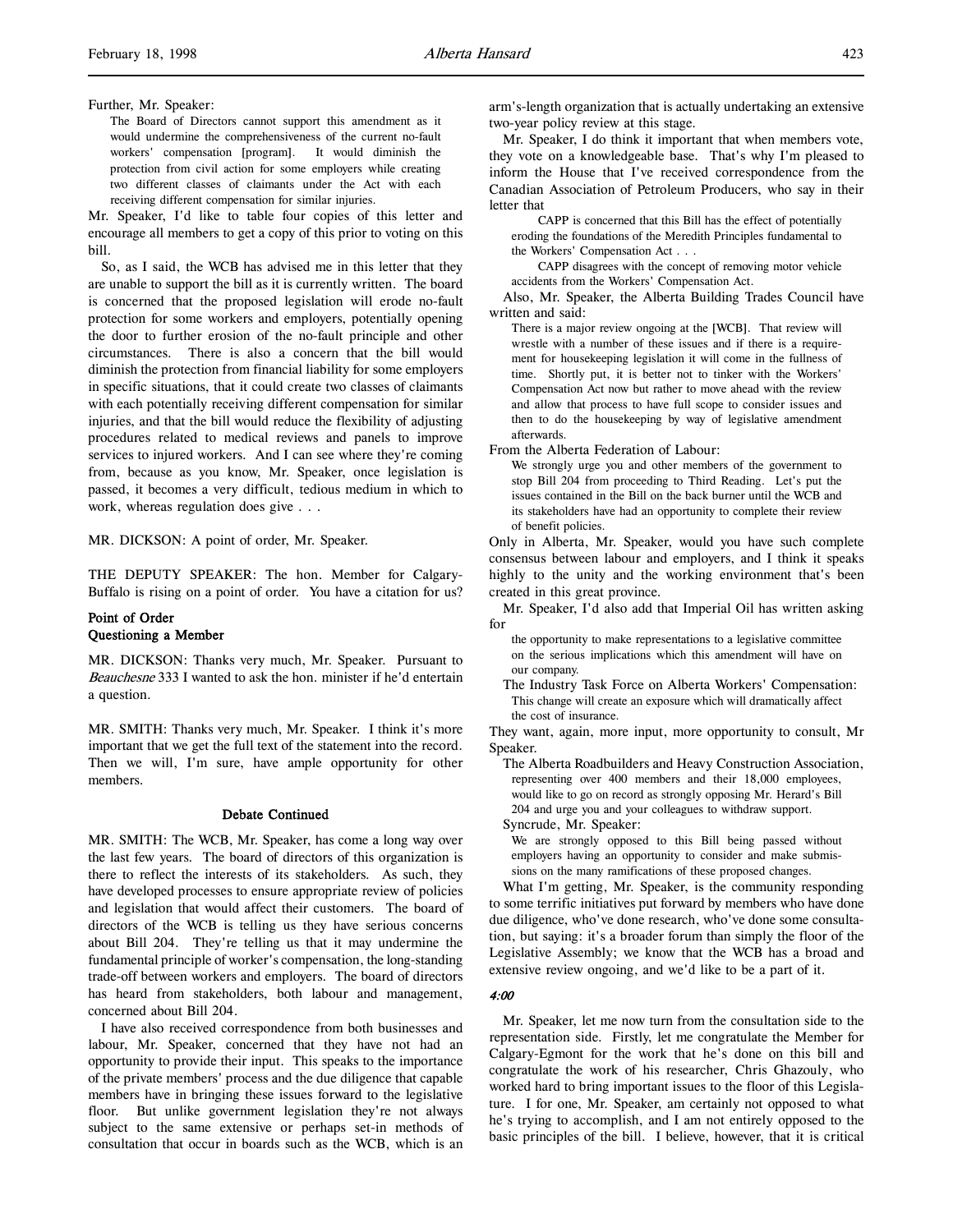that there be adequate consultation with those who would be affected by the bill.

Mr. Speaker, this is an employer-funded organization. It does not take tax dollars. Benefits accrue to the injured workers. Indeed, last year more benefits were paid out than ever before.

On the legislative process, Mr. Speaker, the tremendous right enshrined in this Legislature for every member to bring forward a private bill for debate I think is a privilege that we have to hold high and continue to honour. I also believe in the sanctity of the free vote on these private bills and that this debate in fact brings more accountability not only to our members but accountability to the organizations who are affected by this legislation. They now must respond to the challenge that this member has put forward in this debate by raising this private member's bill. But we do need to have consultation with outcomes. We do need to have a commitment to change, and we need to have a commitment to improvement. There are accountability functions in this equation for workers, employers, and indeed the Legislature.

So I believe we've run into that disconnect where you bring a private member's bill to the floor of this Legislative Assembly, it has 100 minutes of debate that occur, and it can have a potential impact of millions of dollars on both sides of the pay/collect equation. It's something that has far-reaching impact and ramifications to the insurance, health care, and business communities. Therefore, Mr. Speaker, I believe it's necessary for us to take more than 100 minutes before enshrining specific instructions to an agency via legislation. I believe we have the ability through the consultation process and the accountability of this board to members of this House that exist outside the Legislature and that we can have the amendments examined, discussed, subject to full and broad consultation. Then legislative changes that are brought back to the WCB can be in the form of something similar to the amendments in 1995.

What this has done, Mr. Speaker, is indicate the interest of all members in this organization and also the commitment that members have to serve their constituents in a most proficient manner and in their best effective manner. They have viewed these as issues that they need to examine, and this is the private member method of bringing things to the floor. I believe it's an extremely positive issue. It's an important issue, but it's an issue that because of its importance and dollar ramifications has to go out into the broader expanse of public debate, public consultation through the process of the WCB and then return to this House in that format for legislative amendment.

Thank you very much, Mr. Speaker.

THE DEPUTY SPEAKER: The chair would observe that the hon. minister was quoting from a number of letters. Perhaps those are originals, but would you provide us with copies at some point in the exercise?

MR. SMITH: With pleasure, Mr. Speaker. I'll be tabling these right now.

THE DEPUTY SPEAKER: Okay.

The hon. Member for Edmonton-Glengarry.

MR. BONNER: Thank you, Mr. Speaker. It's a pleasure to rise today and to speak to Bill 204, the Workers' Compensation Amendment Act, 1998. I would like to thank the hon. Member for Calgary-Egmont for bringing this bill forward and for the tremendous amount of work that he has done on the bill.

This is a very important bill to Albertans. This important bill on the Workers' Compensation Act is a bill on one of the oldest acts still in use in the province today. It was proclaimed in 1918, and it was based on the Meredith principle: an understanding that workers would be insured through an employer-funded, no-fault insurance fund in exchange for giving up the right for them or their dependents to sue their employer for job-related injuries, disease, or fatalities.

The Workers' Compensation Board's responsibility was to provide high-quality service to both employers and injured workers, with fair compensation. The Workers' Compensation Board has long been at the centre of a number of controversies, and this bill, the Workers' Compensation Amendment Act, 1998, should assist in reducing the number of controversies. I am certain that a majority of MLAs have had complaints from constituents in regards to the Workers' Compensation Board.

Bill 204 addresses two significant problem areas that injured workers and their families face under the current workers' compensation framework. The first issue deals with the bar-to-sue provision in the area of transportation accidents under section 18 of the Workers' Compensation Act. The second problem that Bill 204 addresses is cases where medical opinions are in conflict and the injured worker is cut off WCB benefits. There is currently no section that specifically addresses this provision under the current Workers' Compensation Act.

Most of these complaints deal with a group of severely injured workers who for some reason or another have not experienced that high-quality service and fair compensation in dealing with their claims. They were guaranteed this provision under the Meredith principle. These are the injured workers whose claims, because of their nature, are not settled in a short time and drag on for months. These months, for many of them, soon turn to years. The number of hours spent on these claims by WCB workers, advocates, and MLAs is immense. They are high-maintenance claims and weigh heavily on the entire system.

However, the greatest price is the price now being paid by those severely injured workers. There is a definite pattern in all of their stories. While waiting months and years for their settlements, they are forced to use whatever resources they have accumulated just to survive. The first recourse is to use any savings that they and their families have accumulated. When these are exhausted, their next move is to sell the family car and any personal items that may be of value. Their last desperate decision is to sell their home. At this point the injured worker is not only facing financial crisis but also great stress in their family situation. Many marriages end in divorce. We now have a situation where the injured worker sees no light at the end of the tunnel. They have moved from a position where their bodies were injured and have not healed to a more severe position where their injured bodies are now joined by injured minds. This price, Mr. Speaker, is far too high for people who were willing workers and desire some type of closure to this ugly chapter in their lives.

As the hon. Member for Calgary-Egmont has stated, this number is extremely small. Some of the many reasons for their frustration were confirmed by the results of a survey conducted by the former MLA from Leduc. One of the questions he asked in his survey was: has your case been resolved? Eighty-three percent of his respondents said no. Another question he asked: how would you rate the WCB's response time to your case? Sixty-two percent of those responded very poor; another 22.9 percent said poor. This amounts to over 90 percent of those people surveyed who said that response time was a major issue in dealing with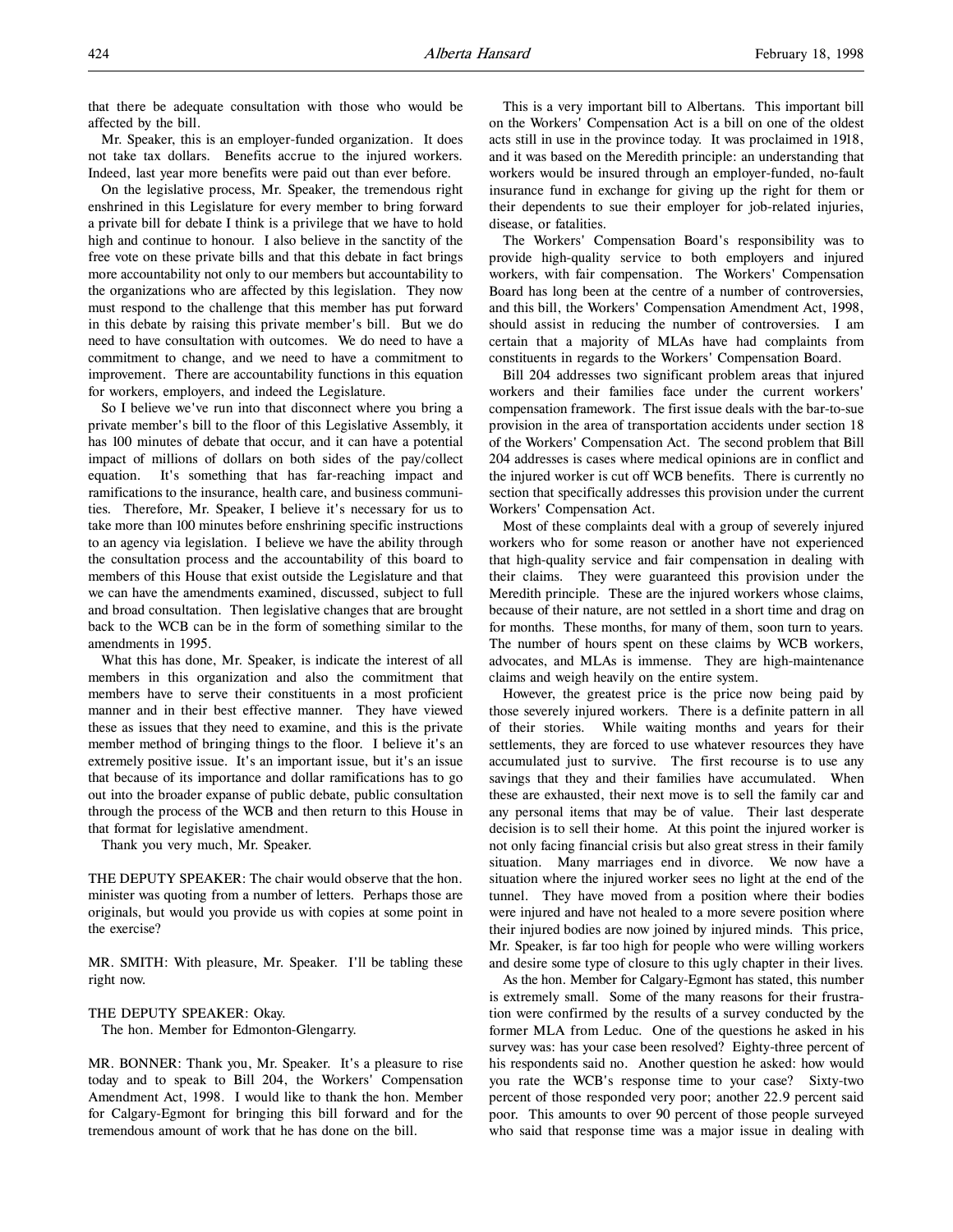their cases. The absolutely extreme case that was brought to attention by this report was a case that started out in 1939 and was finally resolved in 1991.

# 4:10

The additions after section 34.1 will definitely assist in reducing these injured workers' anger and frustrations and make this bill a very good piece of legislation. Section 34 deals with the use of medical panels when there are substantial differences, and those are key words in this bill: "where there are substantial differences in medical reports" as to the extent of their injuries. Medical panels will also serve as benchmarks and ultimately make the entire system of WC much more efficient. It will help improve the delay times that are expensive to WCB and so frustrating to workers. Presently we have cases on record where the documents and recommendations submitted by medical experts have been overturned by medical advisers who are not necessarily experts in their particular field.

Another area that this bill addresses, Mr. Speaker, is the bar-tosue provision in the area of transportation accidents under section 18 of the Workers' Compensation Act. Presently under the act workers give up the right to take legal action against employers and other workers covered by workers' compensation for work-related workplace injuries. The employers are responsible for paying all of the costs of the Workers' Compensation Board through premiums. These premiums reflect the cost of the claims in the industry and their individual accident record. Currently if an accident occurs, the accident employer is originally charged with all costs arising out of the accident. If an employer under the act was responsible for the accident, then those costs that were originally charged against the accident employer got transferred to the account of the negligent employer. If a third party was also involved in the accident and they were the negligent party and not covered by WCB, then the WCB and the injured worker may take civil action against the third party. If there is a settlement under the process, the injured worker receives 25 percent of the settlement and the board retains 75 percent of the settlement.

Mr. Speaker, it is unfortunate that my time is up, but I would urge all members in this Assembly to vote for this bill, with minor amendments, and particularly section 34.1, which will put the injuries of these workers in the hands of the experts.

Thank you.

THE DEPUTY SPEAKER: I'm sorry to interrupt the hon. member, but Standing Order 8(5)(a) provides for up to five minutes for the sponsor of a private member's public bill to close debate. Therefore, I invite the hon. Member for Calgary-Egmont to conclude the debate on Bill 204.

MR. HERARD: Thank you very much, Mr. Speaker. I want to thank all the members for their good comments and good counsel with respect to this bill, and I'll look forward to working with members from both sides of the House to improve this bill at committee.

Due to some of the confusion, though, that I've heard in some of the speeches, I want to restate that one of the principles of this bill is to bring a process of fairness to cases that are in conflict of medical opinion. Now, it's the intention here that this would kick in before benefits can be changed or terminated, not after. This would provide a mechanism for injured workers to get some degree of due process and fairness with respect to situations where you clearly have medical opinions that are in conflict. So why is a caseworker capable of making a decision that's in conflict when

they're not doctors? We have to have a due process with respect to that, and that's what this is proposing.

Now, the first principle deals with injured workers not at a work site but on our highways, trains, planes, and so on, and the bar-to-sue provisions. There is currently a letter-writing campaign that is going on based on misinformation on this point. I would agree with the hon. minister, and I want to thank him for his support of the principles of the bill. I agree that there needs to be a consultation process done on that point before the act is proclaimed, but I've got to remind all hon. members that at second reading we're voting on the principle. Okay?

Private members don't have the resources of a ministry. We don't have the researchers who are able to do all of these things. With respect to not proclaiming that area that some people have a problem with, I think having a consultation to clear that up after this bill passes . . . What I'm finding is that when the right information goes out – and there's some publication that's been sent out now that was originally against this but now has come out in support of it because they have the facts.

So I guess, Mr. Speaker, I would really urge all members to vote in favour of this, but I do want to thank the minister for his support of the principles of this bill and for indicating that the letter from WCB today does state, "Although the board strongly supports some of the principles . . ." We're dealing here at second reading with principles, so I really want to indicate that it is my full intention to proceed to a consultation process in due course once this becomes passed in third reading but before proclamation. So I would urge all hon. members to vote in favour of this and would move second reading of Bill 204.

[Motion carried; Bill 204 read a second time]

# Bill 205 Alberta Bill of Responsibilities

THE DEPUTY SPEAKER: The hon. Member for Calgary-McCall.

MR. SHARIFF: Thank you, Mr. Speaker. It gives me great pleasure and satisfaction to bring Bill 205, the Alberta Bill of Responsibilities, to the Assembly for second reading today. This is a concept I have been reflecting upon for quite some time. The result is this well-drafted, concise piece of legislation we will address today. I trust that at the conclusion of our debate my colleagues will be able to support this concept as I do.

Bill 205 moves beyond the scope of what traditional legislation has accomplished. We spend most of our time in this Assembly defining the parameters of the relationship between government and the individual. This is the role of government. How that role manifests itself will vary from political system to political system and from government to government. Instead of outlining the relationship between government and the individual, Bill 205 provides another opportunity. It provides us with the opportunity to address relationships between individuals to the extent that we are able to. We acknowledge that there is a role for every individual in our society. The individual molds our collective future and ensures the well-being of society as a whole. They are responsible for and motivate our economy, politics, families, and friends. The individual is the catalyst for everything which occurs in a society. We cannot underestimate the power of the individual.

Mr. Speaker, in 1960 Canada enacted the Bill of Rights to protect certain fundamental individual rights. This legislation sent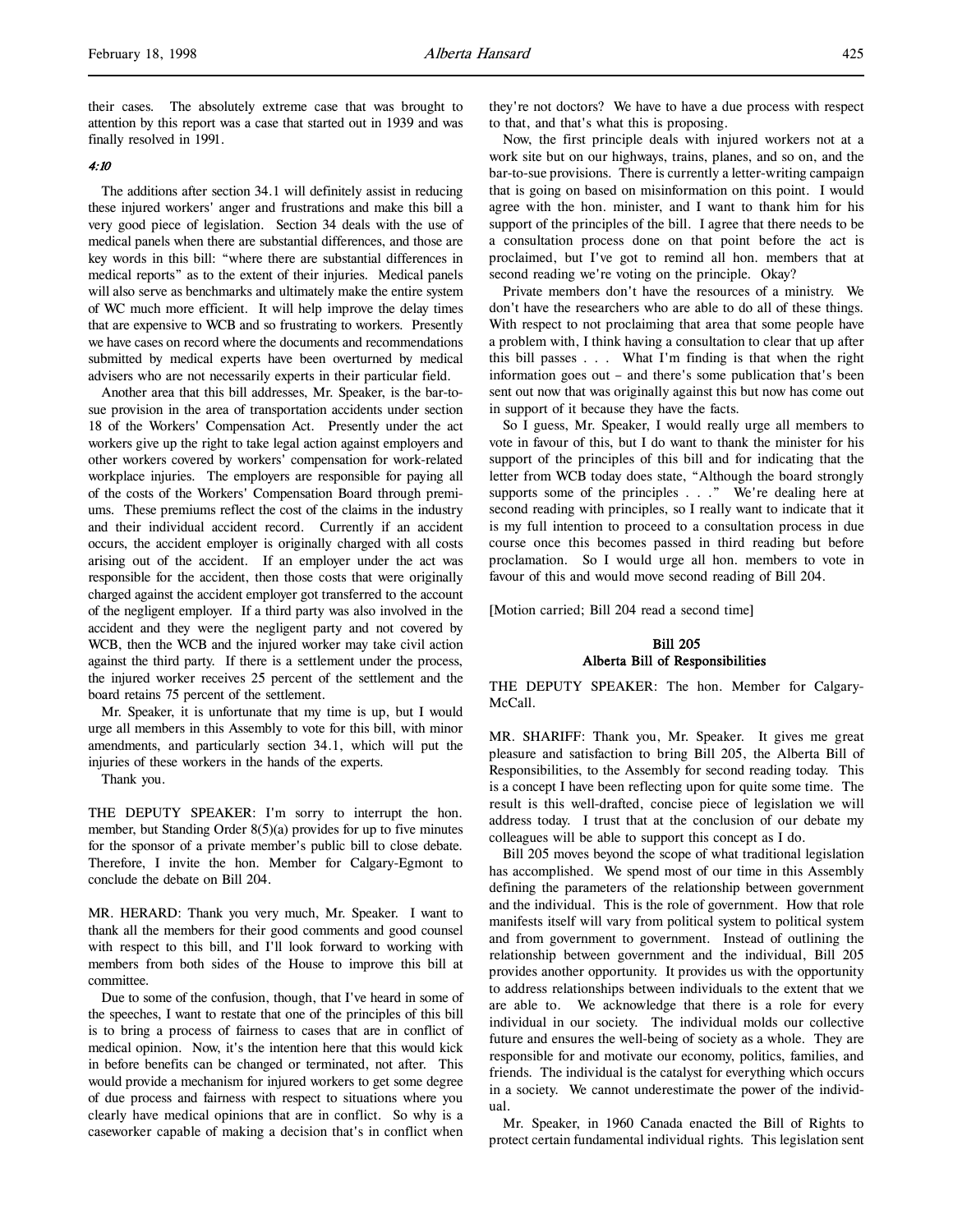the message to Canadians and the international community that we were serious about the protection of fundamental rights. However, since the Bill of Rights was not paramount to other legislation, it was difficult to apply to legislation of equal status. The Alberta Bill of Rights of 1972 is based on the federal Bill of Rights and is still in effect in Alberta, although it also lacks paramountcy to other legislation.

# 4:20

In 1982, as we all know, the Canadian Charter of Rights and Freedoms was entrenched and became a part of the Canadian Constitution. By entrenching the Charter, we have acknowledged that there are clear parameters of behaviour on the part of the government and citizens. Government has the responsibility to ensure that citizens' rights are not violated. This is our safeguard. The status of the Charter has allowed it to be used to develop a very extensive body of jurisprudence in regards to the application of our rights and freedoms. The dichotomy of the application of the Charter is such that on the one hand Canadians have the opportunity to address fundamental issues of rights, and on the other hand we have become a rights-based society. We are very concerned with how we are treated by others and what we are owed and no longer seem to understand that we also share responsibilities.

Common to any declaration of rights is an inherent responsibility for all citizens. We cannot exercise our rights unless we respect those of others. It is our responsibility to do so. As Albertans we trust and understand that our fellow Albertans will act in a reciprocal manner. It is this common understanding and practice of what our responsibilities are towards each other which will perpetuate the community and our province as a whole. The responsibilities or obligations have been recognized by the United Nations in their international covenant on economic, social, and cultural rights from 1976. The United Nations recognized that an individual is a member of a community who, having inalienable rights transcending law, must have corresponding obligations. The individual benefits from their community and must act in respect of the rights of others. The notion of responsibilities associated with rights is not new.

Mr. Speaker, I believe we have reached an important time in our history. As a society I believe we are experiencing some growing pains. Since the Charter has been entrenched, Canada has gone through a transition. We now need to move away from a rights-based society to one which embraces responsibility as well. Our rights are clearly outlined. The limits of those rights have been discussed and debated. We should never violate the sanctity of those rights. However, we can no longer take them for granted. We need to articulate our responsibilities, we need to understand them, and we need to teach them to our children. I believe that the individual rights we enjoy can be complemented by a comprehensive list of responsibilities we share.

The Alberta Bill of Responsibilities is an attempt to accomplish this. It articulates how we ought to behave towards each other. It sets a standard, and it would serve as a common reference point for all Albertans. When I speak of the responsibilities outlined in this bill, I speak of the responsibilities shared by individuals and those incumbent upon government.

Section 1 of this bill refers to the very specific individual responsibility of any one of us to ensure that we respect the rights of others as they are defined in the Charter. This is simply a reflection of the rights outlined in the Charter. This includes respect of the life, liberty, security of the person, enjoyment of property, and religion of others. I agree that there are already

laws which prohibit this type of personal invasion from taking place, and I also know these laws are violated on a regular basis. I will not pretend that this bill will ensure that everyone will behave appropriately if the bill passes. Although you and I understand that there is an interconnection between our rights and responsibilities, many people do not understand this relationship.

Section 2 deals with the foundation of our society: our families. It requires that we take responsibility for our actions and the actions of our minor children. It acknowledges that we are responsible for providing safe, secure, and nurturing environments for our families and that we have a responsibility to maintain and protect our children. I know that many of us do this, and we do it because our family is the most important thing in our lives. We love them. We nurture them. We educate them. We teach them values and provide emotional support for them. We take the very best care of our family members. The truth is that all of us do not do this. Some parents do not take the time and effort to nurture or even support their children. Sadly enough, some are not concerned about their children's well-being. Mr. Speaker, children and their well-being are very important. I take full responsibility for my children. I know that I've done my very best to instill within them a certain set of values and respect for others that will govern their behaviour. I trust them because I have taught them to be good citizens, to respect others and to respect themselves.

Mr. Speaker, some of you may be aware of how the Swiss deal with family responsibility. The Swiss Civil Code compels families to look after their children financially and makes them responsible for their behaviour as well. They replace government responsibility with individual responsibility wherever possible.

Section 3 of the bill refers to the government's responsibility to

- (a) preserve and manage [our] . . . natural resources for future generations,
- (b) exercise fiscal responsibility . . . and
- (c) promote individual well-being by maintaining effective health care, education and social welfare systems.

This government already does this and does it well. I want to make sure that future governments acknowledge this responsibility and act on it.

Bill 205 requires that each minister consider the precepts of this bill when developing their departmental business plans. This government takes these responsibilities seriously. Each department has clearly articulated their role and acknowledged their responsibilities in their business plans and indeed in the operations. As an example, the Department of Environmental Protection's mission statement is to "protect, enhance and ensure the wise use of our environment." The Department of Health's mission statement is to protect, maintain, restore, and enhance the health of Albertans. The Department of Education's mission statement is simply the best possible education for all Alberta children. Government has embraced its responsibility towards Albertans. Bill 205 ensures that they will continue to do so.

Bill 205 also addresses the concerns about strong community values Albertans have recently raised at the Alberta Growth Summit. During the Alberta Growth Summit last fall, we had the opportunity to address some issues put on the agenda by Albertans. You will recall that last summer we were involved in an extensive provincewide consultation on how we all viewed the future of this province. We asked fundamentally: what kind of province do we want to live in? What would Alberta need in the coming millennium in terms of infrastructure, industry, social programs, and human development? What would Alberta need to do to be successful? What do we need in order to secure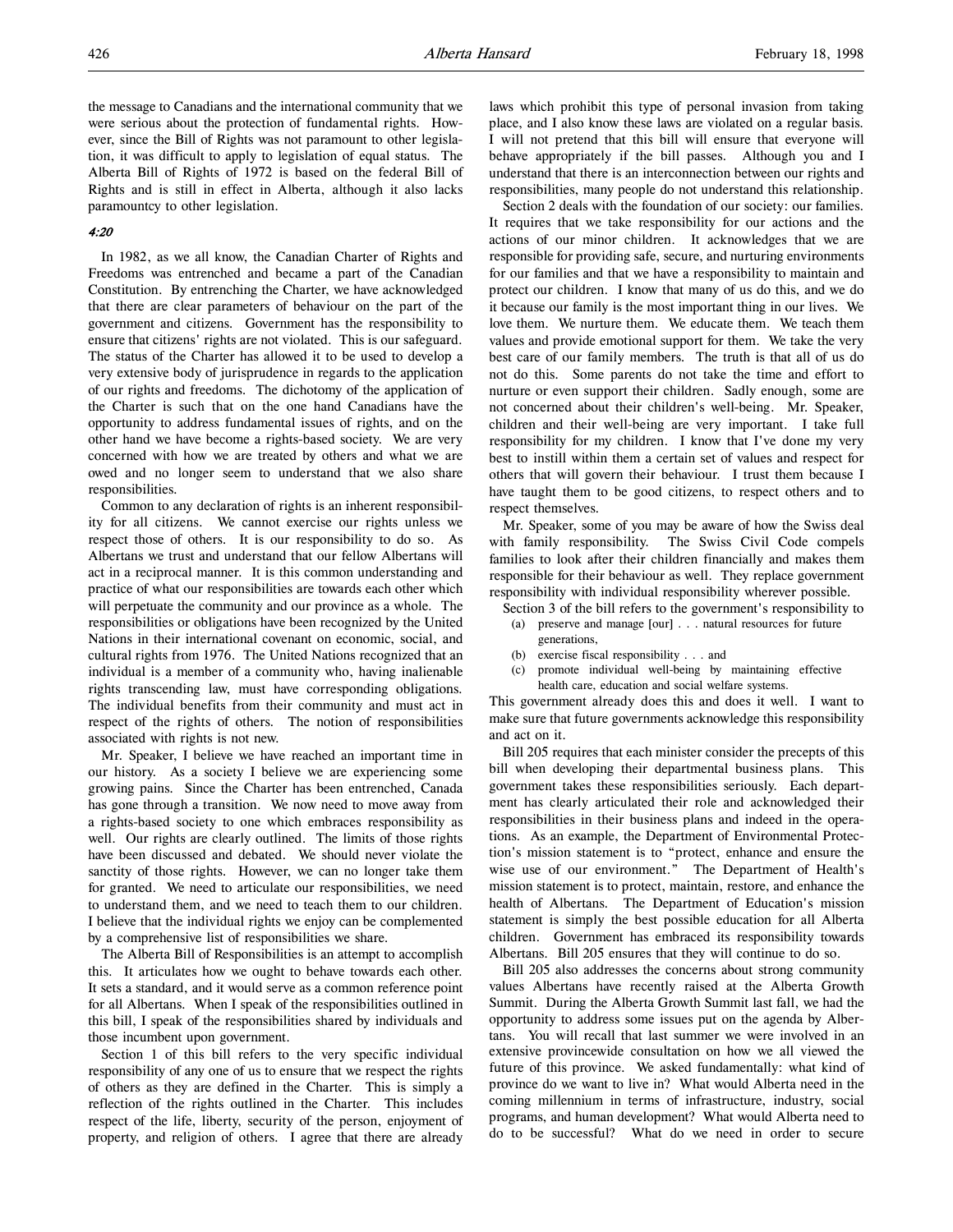economic success and go beyond to the not so tangible but no less important area of the well-being of community and society?

#### 4:30

Delegates discussed and developed a clear vision for our province. What is interesting is that these ideas did not come from one region or a single sector. They came from all delegates in one way or another. I will touch on a few of the features of an ideal Alberta established at the summit: respect for one another and to treat each other fairly, safe communities and low crime rates, the well-being of children, pride in the province and empowerment to play a role in shaping future direction, friendly people with a strong community spirit, and an open and honest government.

Mr. Speaker, this vision is part of an ideal Alberta. It's a vision of our future. These features are important to my constituents, and they are important to me. They are also all achievable through the efforts of individuals, not necessarily through government. The Alberta Bill of Responsibilities can facilitate this vision and empower Albertans. The Alberta Bill of Responsibilities represents an important movement toward an empowered and confident Alberta. It gives Albertans the means to make a better future for themselves and for their children.

Mr. Speaker, I look forward to further debate today and trust I can count on the support of members of this Assembly. As you reflect upon the debate that will follow, I urge you to consider the following. If you can codify rights, why can't you codify responsibility? After all, they are two sides of the same coin. If you are one of those who has been speaking about responsible government and responsible leadership, are you willing to put your money where your mouth is? Are you receptive to a new way of governance as we enter the new millennium, or have you begun suffering from the dome disease?

Thank you.

THE DEPUTY SPEAKER: The hon. Member for Edmonton-Norwood.

MS OLSEN: Thank you. A very, very interesting bill.

#### MR. DICKSON: Don't get carried away.

MS OLSEN: I won't get carried away. I'm going to speak to the principle of this bill.

I commend any member who brings forward a private member's bill, but this one raises so many flags for me. I see red lights going on actually. [interjection] No. No sirens here. Red alerts though.

Where can I start? Okay. I understand that the bill sets out five responsibilities that individuals have to other citizens. It sets out four responsibilities that individuals have, and it sets out responsibilities for the government. Most everything that is discussed is discussed in relation to other statutes. Much of what is in here is set out in other statutes. The other comment I want to make is that many of those other statutes have penalty sections for violating certain things, like the Criminal Code here and the Canadian Charter of Rights and Freedoms. This is a pretty big book, and they all have penalties associated. So I'm a little concerned here.

#### [Mr. Clegg in the chair]

I would consider this bill to be, I guess, almost duplicitous in what it's trying to do, almost redundant in many ways.

If I can just move on, you talk about the individuals having responsibilities "to respect the rights of others to life, liberty, security of person and enjoyment of property." I, under this Canadian Charter of Rights and Freedoms, read those very same words somewhere in here: "life, liberty and security of the person." You know, we already have this kind of thing in the Criminal Code. It enforces the responsibility, and it has significant penalties for offenders.

Stating that individuals must "abide by the law" does nothing to enhance the enforcement of the Criminal Code. This is the law that we like to rely on along with the provincial statutes that exist and many other acts, and I kind of wonder how an Alberta Bill of Responsibilities can help to enforce law. It doesn't. The fact that we want to send out a message that people have to abide by the law – that's what I do as a parent. That's what you do as a parent. All of our other institutions preach that same message, and that message is that, you know, we want our children as they grow to abide by the law. I don't need this bill to tell me that I need to do that. It does nothing to enhance the enforcement of those laws at all. It doesn't assist in any way.

You talk in your bill about individuals respecting the religions of others. I do believe that in the Canadian Charter of Rights and Freedoms, which, by the way, is part of the Criminal Code – there are some aspects of this that actually every police officer has to look at and abide by. Consequently, as you know, cases will be thrown out of court if people don't do the right thing by this act.

We have human rights acts. You talked about the Alberta Bill of Rights. You talked about the Canadian Charter of Rights and Freedoms, which is entrenched. We should be so fortunate as to have that entrenched in our land, because very much it then says that there are certain responsibilities, duties, and rights that people have, and the Canadian Charter of Rights and Freedoms prohibits discrimination on the basis of religion. So I'm concerned – here we are again – that it's duplicitous. The other thing is: let's not forget that these supersede provincial legislation.

The other aspect of it is that we do have still a Canadian Human Rights Commission and we have a little bit of the Alberta Human Rights Commission left. It's splintered. We're not quite sure what it really is, but complaints for a violation of those kinds of issues can be taken to the Human Rights Commission. Now, if we had a very functional, effective Human Rights Commission, not just arm's length but totally independent of this government, then we would see some really enhanced decisions coming out of the commission. You know, I sit back and I say: what really is the intent of this bill?

The other aspect of it is exercising "freedom of speech, including freedom of the press, without impediment." I just want to make a note here. I think there was a comment – and I can't read it. Maybe I need glasses or something now. But I think it was the Premier of this province who said: I believe in free speech as long as you say the right thing. That was a quote from the Premier of this province. I believe in free speech as long as you say the right thing. My goodness. Thank goodness we have am entrenched Charter of Rights, because if that's what our Premier is talking about, we're in trouble. However, freedom of speech does exist, and it is a Charter right, and the laws of this land protect that right.

Now, what this bill says, however, is that a person must allow other people to exercise this right "without impediment." What's scary is that sometimes you have built-in impediments, and the reason for that is because we don't want things like racist comments to be accepted. We don't want people to be able to go out and incite hatred against any identifiable group. Sometimes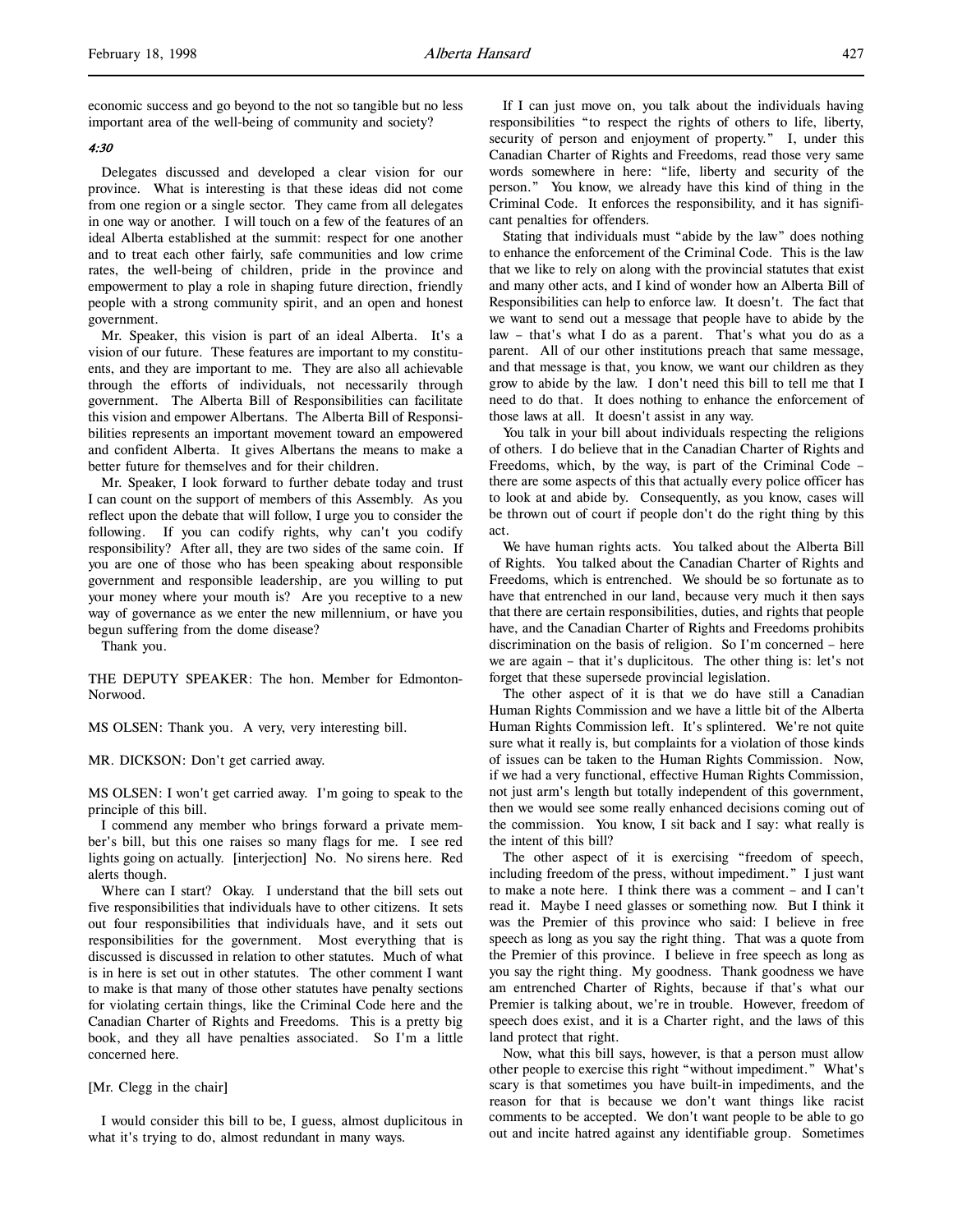there are reasonable impediments, and that, my friend, is a reasonable impediment. Inciting hate against another group is unacceptable. It's unacceptable in a country where we enjoy the full freedoms that we have. So I would be concerned that you would suggest that without impediment is something that should happen. Absolutely not. I just can't accept that whole line of reasoning at all.

# 4:40

Another aspect that we have: ". . . freedom of peaceful assembly and freedom of association are not used to impede the rights and freedoms of others." Well, there are times when this activity is appropriate and times when it is not. Again we have laws to deal with that. Municipalities issue permits for all sorts of groups, from parades and marching bands to do their thing to little kiosks on the sidewalk during the Fringe up here and during the Calgary Stampede and all of those kinds of things. You know, there's absolutely no reason to prevent peaceful assembly at all.

Sometimes we get caught up in what we believe, in that sort of homocentric notion that what we believe is right and that's the only thing that is right. Well, we have to open our minds and be much broader than that. We have to be able to be accepting of all people, all people's beliefs. You don't have to agree with them, but you have to at least be able to acknowledge that your way is not the right way and it's not the only way.

Also, I guess on that note I want to just comment that during a strike anyone can peacefully engage in picketing an employer's place of business to persuade or endeavour to persuade anyone not to enter the employer's place of business to do business with the employer. That falls within the Alberta Labour Relations Code. Now, that doesn't mean to say that physical confrontation can then occur without this huge, monstrous piece of legislation, the Criminal Code, maybe coming into play somewhere, but certainly just by virtue of a striker being out on a picket line – they have a right to do that, and they should be able to carry out that duty.

I'd like to move down to "individuals are responsible for . . . the actions of their minor children." Well, let's just make the assumption that, yes, most of us, at least in this Assembly, will say that we're responsible for our children. But let's not forget that many of us have teenaged children, and those children may not always listen to us. [interjections] Yeah, that happens, if you can believe it. Teenaged children don't always listen to their parents. You know, we're not generally held accountable for the actions of those children in either criminal law or civil law. So I'm concerned. Just to make the broad statement that we're all responsible for our teenaged children, who may be 16, 17 – you know, we can't chain these kids to their beds. We can't beat them. We can't do all those sorts of things. They have to be responsible for their own actions.

To hold a parent responsible for a teenaged child's behaviour is actually something that I can't support. I mean, you may in fact have an 18 year old who is totally out of control. Does that mean you're responsible? You could be the most decent person in the world, which I'm sure you, the hon. member presenting this bill, are. Is it then your fault that your child went out and committed some kind of crime? Would it be your responsibility if your 17- or 18-year-old son stole somebody's car and got in an accident? So then you're held accountable for all of that? No. You have to think about how much control you can reasonably exercise over your teenaged child, and I think that's something you have to give some thought to.

What if you have a situation where mom and dad are divorced and one of them has custody of the child and maybe the other one hasn't seen the child for five or six years and that child gets into some difficulty? Or maybe the kid has taken off and run away from home, and mom and dad would like to have them home but have only a reasonable amount of control they can exercise over them. Do they then become responsible for everything that child does after he takes off from home? I know that the hon. member as a social worker would know that with runaway children you can't chain them to their room. Right? A lot of these kids run and run and run and run. Every time you take them home, they run. At what point, then, do you say: "Well, look. I've done the best I can"? Your words were: we all believe that we're doing the best we can. And if you've done the best you can as a parent and that child chooses that route, there is nothing that you can be held responsible for. I mean, it's just not a reasonable thing to ask.

Individuals are responsible for "providing a safe, secure and nurturing environment for their families." This is a very, very nice statement. It is a very nice statement. But what are you going to do if somebody doesn't provide a safe, secure, nurturing environment for their family? There again is no enforcement provision in this piece of legislation. This is a very nice piece of legislation, but there's no enforcement provision for that. However, under the Criminal Code there are charges for not providing the necessities of life. And there's the Child Welfare Act. We just went through this with Bill 1; right? We just went through what's deemed to be a child in need of protective services. If a child's been abandoned, absolutely.

The Child Welfare Act has some sanctions under there, and one of those sanctions, after Bill 1 passes, is going to be a \$25,000 fine, albeit I'm not quite sure we're going to see \$25,000 fines handed out in the provincial courts. I would be very surprised, when we see \$200 or \$300 fines handed out in the criminal courts for other violations of the law. Or you can get two years in jail. At least there's a sanction under the Child Welfare Act. There's a sanction under the prostitution legislation that's coming through. So we're going to have those things. But there sure aren't any sanctions under this very nice bill. So, you know, I'm not sure why we would have that particular section.

Individuals are responsible for "maintaining and protecting their children until the children reach the age of majority." That's a nice statement in a nice bill, but it does nothing to improve the law as it already stands. Not all parents end up not having responsibility for their children at age 18, at the age of majority. If you're a divorced parent and if you are paying for your child, you have a financial responsibility to pay for that child as long as he's going to school. You know, he could go to school for 10 years. He could be 30 years old, and he's still your child and you're still paying. I'm just trying to highlight some of the concerns I have. There are all sorts of other pieces of legislation that act very responsibly to address some of these issues.

The government's responsibility. Now, the government does have a tremendous amount of responsibility. To preserve the environment and manage resources for future generations: I bet my colleague from Edmonton-Mill Woods is going to talk to that issue, about what the government's responsibilities are in terms of protecting the environment, because I think she doesn't think they're doing such a good job. [interjection] Oh, Edmonton-Ellerslie. Sorry.

# 4:50

MR. ZWOZDESKY: Which includes Mill Woods.

MS OLSEN: Which includes Mill Woods and not Mill Creek. All right.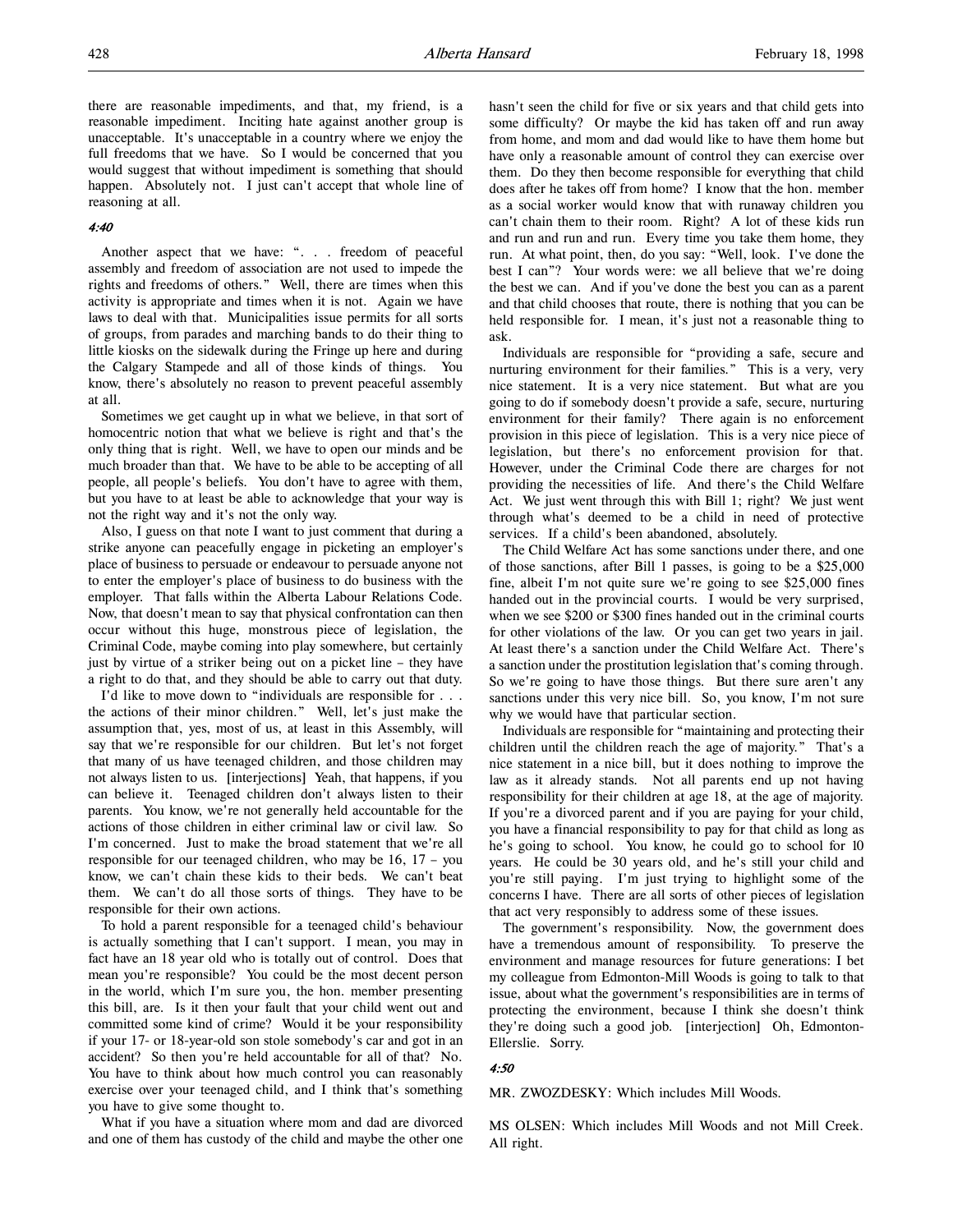You have that section of the legislation, and there's nothing there that binds the Crown to this statement. There's nothing there that makes the Crown actually accountable under this. So it's interesting as to why we would have that there. Like I say, it's very nice. This is very nice, but it doesn't really do anything.

#### [The Speaker in the chair]

Well, we know that the government's responsibility is to exercise fiscal responsibility, to ensure that it operates within its means. We know that the government has a debt retirement bill. This government isn't allowed to carry a deficit. Mind you, there aren't any penalties for not doing that either, so that's also a piece of legislation that . . .

AN HON. MEMBER: They should pay out of their own pockets.

MS OLSEN: Yeah. Maybe they should pay out of their own pockets for that. Pay the difference. So that's an interesting section in this bill as well.

You know, there are many people, by the way, that rather than starving their children or neglecting their education take out a second mortgage. Now, that's going into debt, but sometimes that has to be done by some people. That's a responsibility for some people. That's not always the best route to go, but I mean those are options out there for people so that they can get through the tough times.

There's another issue here: the government's responsibility "to promote individual well-being by maintaining effective health care, education and social welfare systems." [Ms Olsen's speaking time expired] Well, you know, as the social services critic I am going to end this particular discussion at this time. This is a very nice bill, but I just can't support the bill in principle.

Thank you.

#### THE SPEAKER: The hon. Member for Highwood.

MR. TANNAS: Thank you, Mr. Speaker. It gives me great pleasure today to speak to Bill 205, the Alberta Bill of Responsibilities. This is a bill which has definite merit. The ideas and objectives that are presented in Bill 205 are very important for a democratic society based on the rule of law. This is a bill to stimulate thought and is a challenge to conventional paradigms. It's a vehicle for debate. Our modern day society has come to focus almost exclusively on rights. Because of this there is perhaps not enough consideration for the responsibilities that we as individuals have in a free society. This is not to say that rights are not important. They certainly are. However, we must earn rights by fulfilling our responsibilities, responsibilities not only to ourselves but to each other and to society as a whole.

Bill 205 does not endanger the rights of Albertans that they already have under the Alberta Bill of Rights or the Canadian Charter of Rights and Freedoms. In fact, this bill reinforces these rights by making individuals responsible for respecting the rights of others. With greater responsibilities the rights of Albertans will be enhanced.

Mr. Speaker, Bill 205 is significant because it attempts to define the responsibilities of Albertans. Section 1 outlines the responsibilities Albertans have to each other. With this bill Albertans will be required to do several things. First, "individuals have a responsibility to respect the rights of others to life, liberty,

security of the person and enjoyment of property." These are really basic democratic principles. If we are to enjoy these rights, it's our duty to respect the fact that all Albertans may enjoy these rights, for without this respect for others these rights are not nearly as meaningful.

The second responsibility individual Albertans have under this bill is to "abide by the law." Mr. Speaker, respect for the rule of law is probably the single most important obligation we have as citizens in a democracy. This bill would legislate our responsibility to honour the laws of Alberta and Canada, because when an individual breaks the law, he or she must understand that they give up some of their guaranteed rights.

Third is the responsibility to "respect the religions of others." The freedom of religion is a basic right guaranteed under both the Alberta Bill of Rights and the Charter of Rights and Freedoms, but one can not freely choose and practise religion unless the freedom is respected by others. Bill 205 states that it is our responsibility as individuals to respect the religious freedoms of our fellow citizens. This is so important in our changing Alberta that is now home to many of the world's great religions.

Fourth, Mr. Speaker, Bill 205 makes it clear that individuals have a responsibility to "allow others to exercise freedom of speech, including freedom of the press, without impediment." This is yet another important responsibility that we have. It may be very surprising to some, but the Canadian Charter of Rights and Freedoms does not specifically guarantee freedom of speech. It includes the freedoms of thought, belief, opinion, and expression, but there's really no specific reference to free speech. With this in mind, it's vital that we should be responsible for respecting free speech, because this, too, is a fundamental principle of a free society. Bill 205 makes this message clear to Albertans.

Mr. Speaker, the fifth provision is that Albertans have the responsibility to "ensure that freedom of peaceful assembly and freedom of association are not used to impede the rights and freedoms of others." This provision is an extension of the Alberta Bill of Rights. By making Albertans responsible for allowing other Albertans to associate and assemble, this bill ensures that we will continue to enjoy the freedom of association and assembly.

Section 2 of this bill outlines responsibilities of individuals in Alberta. Subsection (a) states that individuals are responsible for "their actions and the consequences of those actions." This is similar to having respect for the rule of law. Here I think it's appropriate to quote Lincoln's law. Lincoln contends that whenever A annoys or injures B on the pretext of saving or improving X, then A is a scoundrel. The essence of Lincoln's law is that in order to enjoy our own individual freedom and liberty, we absolutely must respect the freedom and liberty of others. If we value our own freedom, then we need to bear the responsibility of our actions and the effects of those actions. Mr. Speaker, Bill 205 captures this concept quite well.

Section 2 also emphasizes the responsibilities of parents and families. Some people may feel the importance of the family unit in today's society is not what it used to be, but this is all the more reason, if it is so, to make parents and the extended family more accountable for their families. When responsibility is removed from friends, family, and self, social ties are weakened. For families to be strong and healthy, parents must assume complete responsibility for the actions of their children. Making parents more responsible for their children would be a useful step towards reinforcing the importance of the basic family unit.

Mr. Speaker, Bill 205 also recognizes the responsibility of the government and the ministers of the government. Fundamentally,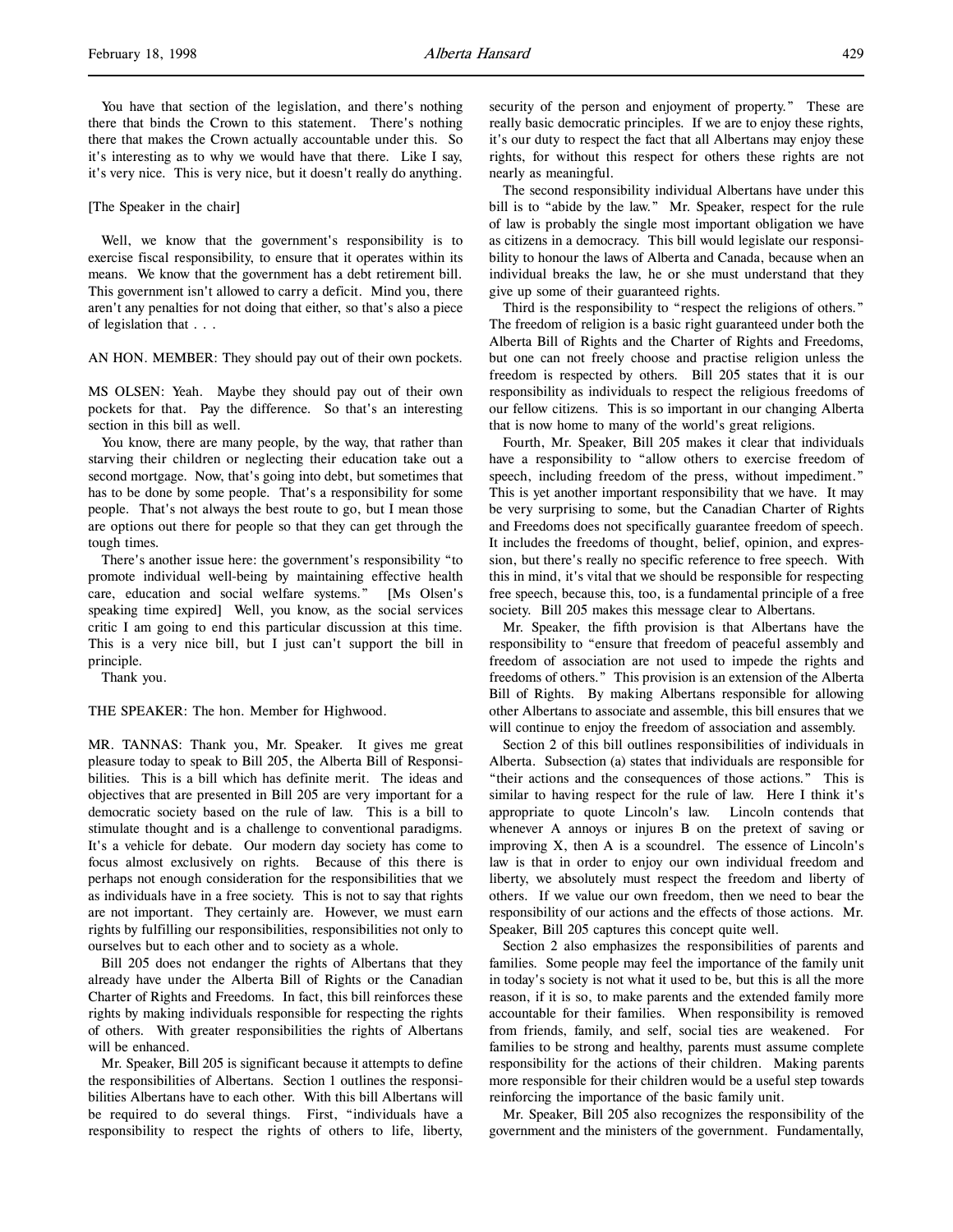Finally, Mr. Speaker, ministers would be made responsible for complying with the provisions of this bill when releasing their ministry's business plan under section 13 of the Government Accountability Act, but Bill 205 would make government responsible for its actions in much the same way that individuals are expected to be responsible for their own actions under the bill. Responsibility and accountability are ongoing duties for both governments and individuals. One does not lose their responsibilities simply because they have a good record in the past or in the present. The responsibilities outlined in this bill are lifelong responsibilities, responsibilities that must be taken seriously at all times and really under all situations.

#### 5:00

Mr. Speaker, it can be argued that the Bill of Rights and the Charter of Rights and Freedoms have had some side effects that are cause for concern. In particular, the Charter has become a vehicle for some special-interest groups, many of whom are funded indeed by Canadian taxpayers' dollars. These groups complain their way into prominence and then demand special rights to protect their cause. Instead of demanding rights, these individuals and organizations would perhaps be better served by paying equal attention to their own responsibilities as citizens in a democratic and free society.

Mr. Speaker, the current rights revolution, if we may call it that, is to some alarming. It is a concern because the main goal of some, perhaps all too many, special-interest groups or pressure groups is not so much to protect the individual from the state but rather to demand bundles of goods, services, money, privileges from that state. It's no wonder that the rights revolution has occurred in perfect step with the overspending of the federal and provincial governments in the last few decades. It takes an incredible amount of time and money to appease everyone under the Charter of Rights and Freedoms and in some instances under the Alberta Bill of Rights.

Mr. Speaker, Albertans have demonstrated that they understand better than most Canadians that governments cannot and more importantly should not be involved in every single aspect of the lives of the individuals in that society. If government takes on the roles of mother, father, chaperon, baby-sitter, boss, breadwinner, then society indeed I think has a problem. That problem is often referred to as cradle-to-the-grave or womb-to-the-tomb scientific socialism, and we need only look at some of the devastating 20th century examples to realize what the consequence of that ideology may be when it's carried to its logical extremes.

We believe that the correct approach is to focus on individual responsibility and freedom rather than collective rights and consequent handouts. Individual liberty and freedom may be lost when governments quit asking what is good for individuals and start asking what's good for some individuals or, worse yet, what's good. When government starts asking the latter two questions, a new system begins to emerge, a system where people are no longer considered equal, but they're considered alike. In this case, government believes that it can make life fair, but to make life fair, government then needs to be bigger, enormous in

fact, and has to be involved in every aspect of the lives of every citizen in order to be fair to everybody.

William Gairdner, a respected Canadian author, has written about the trend towards positive rights or things provided to individuals by the state. In his book The War against the Family Mr. Gairdner illustrates the trend towards positive rights using an example. He asserts:

This phenomenon has led to a wholesale "rights fever" in Canada, such that there's almost nothing left to which someone does not claim some right or other. I even heard a man argue that he had a "right" to marry! I pointed out, to his embarrassment, that this means someone else had an obligation to marry him. A moment's reflection [on that kind of conundrum] reveals that rights and obligations are reciprocal notions.

Mr. Speaker, I think this private member's bill is a sign of the times. Albertans are realizing the consequences of a rights-only based society, and there's concern. Albertans understand the responsibilities that must be borne before rights are awarded. It's a give-and-take situation when responsibilities are assumed, and the rights follow.

As I said at the outset, this bill merits our consideration as it seeks to bring responsibilities back to the forefront. It seeks to make us realize that if we wish to enjoy the rights we have in our free society, we must understand and live up to our responsibilities. For the most part, Mr. Speaker, in order for us to be responsible and therefore free, responsibility must be personal. It begins with the individual. However, to the extent that the responsibility should be shared and merged in a free society, it should be shared and merged the same way as political power, which means starting again with the individual. Responsibility must proceed from the bottom up, not from the top down.

To reiterate, if responsibility is removed from friends, family, and self, social ties are weakened. Bill 205 proposes that government declare and recognize some of its responsibilities. Because our government represents the people, it has certain obligations to the people. I wish to thank the hon. Member for Calgary-McCall for bringing this bill forward to have its elements debated and considered in this Assembly.

Mr. Speaker, in a perfect world everyone would be aware of their responsibilities in society and Bill 205 would not be necessary. However, as we all know, this world is not perfect. Bill 205 is a reminder to Albertans that rights are not free; they must earned and exercised. Rights are earned when responsibility is proven.

Mr. Speaker, these are some of the reasons I support the intent of this bill, and I believe all members of the Assembly should give it their fair consideration. Thank you.

THE SPEAKER: The hon. Member for Edmonton-Centre.

MS BLAKEMAN: Thank you, Mr. Speaker. I'd like to speak about the intent of Bill 205, the Alberta Bill of Responsibilities. I have to admit that it's caused me a bit of a conundrum this afternoon because in many ways I'm wondering whether by giving debate to this bill, we dignify it with a respect that it doesn't deserve. I'm finding this a slogan bill. I'm finding this a bill that is incorporating ideas that are already incorporated in other jurisdictions and legislation which supersedes this bill. This is invasive legislation into personal lives, and for a government that says that they want to interfere less in people's lives, I don't understand why they would be bringing forward a bill that interferes in the most intimate way in their lives. I think this is disguising rhetoric as legislation. I would be interested in hearing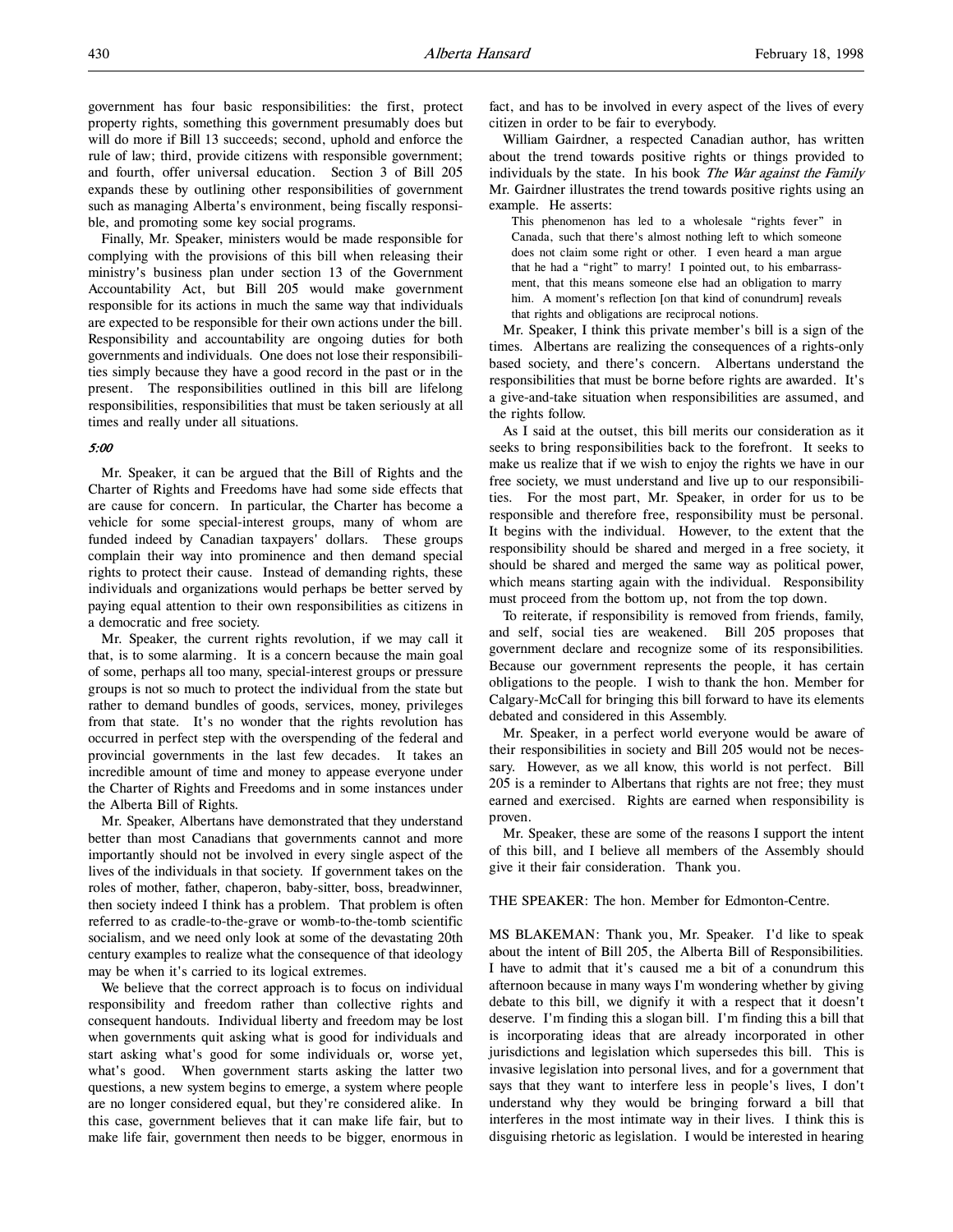Bill 205 talks about responsibilities, and it does go over a number of things that are already included in the Charter of Rights and Freedoms. I note with interest that it's including "enjoyment of property" under those things that would be a responsibility and a protection under this proposed legislation. That is not something that's included in the Canadian Charter of Rights and Freedoms, I think for a very good and a very Canadian reason: because we have always valued people before property. I would be interested in hearing why the member has included enjoyment of property under this bill. That is something that I have never respected in the American Constitution, and it has certainly given rise to a litigiousness that is unseen anywhere else in the world as people battle others over whether or not they were entitled or allowed to enjoy their property. Do we really want to be bringing that forward in Alberta?

Abiding by the law, respecting the religion of others, and freedom of speech are all very well protected and eloquently protected under the Charter of Rights and Freedoms, and that document would supersede this one. So why is this legislation being brought forward? It is a slogan bill.

The one area that I note with interest – and it surprises me, frankly, that it would be brought forward by the hon. members in the government – is the section that's talking about ensuring that "freedom of peaceful assembly and . . . association are not used to impede the rights and freedoms of others." This is interesting, because this is what the abortion clinics have been asking to be enacted for some time to keep the protesters far enough away from the clinics to not be impeding the business of the abortion clinics. So I will admit to being surprised that this would be brought forward in a government bill. But if you have listened to the request there . . .

THE SPEAKER: The hon. Member for Highwood.

# Point of Order Private Members' Public Bills

MR. TANNAS: A matter of clarification, Mr. Speaker. These bills are private members' public bills, not government bills.

MS BLAKEMAN: Right. Sorry.

THE SPEAKER: Hon. members, that's absolutely correct. The interjection is an appropriate one. This is not a government bill; it's a private member's bill.

MS BLAKEMAN: Yes. I stand corrected. I'm sorry. As soon as I said it, I knew I had stepped outside the bounds. Nonetheless, brought forward by a member opposite.

#### Debate Continued

MS BLAKEMAN: I'm really interested in the family and responsibility section. I'm assuming that there is some intent here – perhaps that could be expounded upon – that this has something to do with greater enforcement of young offenders and making it possible for parties to sue the parents of young offenders or young people that have breached the law. It puts forward an interesting philosophy underneath it. It seems to be saying that parents should take total responsibility for children. How then do you teach responsibility to children if you never allow them to have it?

You have parents rushing in and being totally responsible for them until the day they turn 18, and then you cast them out. I don't know quite where any young person is to practise that responsibility, to learn it, to test it, perhaps even to have trial and error in accepting responsibility as a responsible citizen, when there is this great overriding concern that parents will be ultimately responsible.

# 5:10

As always, I'm deeply suspicious of this government when it has failed to sign the UN declaration on the rights of the child, and then I hear stuff like this about responsibility. There is an interesting attitude that is expressed about families and children and how much jurisdiction, power, and responsibility parents have over their children. So I don't understand what the original intention of it was.

I notice that the member spoke at length about parents who don't take the time and effort for their children. As a social worker I would have expected an acknowledgement of the number of people who would dearly love to take the time and effort but living in this part of the country don't perhaps have that luxury because they're working two or three jobs at minimum wage – being the lowest minimum wage in the country – to try and look after their children or searching for affordable housing or accessible, quality child care. I think it was a little unfair to tarnish all Alberta families with some indication, as I heard it, that people are choosing not to do this and that they should have the responsibility legislated upon them.

This bill appears to replace government responsibility with individual responsibility. I think that is following along with a trend that I've certainly seen come across from the members opposite. I think government has been quite successful in downloading a number of things onto the community, or the municipality, or the individual, so this is a further one down onto the individual and the families.

The Member for Calgary-McCall also spoke about the issues that were raised by Albertans at the Growth Summit. I think, certainly in my reading of the proceedings from that Growth Summit, that people seemed most concerned about the partnership between government and communities and particularly where government would be going with their responsibility for health and quality of life. I remind you that specifically included support for arts and culture, recreation, and sports.

So I think government does have a role to govern, certainly to protect people – and that's been mentioned by one of the members opposite – to provide services like health and education, and to support those quality of life issues that we expect from this government.

One of the things that most confuses me about this bill is that there's a number of expectations placed on individuals about their responsibility, but usually you would expect to see enforcement laid out. If it's serious about requiring people, legislating people to be responsible, you would expect to find enforcement of the legislation of that responsibility. I would also be expecting to see a penalty for when one fails to fall underneath the auspices of this bill. So it's a bill that says you should do this but doesn't give any monitoring, enforcement, evaluation, or penalty if one fails to do that.

I don't see this as a very helpful bill to anyone, and I truly wonder why it was put forward. I am interested in hearing more from the hon. Member for Calgary-McCall on why this bill was written and brought before this House. When there is so much pressing legislation, programs, policy that need to be discussed